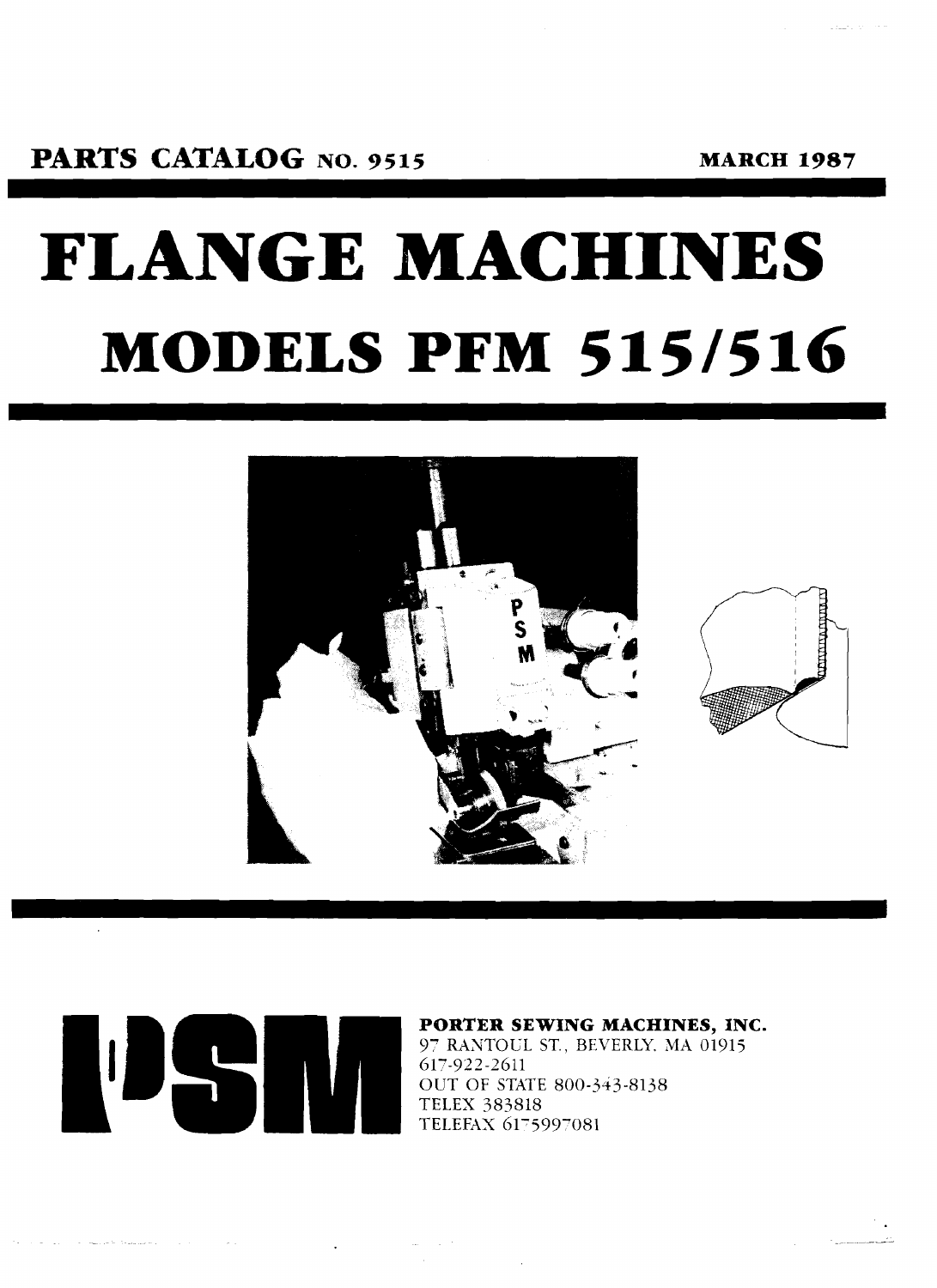## TABLE OF CONTENTS

سخط مناجرا بالرازع والصيف أنسهى ويسوئون

| PFM 515 TOP FEED MECHANISM                  |                                      |  |  |  |  |  |  |  |  |  |             |                         |  | 3              |
|---------------------------------------------|--------------------------------------|--|--|--|--|--|--|--|--|--|-------------|-------------------------|--|----------------|
| PFM 516 WALKING FOOT MECHANISM              |                                      |  |  |  |  |  |  |  |  |  |             |                         |  | 5              |
| MACHINE BED FRAME                           |                                      |  |  |  |  |  |  |  |  |  |             |                         |  | $\overline{7}$ |
| (1) MISCELLANEOUS COVERS 9                  |                                      |  |  |  |  |  |  |  |  |  |             |                         |  |                |
| (2) MISCELLANEOUS COVERS                    |                                      |  |  |  |  |  |  |  |  |  |             |                         |  | 11             |
| CRANKSHAFT MECHANISM 13                     |                                      |  |  |  |  |  |  |  |  |  |             |                         |  |                |
| NEEDLE DRIVE AND NEEDLE GUARD MECHANISM     |                                      |  |  |  |  |  |  |  |  |  |             |                         |  | 15             |
| NEEDLE BAR MECHANISM 17                     |                                      |  |  |  |  |  |  |  |  |  |             |                         |  |                |
| SPREADER DRIVE MECHANISM 19                 |                                      |  |  |  |  |  |  |  |  |  |             |                         |  |                |
| OVEREDGE                                    |                                      |  |  |  |  |  |  |  |  |  |             | (LEFT) LOOPER MECHANISM |  | 21             |
| (1) CHAINSTITCH LOOPER MECHANISM            |                                      |  |  |  |  |  |  |  |  |  |             |                         |  | 23             |
| (2) CHAINSTITCH LOOPER MECHANISM            |                                      |  |  |  |  |  |  |  |  |  |             |                         |  | 25             |
| (1) MAIN AND DIFFERENTIAL FEED MECHANISM 27 |                                      |  |  |  |  |  |  |  |  |  |             |                         |  |                |
| (2)                                         | MAIN AND DIFFERENTIAL FEED MECHANISM |  |  |  |  |  |  |  |  |  |             |                         |  | 29             |
| UPPER AND LOWER KNIFE MECHANISM             |                                      |  |  |  |  |  |  |  |  |  |             |                         |  | 31             |
| PRESSER FOOT AND LIFT MECHANISM, PFM 515 33 |                                      |  |  |  |  |  |  |  |  |  |             |                         |  |                |
| PRESSER FOOT AND LIFT MECHANISM, PFM 516    |                                      |  |  |  |  |  |  |  |  |  |             |                         |  | 35             |
| LUBRICATING MECHANISM                       |                                      |  |  |  |  |  |  |  |  |  |             |                         |  | 37             |
| THREAD STAND                                |                                      |  |  |  |  |  |  |  |  |  |             |                         |  | 39             |
| ACCESSORIES                                 |                                      |  |  |  |  |  |  |  |  |  |             | .                       |  | 41             |
| INDEX                                       |                                      |  |  |  |  |  |  |  |  |  | $\bullet$ . |                         |  | 43             |

 $\mathcal{L}$ 

 $\mathbf{1}$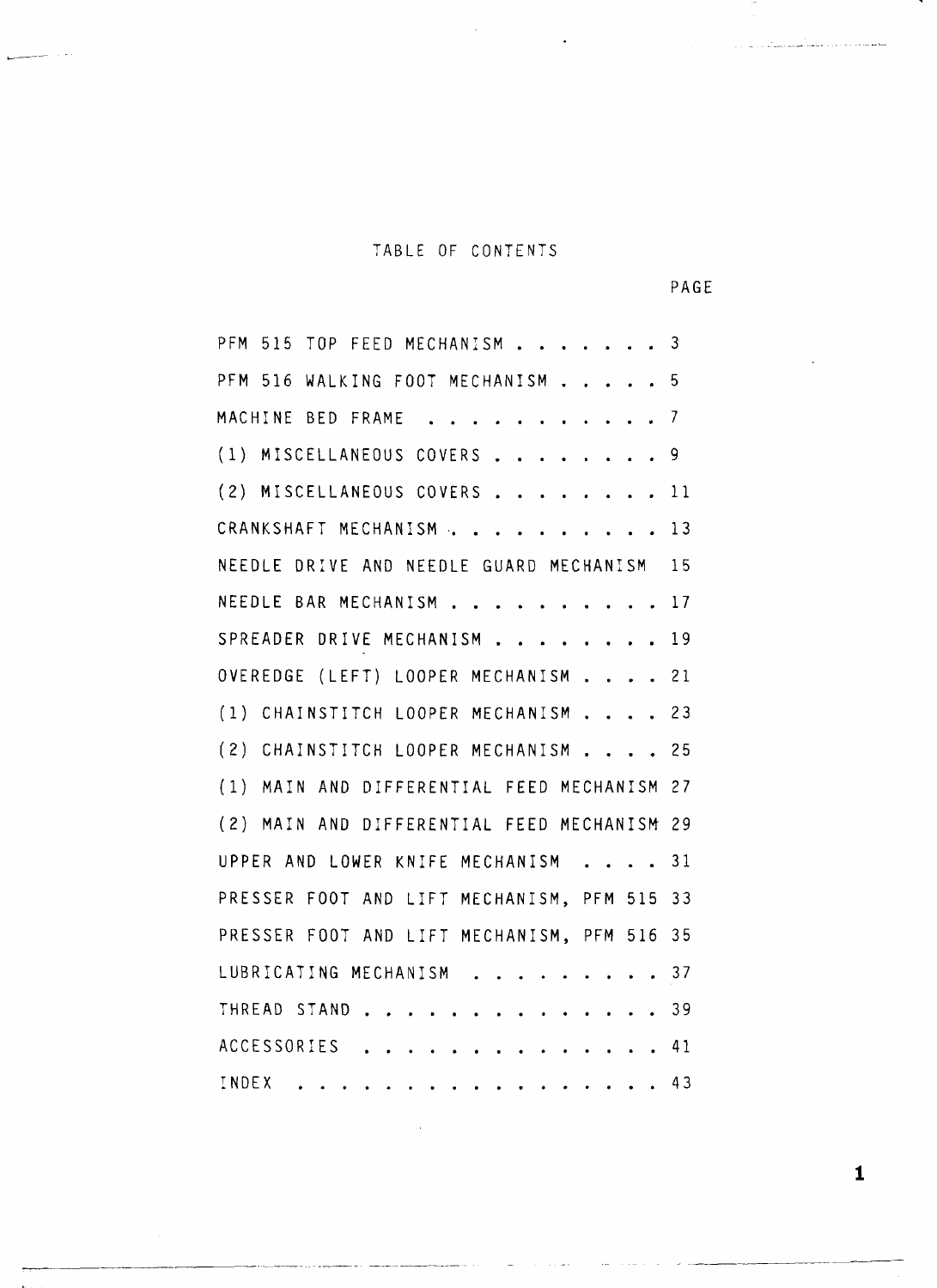

 $\sim$ 

 $\overline{\mathbf{2}}$ 

 $\label{eq:1} \begin{split} \mathcal{L}_{\text{c}}(\theta) = \mathcal{L}_{\text{c}}(\theta) \left[ \begin{array}{cc} \mathcal{L}_{\text{c}}(\theta) & \mathcal{L}_{\text{c}}(\theta) \\ \mathcal{L}_{\text{c}}(\theta) & \mathcal{L}_{\text{c}}(\theta) & \mathcal{L}_{\text{c}}(\theta) \end{array} \right] \end{split}$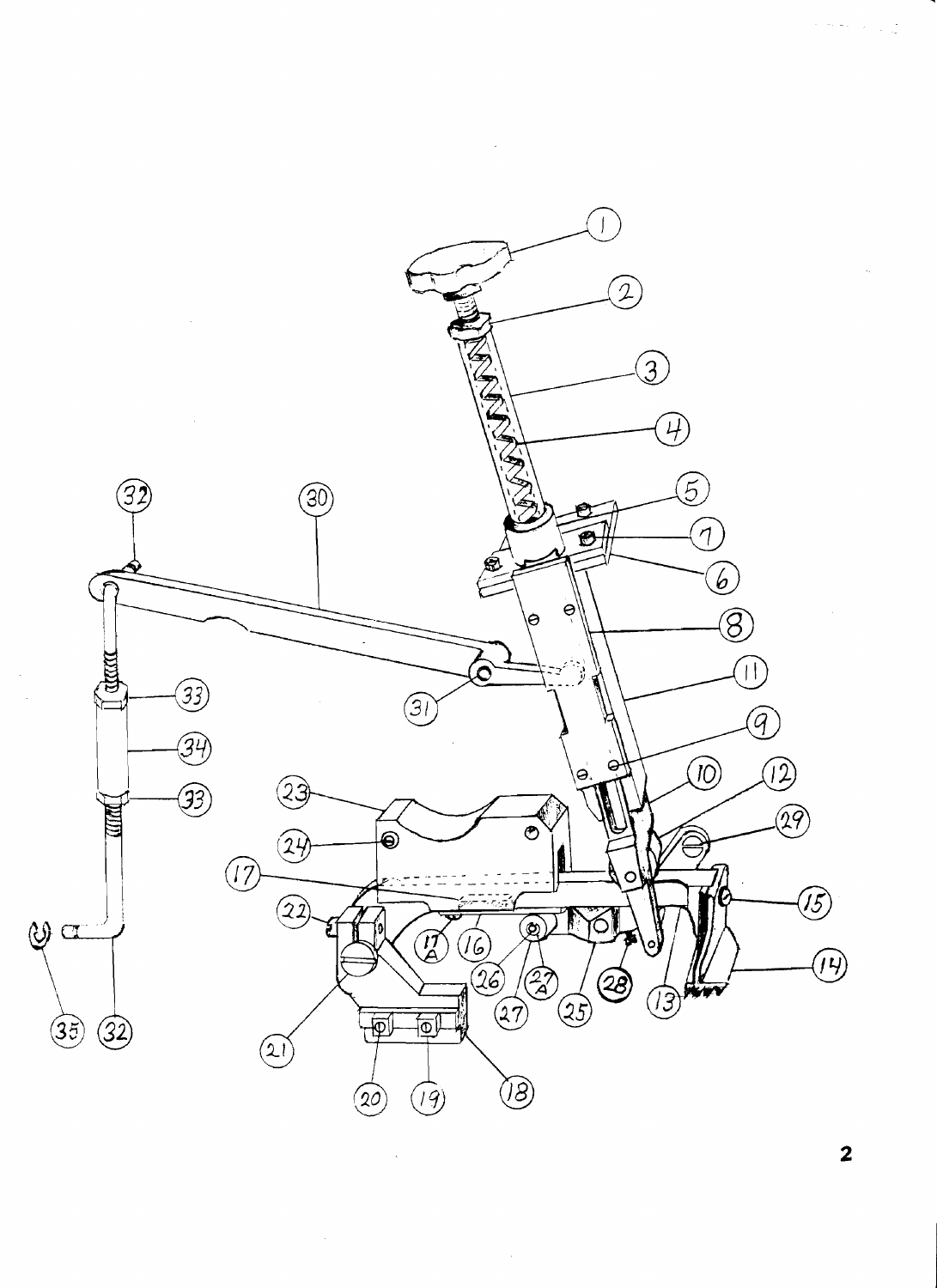PFM515 "ONLY" TOP FEED MECHANISM

**Lawrence** the contract of

وأوراء أعقه

 $\sim 10^{-10}$  m

 $\mathcal{A}$ 

| 1 1185<br>2 1186 NUT<br>3 1442 SPRING GUIDE SLEEVE<br>4 1184 PRESSURE SPRING<br>5 1440 FLANGE<br>5A SHCS8-32X.500 SCREW<br>6 1143 FLANGE BASE<br>1143 FLANGE BASE<br>SHCS8-32X.250 SCREW<br>/ SHCS8-32X.250 SCREW<br>8 1142 PRESSURE BAR COVER<br>9 610940 SCREW<br>10 1256 PRESSURE BAR ASSY.<br>11 1140 PRESSURE BAR GUIDE BLOCK<br>12 1187 PRESSURE ROLLER<br>12A 5133-12 RETAINER<br>13 1246 TOP FEED MAIN SECTION<br>14 1243 TOP FEED<br>19<br>14 1243<br>15 618420<br>16 1238 WEAR SINL<br>17 1237 WEAR SINL<br>17 1237 WEAR STRIP CUSHION<br>17 1237 WEAR STRIP CUSHION<br>17 1237 WEAR STRIP CUSHION<br>19 1209 TOP FEED HOLDER<br>19 1209 TOP FEED HOLDER<br>20 19820 SCREW<br>21 1271 EC | QTY.                                                                                                                                                                                                                                                            |  |
|----------------------------------------------------------------------------------------------------------------------------------------------------------------------------------------------------------------------------------------------------------------------------------------------------------------------------------------------------------------------------------------------------------------------------------------------------------------------------------------------------------------------------------------------------------------------------------------------------------------------------------------------------------------------------------------------------|-----------------------------------------------------------------------------------------------------------------------------------------------------------------------------------------------------------------------------------------------------------------|--|
| 20 1247<br>27 1247 LIFTER R(<br>27A 5560-18 RETAINER<br>28 617440 SCREW<br>29 618340 SCREW<br>30 1166 AUX-LIFT                                                                                                                                                                                                                                                                                                                                                                                                                                                                                                                                                                                     | $\mathbf{1}$<br>$\mathbf{1}$<br>$\mathbf{1}$<br>$\overline{1}$<br>$\mathbf{1}$<br>$\overline{c}$<br>$\frac{1}{2}$<br>$\overline{1}$<br>4<br>$1\,$<br>$1\,$<br>$\mathbf{1}$<br>$\,1$<br>$\mathbf 1$<br>$\mathbf 1$<br>$\begin{smallmatrix}1\\1\end{smallmatrix}$ |  |
| 30 1166 AUX-LIFTER ARM<br>31 DP3/16X.875 AUX-LIFTER ARM PIN<br>32 1214 CONNECTOR<br>33 HN8-32 NUT<br>34 2219 KEYSTONE CONNECTOR<br>35 5133-15 RETAINER                                                                                                                                                                                                                                                                                                                                                                                                                                                                                                                                             | $\begin{array}{c} 1 \\ 2 \\ 2 \\ 1 \end{array}$<br>$\overline{c}$                                                                                                                                                                                               |  |

 $\mathcal{A}^{\mathcal{A}}$ 

 $\mathcal{L}^{\mathcal{L}}$  , and the set of the set of the set of the set of  $\mathcal{L}^{\mathcal{L}}$ 

 $\overline{\mathbf{3}}$ 

 $\sim$  100  $\pm$  100  $\pm$  100  $\pm$ 

 $\sim$   $\sim$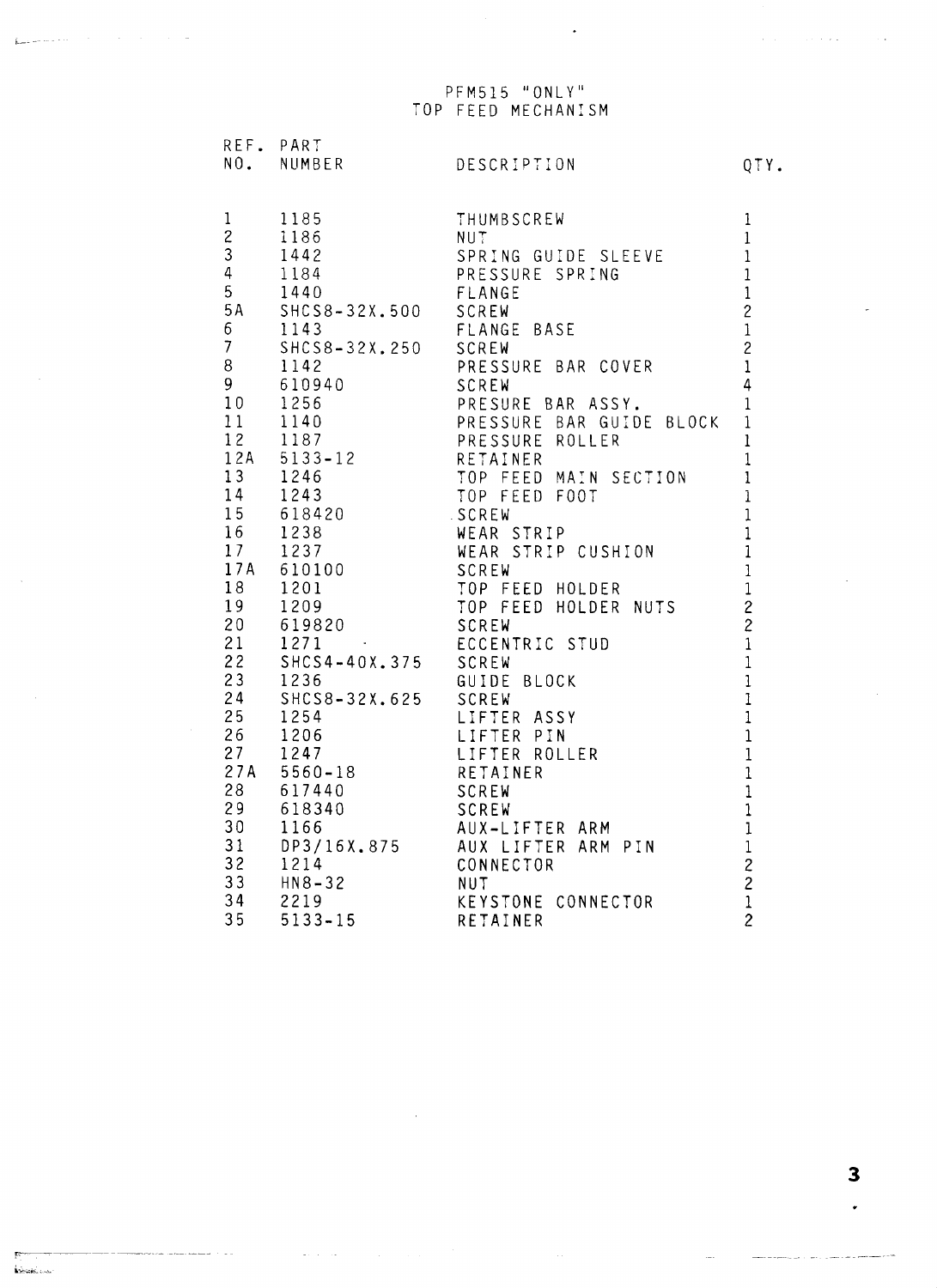

 $\overline{\mathbf{4}}$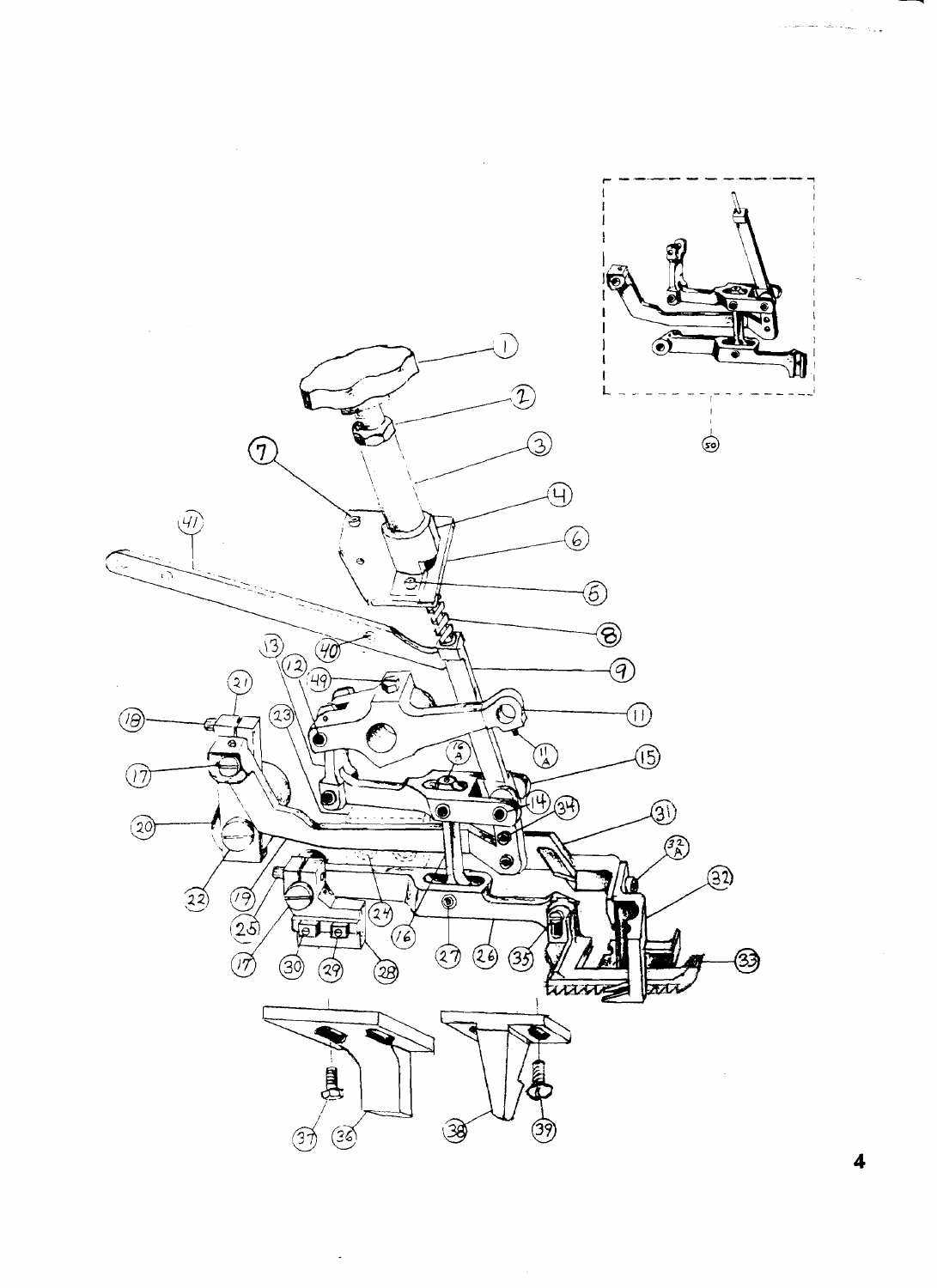#### PFM 516 "ONLY" WALKING FOOT MECHANISM

 $\sim$   $\sim$ 

 $\mathbf{x} \in \mathbb{R}^d$ 

سيحتقها

 $\sim$   $\sim$ 

|     | REF. PART                                                                                                                                      |                                                                                                                                                                                                                                                                        |                |
|-----|------------------------------------------------------------------------------------------------------------------------------------------------|------------------------------------------------------------------------------------------------------------------------------------------------------------------------------------------------------------------------------------------------------------------------|----------------|
|     |                                                                                                                                                | NO. NUMBER DESCRIPTION                                                                                                                                                                                                                                                 | QTY.           |
|     |                                                                                                                                                |                                                                                                                                                                                                                                                                        |                |
|     | 1 1185<br>2 1186 THUMBS<br>3 1730 PRESSU<br>4 1737 PRESSU<br>5 SHCS8-32X.125 FLANGE<br>6 1728 PRESSU<br>7 SHCS8-32X.500 SCREW<br>8 1194 PRESSU |                                                                                                                                                                                                                                                                        |                |
|     |                                                                                                                                                |                                                                                                                                                                                                                                                                        |                |
|     |                                                                                                                                                |                                                                                                                                                                                                                                                                        | $\mathbf{1}$   |
|     |                                                                                                                                                | PRESSURE SPRING SLEEVE<br>PRESSURE SPRING BASE                                                                                                                                                                                                                         | $\mathbf{1}$   |
|     |                                                                                                                                                |                                                                                                                                                                                                                                                                        | $\mathbf{1}$   |
|     |                                                                                                                                                |                                                                                                                                                                                                                                                                        | $\mathbf 1$    |
|     |                                                                                                                                                |                                                                                                                                                                                                                                                                        | 3              |
|     | 8 1184                                                                                                                                         | PRESURE SPRING                                                                                                                                                                                                                                                         |                |
|     | 8 1184<br>9 1729                                                                                                                               |                                                                                                                                                                                                                                                                        |                |
|     |                                                                                                                                                | $\begin{bmatrix} 1 \\ 1 \\ 1 \\ 1 \end{bmatrix}$                                                                                                                                                                                                                       |                |
|     |                                                                                                                                                |                                                                                                                                                                                                                                                                        |                |
|     |                                                                                                                                                |                                                                                                                                                                                                                                                                        |                |
|     |                                                                                                                                                |                                                                                                                                                                                                                                                                        |                |
|     |                                                                                                                                                |                                                                                                                                                                                                                                                                        |                |
|     |                                                                                                                                                |                                                                                                                                                                                                                                                                        |                |
|     |                                                                                                                                                | 9 1729 PRESSER BAR 1<br>11 1738 NEEDLE DRIVE ARM 1<br>12 1719 PIVOT PIN CONN. LINK 1<br>13 1706 LINK BEAM CONNECTOR 1<br>14 1720 PIVOT PIN (LONG) 2<br>15 1739 WALKING FOOT BEAM 1<br>16 1912 LINK TOP FEED CONNECTOR 1<br>16 1912 LINK TOP                            |                |
|     |                                                                                                                                                |                                                                                                                                                                                                                                                                        |                |
|     |                                                                                                                                                |                                                                                                                                                                                                                                                                        |                |
|     |                                                                                                                                                |                                                                                                                                                                                                                                                                        |                |
|     |                                                                                                                                                |                                                                                                                                                                                                                                                                        |                |
|     |                                                                                                                                                |                                                                                                                                                                                                                                                                        |                |
|     |                                                                                                                                                |                                                                                                                                                                                                                                                                        |                |
|     |                                                                                                                                                | 12 1719<br>12 1719<br>12 1719<br>12 1719<br>13 1706<br>14 1720<br>1707 PIN CONNECTOR<br>14 1720<br>PIVOT PIN (LONG)<br>2<br>15 1739<br>WALKING FOOT DEAM<br>16 1912<br>LINK TOP FEED CONNECTOR<br>1<br>16 1912<br>LINK TOP FEED CONNECTOR<br>1<br>16 1912<br>1727<br>E |                |
|     |                                                                                                                                                |                                                                                                                                                                                                                                                                        |                |
|     |                                                                                                                                                |                                                                                                                                                                                                                                                                        |                |
|     |                                                                                                                                                |                                                                                                                                                                                                                                                                        |                |
|     |                                                                                                                                                |                                                                                                                                                                                                                                                                        |                |
|     |                                                                                                                                                |                                                                                                                                                                                                                                                                        |                |
|     |                                                                                                                                                |                                                                                                                                                                                                                                                                        |                |
|     |                                                                                                                                                | 29 1209<br>30 619820<br>31 2055 PRESSER FOOT EXTENSION<br>32 2054 PRESSER FOOT EXTENSION                                                                                                                                                                               |                |
|     |                                                                                                                                                |                                                                                                                                                                                                                                                                        |                |
|     |                                                                                                                                                | PRESSER FOOT                                                                                                                                                                                                                                                           | $\overline{1}$ |
| 32A | SHCS5-40X.250                                                                                                                                  | <b>SCREW</b>                                                                                                                                                                                                                                                           | T              |
| 33  | 2370                                                                                                                                           | WALKING TOP FEED FOOT                                                                                                                                                                                                                                                  |                |
| 34  | SHCS5-40X.250                                                                                                                                  | <b>SCREW</b>                                                                                                                                                                                                                                                           | $\frac{1}{2}$  |
| 35  | 618420                                                                                                                                         | WALKING FOOT SET SCREW                                                                                                                                                                                                                                                 |                |
| 36  | 1831                                                                                                                                           | RETAINING BLOCK REAR                                                                                                                                                                                                                                                   |                |
| 37  | HB10-32X.500                                                                                                                                   | <b>SCREW</b>                                                                                                                                                                                                                                                           |                |
| 38  | 2033                                                                                                                                           | RETAINING BLOCK (FRONT)                                                                                                                                                                                                                                                |                |
| 39  | BHS10-32X.375                                                                                                                                  | <b>SCREW</b>                                                                                                                                                                                                                                                           | 112121         |
| 40  | DP3/16X.750                                                                                                                                    | AUX.LIFTER ARM DOWEL PIN                                                                                                                                                                                                                                               |                |
| 41  | 2368                                                                                                                                           | AUX.LIFTER ARM                                                                                                                                                                                                                                                         | $\mathbf{1}$   |
| 49  | 611620                                                                                                                                         | <b>SCREW</b>                                                                                                                                                                                                                                                           | $\,1$          |
| 50  | 10001                                                                                                                                          | LINKAGE ASSEMBLY                                                                                                                                                                                                                                                       | $\mathbf{1}$   |

 $\mathcal{L}^{\text{max}}_{\text{max}}$ 

موس<mark>تم در ب</mark>ردهای ایران از استان شده میشد از این ایران از ایران از ایران ایران از ایران از ایران از ایران شده می<br>در منظومی شده ایران

5

 $\sim$ 

 $\beta$  ) someone

 $\hat{\boldsymbol{\gamma}}$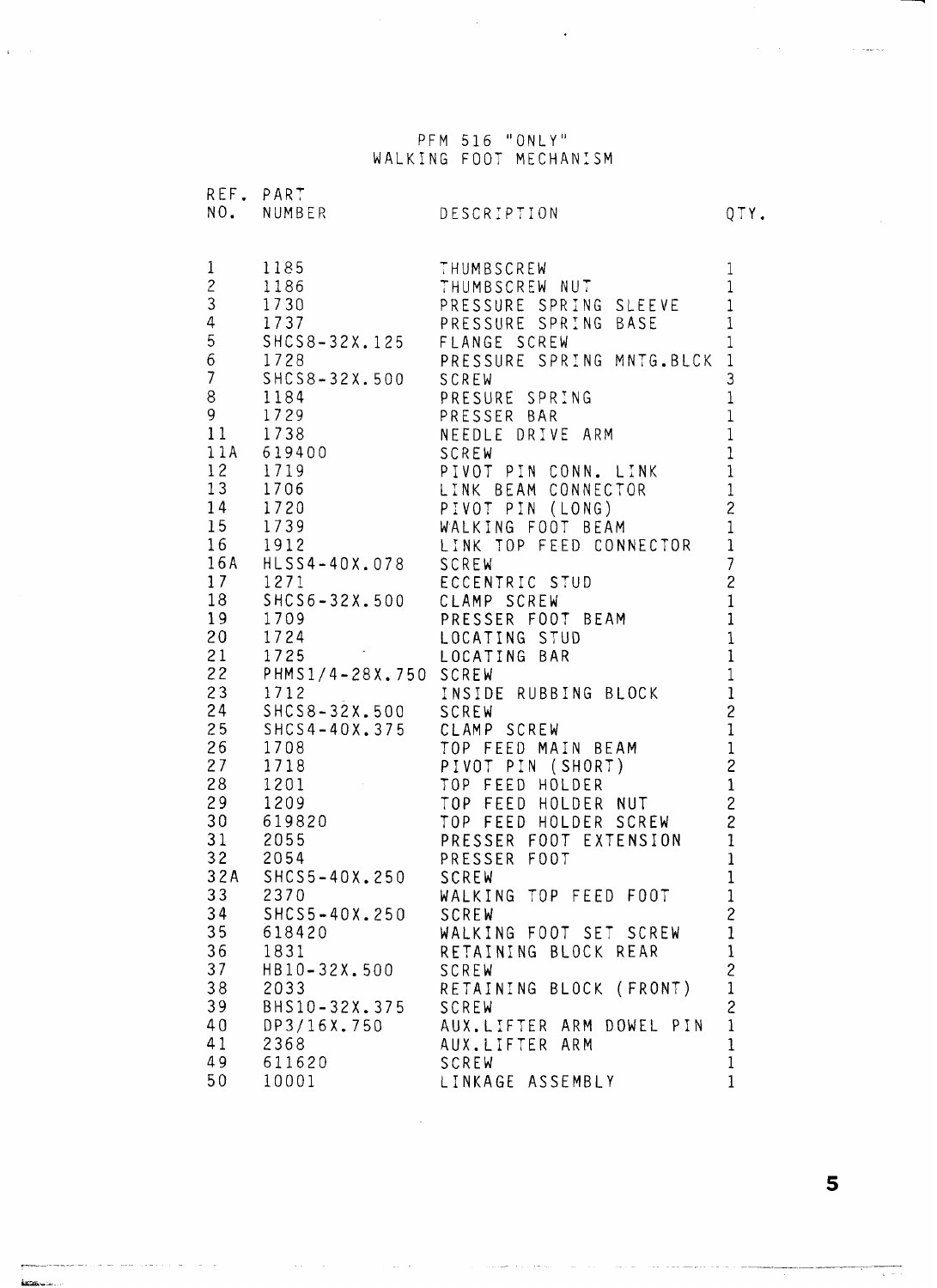



 $\boldsymbol{6}$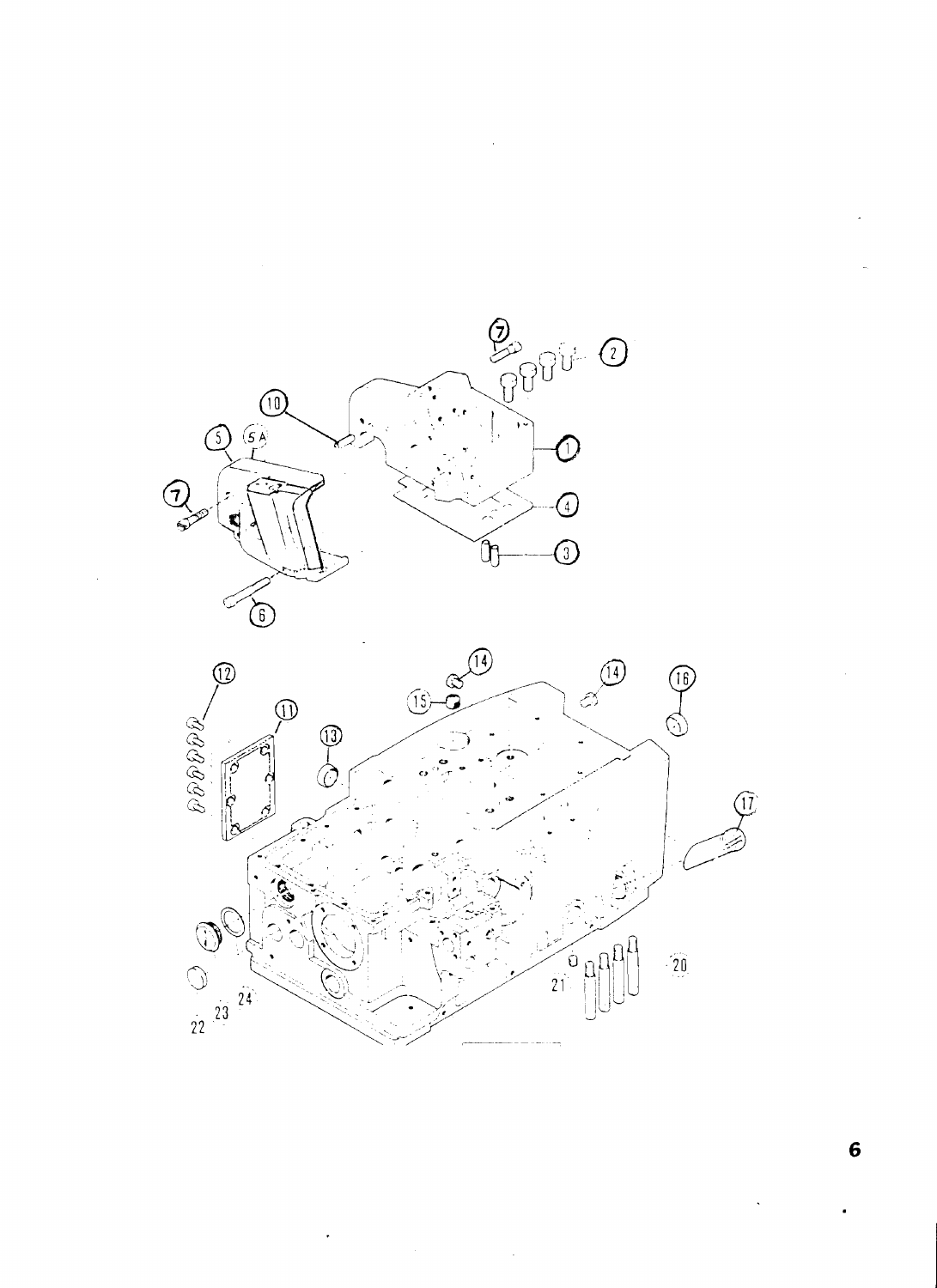MACHINE BED FRAME

 $\mathbf{h}_{\mathbf{a}}$  is the continuous fraction of  $\mathbf{h}_{\mathbf{a}}$ 

 $\frac{1}{2} \frac{1}{2} \frac{1}{2} \frac{1}{2} \frac{1}{2} \frac{1}{2}$ 

 $\mathcal{A}^{\mathcal{A}}$ 

**Existencia** 

 $\sim$ 

 $\frac{1}{2}$  .

|                       | REF. PART<br>NO. NUMBER    | DESCRIPTION                                | QTY.                                            |
|-----------------------|----------------------------|--------------------------------------------|-------------------------------------------------|
| $\frac{1}{2}$ 3 4 5   | 617140<br>618500<br>610980 | MACHINE ARM (RIGHT)<br><b>SCREW</b><br>PIN | $\mathbf 1$<br>$\overline{4}$<br>$\overline{c}$ |
|                       | 613580<br>1936             | GASKET<br>SIDE COVER (LEFT) 515            | $\frac{1}{1}$                                   |
| 5A                    | 2367                       | SIDE COVER (LEFT)516                       |                                                 |
| $\frac{6}{7}$         | 619240                     | <b>SCREW</b>                               | $\frac{1}{1}$                                   |
|                       | 619000                     | <b>SCREW</b>                               | $\overline{c}$                                  |
| 10 <sup>°</sup>       | 610980                     | PIN                                        | $\mathbf{1}$                                    |
| 11                    | 617380                     | COVER PLATE                                | $\overline{1}$                                  |
| 12 <sup>7</sup>       | 619840                     | <b>SCREW</b>                               | $\overline{6}$                                  |
| 13 <sup>°</sup>       | 614360                     | PLUG                                       | $\mathbf 1$                                     |
| 14                    | 619540                     | <b>SCREW</b>                               | $\overline{c}$                                  |
| 15<br>16 <sup>°</sup> | 614280<br>614360           | OIL FILTER                                 | $\mathbf{1}$<br>$\mathbf 1$                     |
| 17                    | 612000                     | PLUG<br>OIL SIGHT GAUGE                    | $\mathbf{1}$                                    |
| 20 <sub>2</sub>       | 612020                     | BED PIN                                    | 4                                               |
| 21                    | 611680                     | SCREW                                      |                                                 |
| 22 <sub>2</sub>       | 617360                     | PLUG                                       | $\frac{1}{1}$                                   |
| 23                    | 619040                     | <b>SCREW</b>                               | $\mathbf{1}$                                    |
| 24                    | 611000                     | WASHER                                     | $\overline{1}$                                  |
|                       |                            |                                            |                                                 |

 $\mathcal{L}^{\text{max}}_{\text{max}}$  .

 $\mathcal{L}^{\text{max}}_{\text{max}}$  and  $\mathcal{L}^{\text{max}}_{\text{max}}$ 

and the contract of the contract of the contract of the contract of the contract of the contract of the contract of the contract of the contract of the contract of the contract of the contract of the contract of the contra

 $\overline{7}$ 

فسأرتج والمتعارف والمستعمل والمتعارف والمتعارف والمتعارف والمتعارف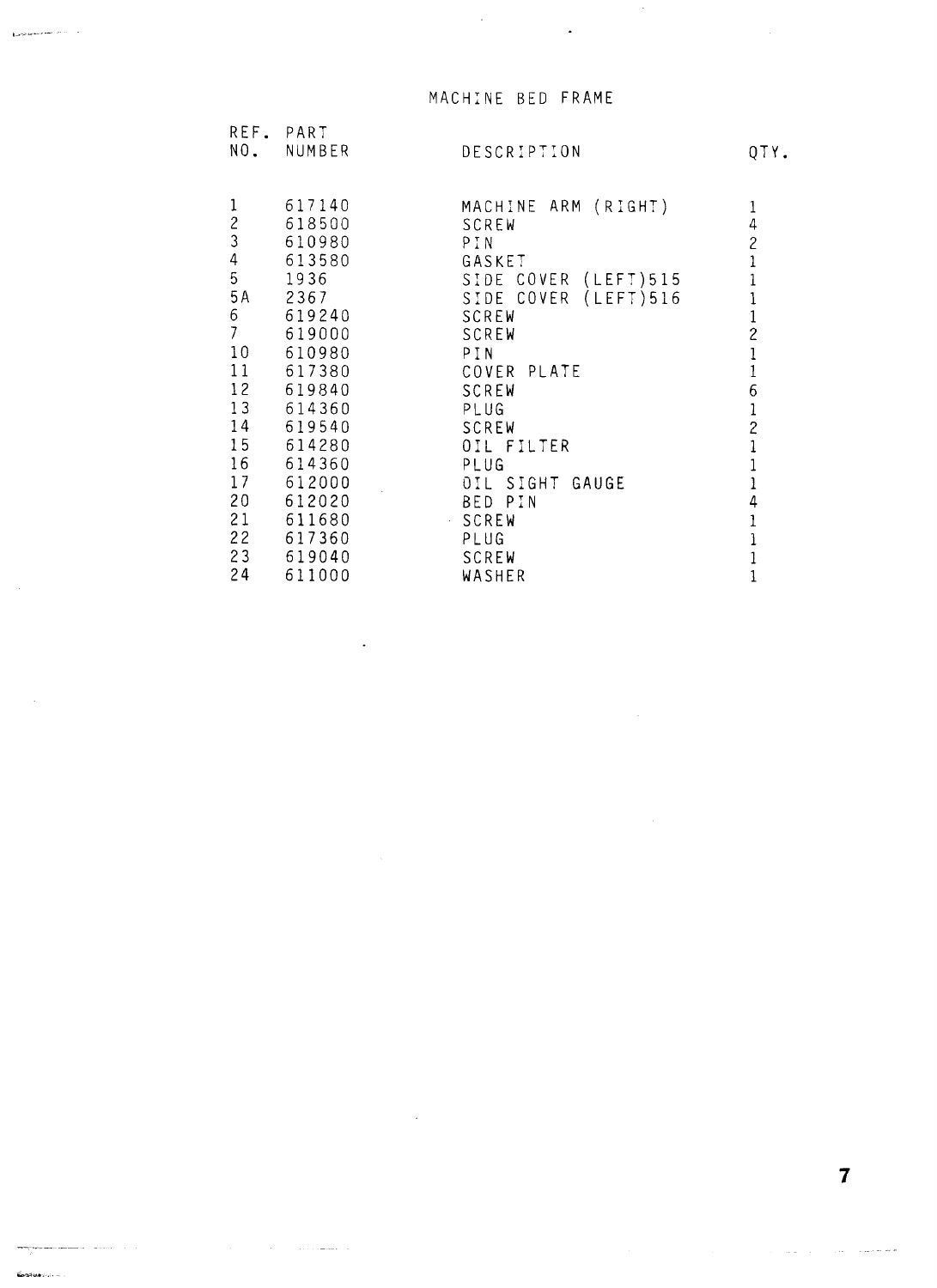

 $\hat{\mathcal{A}}$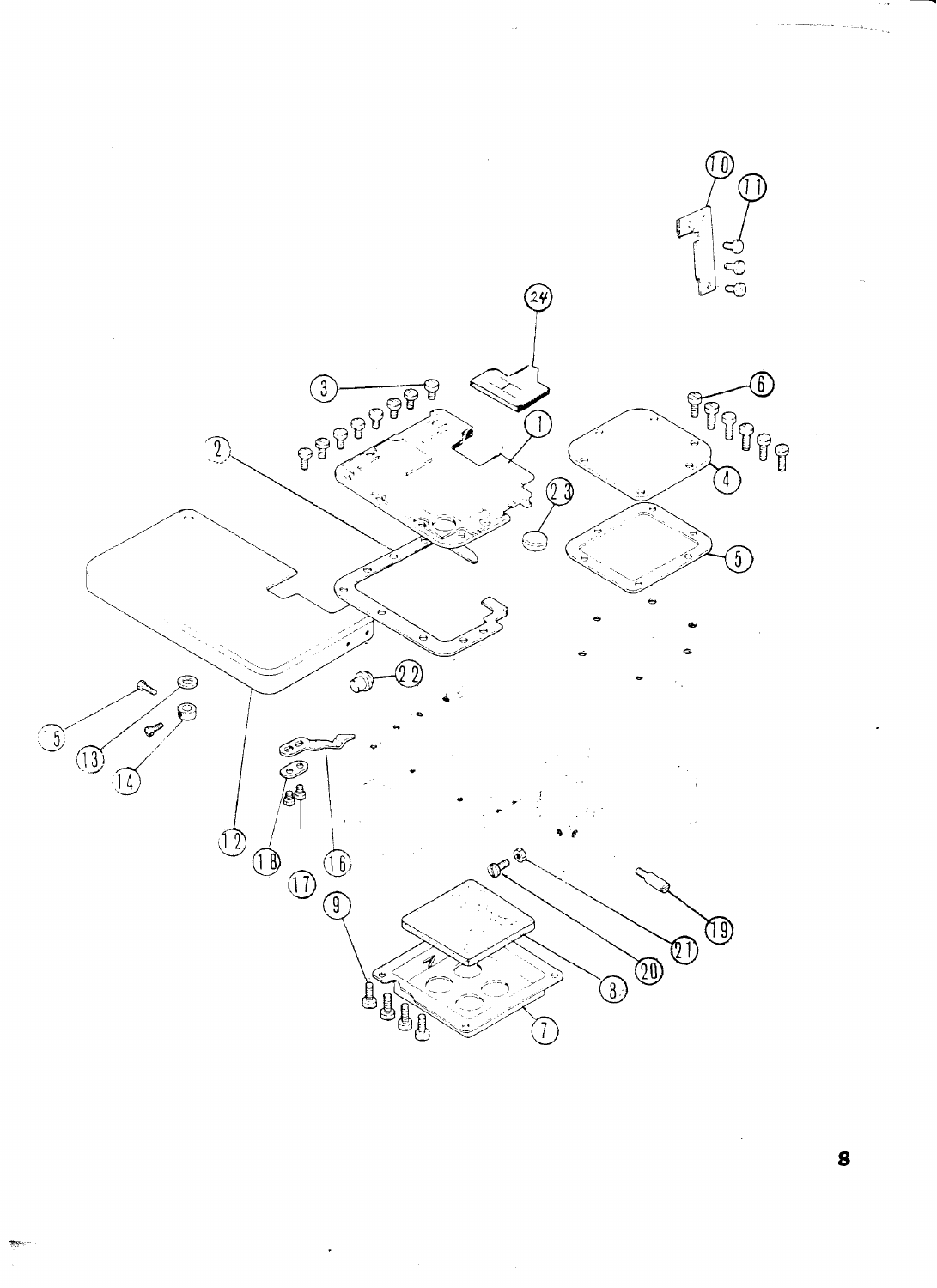# MISCELLANEOUS COVERS

 $\frac{1}{2} \left( \frac{1}{2} \right)^2 - \frac{1}{2} \left( \frac{1}{2} \right)^2$ 

.<br>. . . . .

 $\mathbf{L}$ 

|                            | REF. PART  |                          |                                                 |
|----------------------------|------------|--------------------------|-------------------------------------------------|
|                            | NO. NUMBER | DESCRIPTION              | QTY.                                            |
|                            |            |                          |                                                 |
| $\,1$                      | 1735       | BEDPLATE                 | $\mathbf{1}$                                    |
|                            | 616540     | GASKET                   |                                                 |
|                            | 618340     | SCREW                    | $\begin{array}{c} 1 \\ 8 \\ 1 \end{array}$      |
|                            | 616100     | BED COVER PLATE (RIGHT)  |                                                 |
| 2<br>3<br>4<br>5<br>6<br>7 | 616120     | GASKET                   | $\overline{1}$                                  |
|                            | 618740     | SCREW                    | $\begin{array}{c} 6 \\ 1 \end{array}$           |
|                            | 616180     | MACHINE BED BOTTOM COVER |                                                 |
| 8                          | 616200     | OIL FILTER               |                                                 |
| 9                          | 618740     | SCREW                    |                                                 |
| $1\,0$                     | 616640     | FACE PLATE               |                                                 |
| 11                         | 618340     | SCREW                    |                                                 |
| 12                         | 617160     | CLOTH PLATE, COMPLETE    |                                                 |
| 13                         | 611760     | HINGE STUD THRUST WASHER |                                                 |
| 14                         | 611260     | HINGE STUD THRUST COLLAR |                                                 |
| 15                         | 618600     | COLLAR SCREW             |                                                 |
| 16                         | 613520     | LOCK SPRING              |                                                 |
| 17                         | 610200     | LOCK SPRING SCREW        |                                                 |
| 18                         | 610900     | LOCK SPRIN SCREW WASHER  | 14131121211                                     |
| 19                         | 619160     | LOCK SPRING LATCH        |                                                 |
| 20                         | 619800     | STOP SCREW               | $\mathbf{1}$                                    |
| 21                         | 618280     | STOP SCREW NUT           |                                                 |
|                            | 22 616820  | CUSHION (SMALL)          |                                                 |
|                            | 23 614340  | CUSHION (LARGE)          | $\begin{array}{c} 1 \\ 1 \\ 1 \\ 1 \end{array}$ |
| 24                         | 1223       | OIL SHIELD               |                                                 |
|                            |            |                          |                                                 |

 $\mathcal{L}^{\text{max}}_{\text{max}}$  ,  $\mathcal{L}^{\text{max}}_{\text{max}}$ 

لمصرف والمتعاون والمتعاون والمتعاون والمتعاونة

 $\overline{9}$ 

 $\alpha$  ,  $\alpha$  ,  $\beta$  ,  $\beta$ 

فتستديد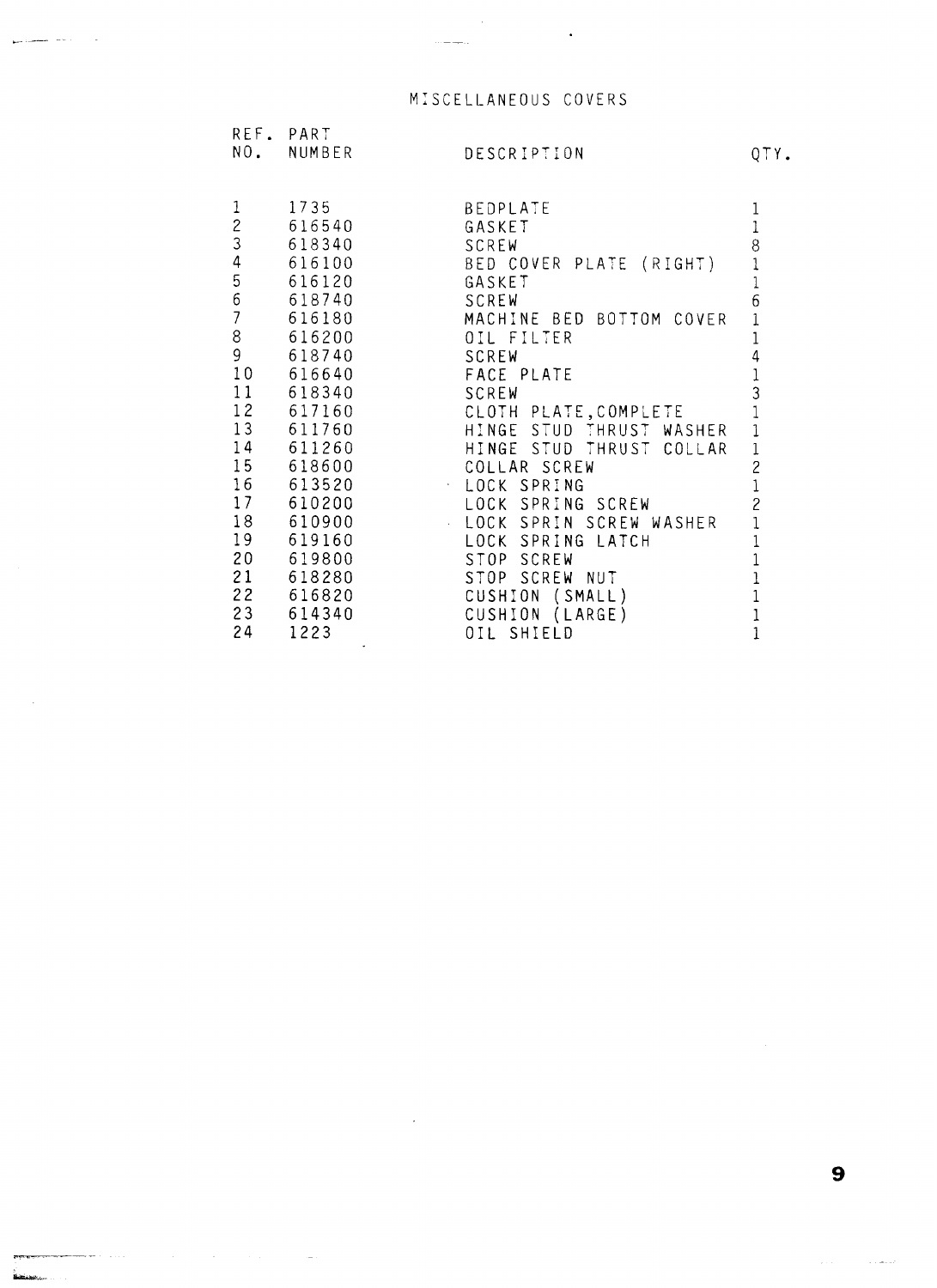

 $\frac{1}{2}$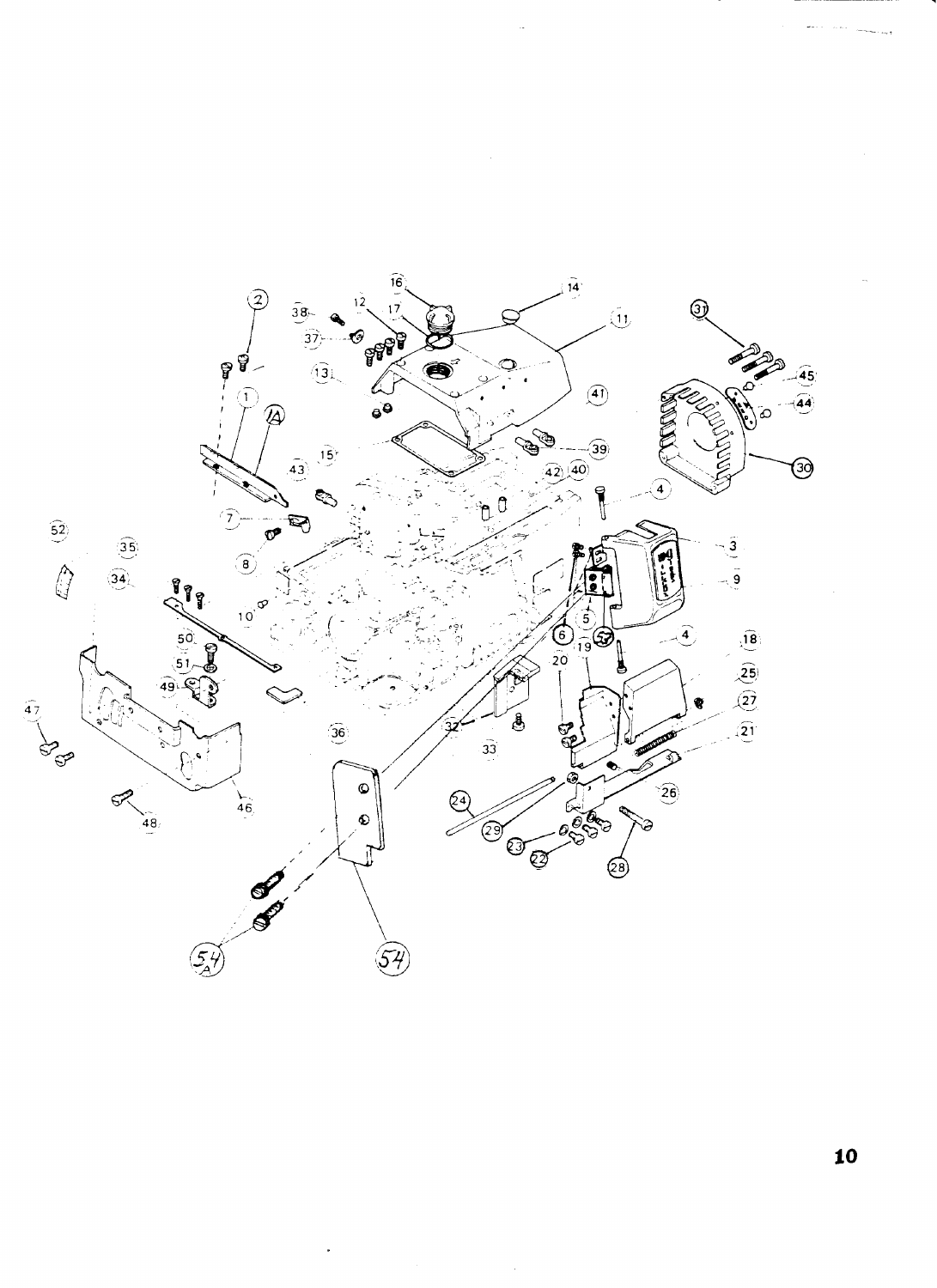## (2) MISCELLANEOUS COVERS

a la ser

i.

 $\cdots$ 

 $\begin{array}{c} \overbrace{\mathbf{r}}^{\text{max}} \\ \mathbf{r} \\ \mathbf{r} \end{array}$ 

 $\mathcal{L}_{\text{max}}$  ,  $\mathcal{L}_{\text{max}}$ 

| REF. PART                                          |                                                                                                                                                                                                         | NO. NUMBER DESCRIPTION                                                                                                                                                                                                                           | QTY.                                                                                                                              |
|----------------------------------------------------|---------------------------------------------------------------------------------------------------------------------------------------------------------------------------------------------------------|--------------------------------------------------------------------------------------------------------------------------------------------------------------------------------------------------------------------------------------------------|-----------------------------------------------------------------------------------------------------------------------------------|
|                                                    |                                                                                                                                                                                                         | 1 1795 FABRIC GUARD 515 ONLY<br>14 4013 FABRIC GUARD 515 ONLY<br>3 614940 NEEDLE BAR COVER<br>4 611820 HINGE PIN<br>5 611860 LOCK SPRING SCREW<br>7 1156 COVER LATCH<br>8 610220 LOCK SPRING SCREW<br>7 1156 COVER LATCH<br>8 618340 LOCK SPRI   |                                                                                                                                   |
|                                                    | $\begin{array}{cccc} 10 & 610680 \ 11 & 615860 \ 12 & 618980 \ 13 & 616820 \ 14 & 616060 \ 15 & 616800 \ 16 & 614820 \ 17 & 614840 \ 18 & 614860 \ 19 & 616240 \ 20 & 610140 \ 21 & 614880 \end{array}$ | 12 618980<br>13 616820 CUSHION<br>14 616060 PLUG<br>616800 GASKET<br>16 614820 OIL SPLASH SIGHT WINDOW<br>17 614840 '0' RING<br>17 614840 '0' RING<br>17 614840 FRONT COVER (RIGHT)<br>17 614840 FRONT COVER (RIGHT)<br>19 616240 FRONT COVER (L |                                                                                                                                   |
|                                                    |                                                                                                                                                                                                         |                                                                                                                                                                                                                                                  |                                                                                                                                   |
| $35 -$<br>36<br>37                                 | 618400<br>613560<br>610540                                                                                                                                                                              | 33 618940 SCREW<br>34 613540 CUSHION RUBBER (LEFT)<br>SCREW<br>CUSHION RUBBER (FRONT)<br>LOOPER THREAD EYELET                                                                                                                                    | $\frac{1}{1}$<br>$\mathbf{3}$<br>$\mathbf{1}$<br>$\mathbf 1$                                                                      |
| 38<br>39<br>40<br>41<br>42<br>43<br>44<br>45       | 618640<br>611060<br>611140<br>611060<br>611140<br>611080<br>613940<br>614500                                                                                                                            | <b>SCREW</b><br>LEFT LOOPER THREAD EYELET<br>LEFT LOOPER THREAD TUBE<br>LEFT LOOPER THREAD EYELET<br>LEFT LOOPER THREAD TUBE<br>LOOPER THREAD EYELET<br>STITCH INDICATOR<br>RIVET                                                                | 1<br>$\mathbf{1}$<br>1<br>$\mathbf{1}$<br>1<br>1<br>$\mathbf 1$<br>$\mathbf 1$                                                    |
| 46<br>47<br>48<br>49<br>50<br>51<br>52<br>53<br>54 | 614420<br>618640<br>619060<br>614440<br>618120<br>611640<br>616080<br>1158<br>1207                                                                                                                      | MACHINE COVER<br>(LEFT)<br>SCREW (SHORT)<br>SCREW (LONG)<br>SPACER<br>SPACER SCREW<br>SPACER SCREW WASHER<br>INDICATION PLATE<br>COVER BRACKET<br>GUARD COVER                                                                                    | $\mathbf{1}$<br>$\overline{c}$<br>$\mathbf{1}$<br>$\mathbf{1}$<br>$\,1$<br>$\mathbf 1$<br>$\mathbf{1}$<br>$\,1$<br>$\overline{1}$ |

**11** 

 $\label{eq:2.1} \frac{1}{\sqrt{2\pi}}\int_{0}^{\infty}\frac{1}{\sqrt{2\pi}}\left(\frac{1}{\sqrt{2\pi}}\int_{0}^{\infty}\frac{1}{\sqrt{2\pi}}\left(\frac{1}{\sqrt{2\pi}}\right)^{2}e^{-\frac{1}{2}\left(\frac{1}{\sqrt{2\pi}}\right)}\right)\frac{1}{\sqrt{2\pi}}\,d\theta.$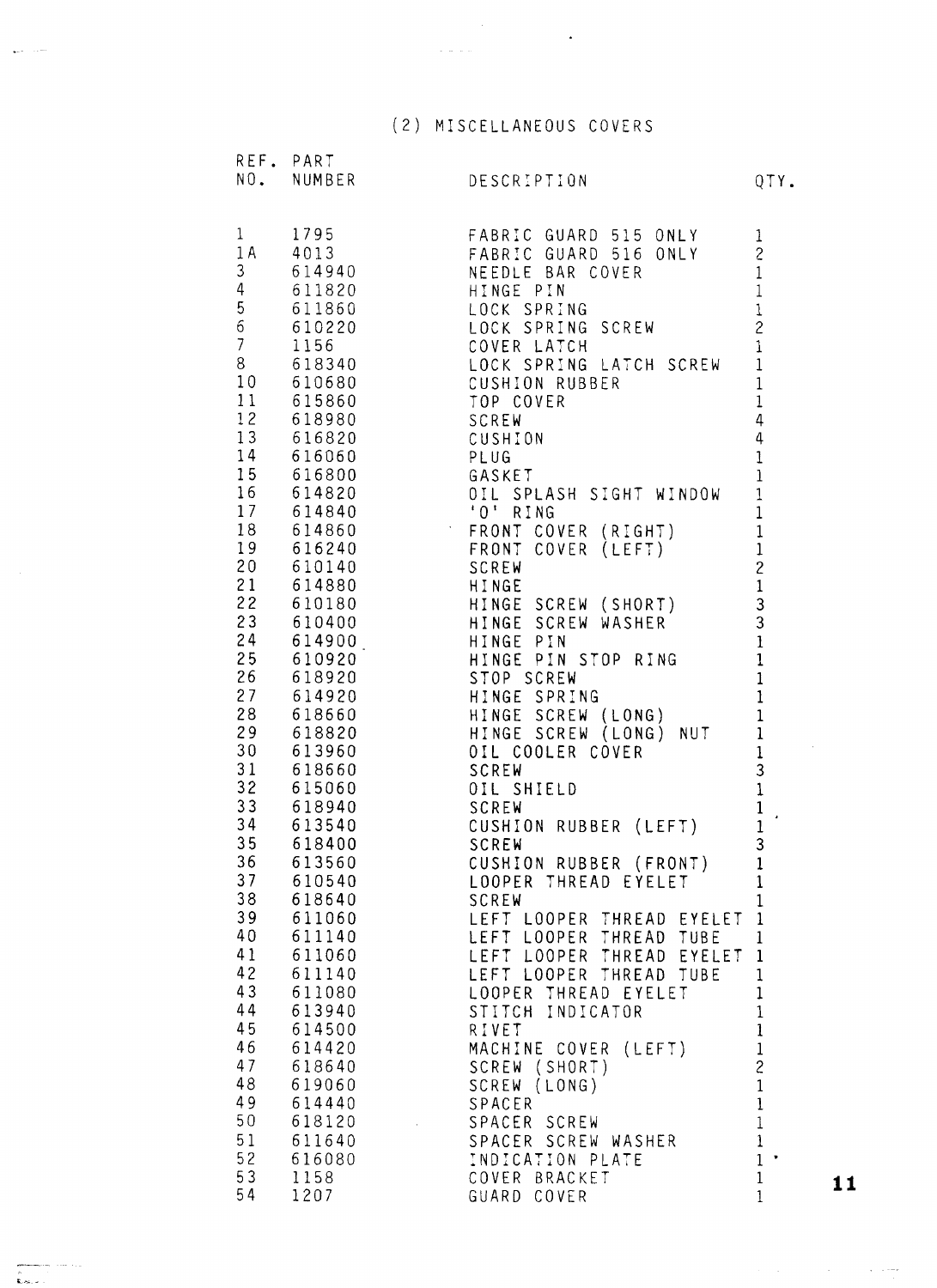

 $\overline{\mathbf{12}}$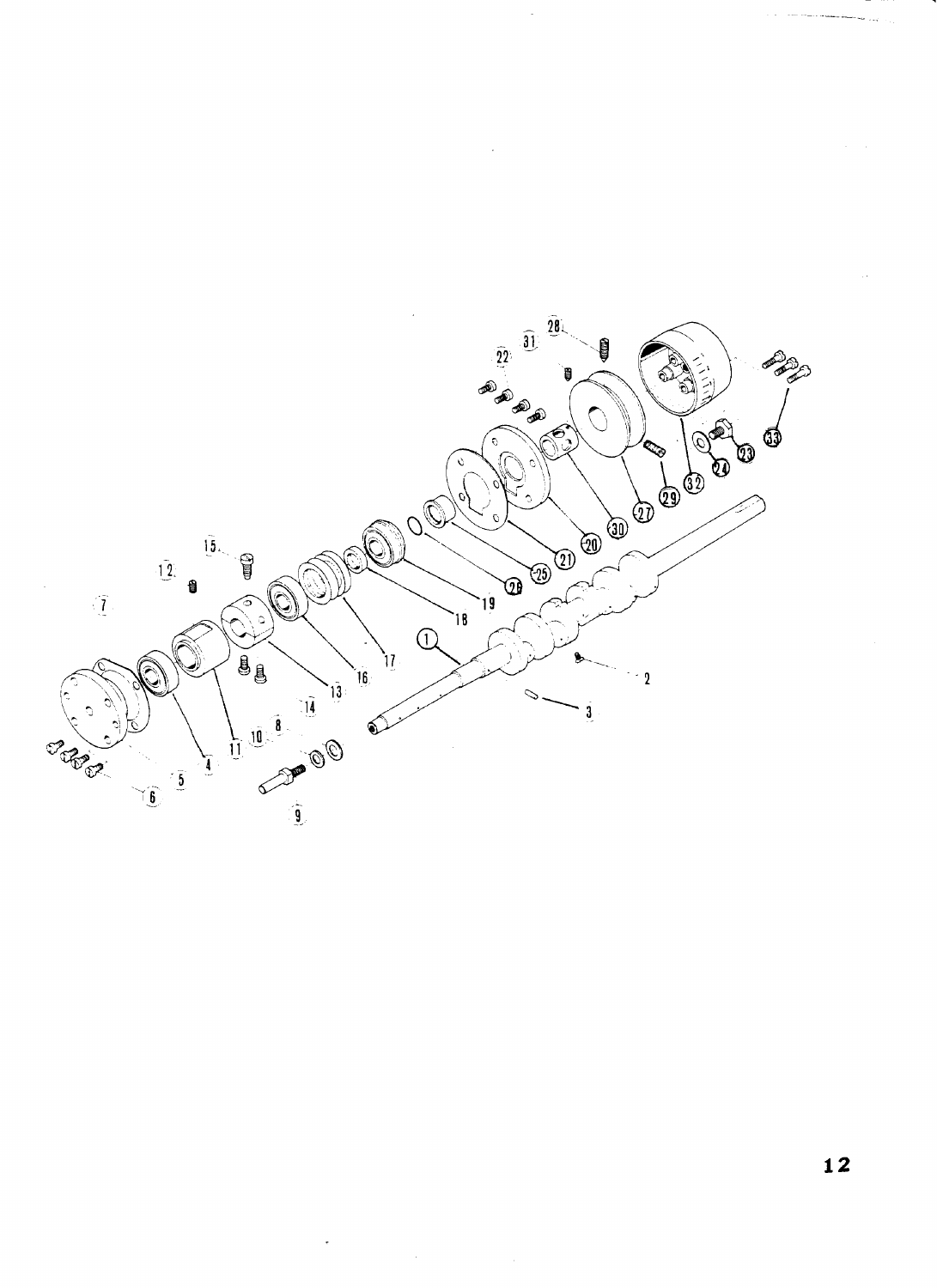CRANKSHAFT MECHANISM

 $\sim$   $\sim$ 

 $\mathcal{A}$ 

 $\sim 10$ 

| REF. PART       | NO. NUMBER       | DESCRIPTION                                                                    | QTY.                                       |
|-----------------|------------------|--------------------------------------------------------------------------------|--------------------------------------------|
| 123456          | 616140<br>619440 | CRANKSHAFT<br>OIL PLUG SCREW                                                   | $\mathbf{1}$<br>$\,1\,$                    |
|                 | 611580           | OIL WICK                                                                       | $\mathbf{1}$                               |
|                 | 612040           |                                                                                | $\,1$                                      |
|                 | 614580           | BALL BEARING LEFT<br>BALL BEARING LEFT HOUSING                                 | $1\,$                                      |
|                 | 619660           | HOUSING SCREW                                                                  | 4                                          |
| $\overline{7}$  | 613680           | HOUSING GASKET<br>RETAINING RING<br>HOUSING GASKET                             | $\mathbf 1$                                |
| 8               | 614260           |                                                                                | $\,1$                                      |
| 9               | 614520           | EXTENSION                                                                      | $\mathbf 1$                                |
| 10 <sub>o</sub> | 613840           | EXTENSION WASHER                                                               | $\mathbf 1$                                |
| 11              | 612060           | BUSHING                                                                        | $\mathbf{1}$                               |
| 12              | 611680           | BUSHING SCREW<br>BUSHING CENTER                                                | $\,1\,$                                    |
| 13              | 612080           | <b>BUSHING CENTER</b>                                                          |                                            |
| 14              | 610080           | SCREW                                                                          | $\begin{array}{c} 1 \\ 2 \\ 1 \end{array}$ |
| 15 <sub>1</sub> | 619300           | BUSHING CENTER SCREW<br>BALL BEARING (CENTER)<br>WASHER                        |                                            |
| 16 <sup>°</sup> | 611480           |                                                                                | $\mathbf{1}$                               |
| 17 <sub>1</sub> | 612100           |                                                                                | $\overline{4}$                             |
| 18              | 612120           | SPACER<br>BALL BEARING(RIGHT)<br>PLATE                                         | $\mathbf{1}$                               |
| 19              | 612140           |                                                                                | $\mathbf{1}$                               |
| 20              | 612160           |                                                                                | $\mathbf{1}$                               |
| 21              | 612180           |                                                                                | $\mathbf 1$                                |
| 22              | 618740           | GASKET<br>SCREW<br>SCREW                                                       | $\overline{4}$                             |
| 23              | 619260           |                                                                                | $\mathbf 1$                                |
| 24              | 612200           | WASHER                                                                         | $\mathbf{1}$                               |
| 25              | 615520           | OIL SEAL COLLAR<br>OIL SEAL COLLAR 'O'RING<br>MACHINE PULLEY<br>POSITION SCREW | $\mathbf 1$                                |
| 26              | 615540           |                                                                                | $\mathbf 1$                                |
| 27              | 612220           |                                                                                | $\mathbf 1$                                |
| 28<br>29        | 618520<br>618540 |                                                                                | $\mathbf 1$                                |
| 30              | 612240           | COLLAR                                                                         | $\,1\,$<br>$\mathbf{1}$                    |
| 31              | 619340           | COLLAR SCREW                                                                   | $\mathbf 1$                                |
| 32              | 616020           | CAP                                                                            | $\mathbf{1}$                               |
| 33              | 618360           | CAP SCREW                                                                      | $\overline{3}$                             |
|                 |                  |                                                                                |                                            |

 $\hat{\boldsymbol{\epsilon}}$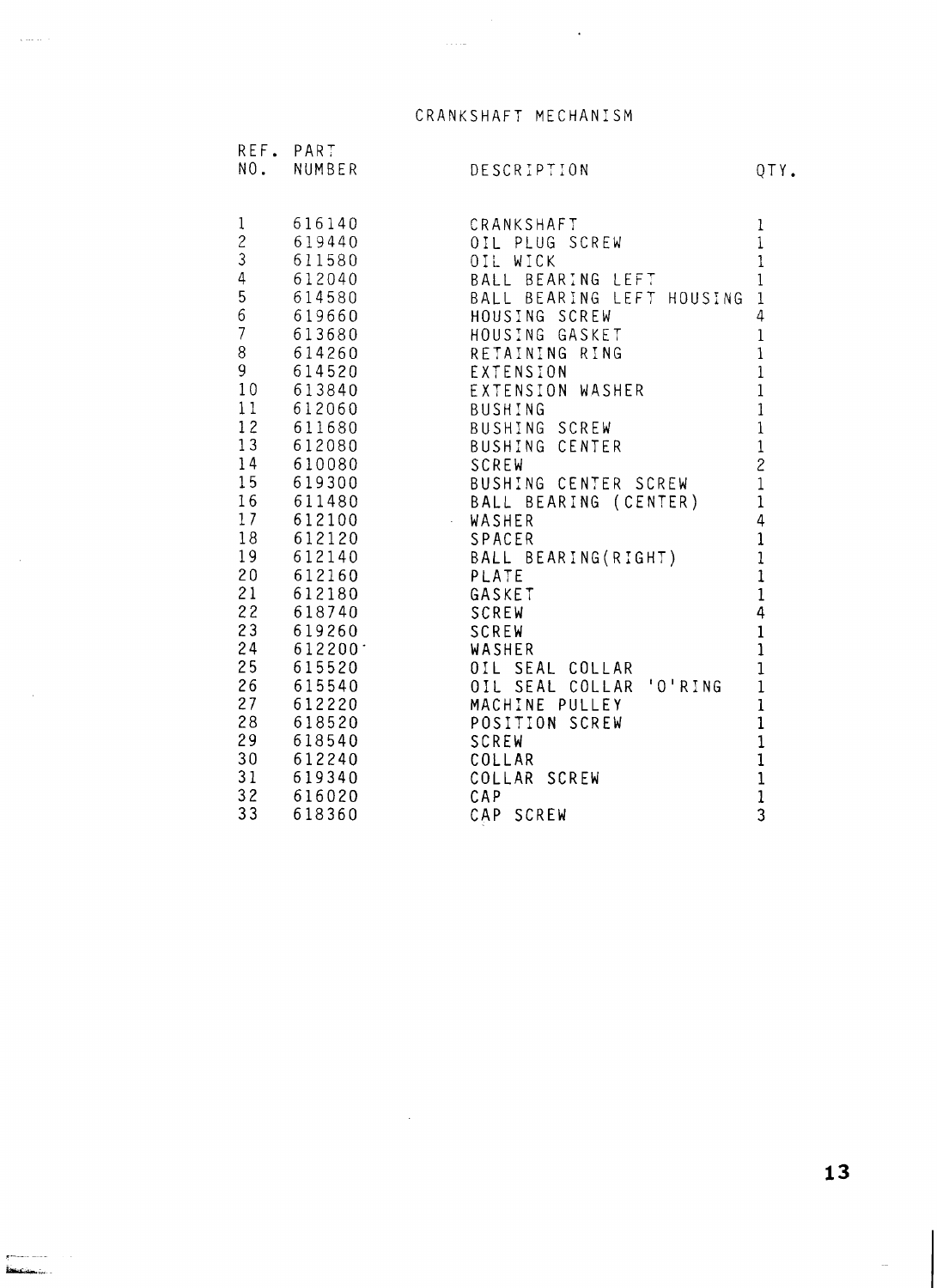

 $\ddot{\phantom{0}}$ 

 $\mathcal{A}^{\mathcal{A}}$ 

 $\mathcal{A}^{\mathcal{A}}$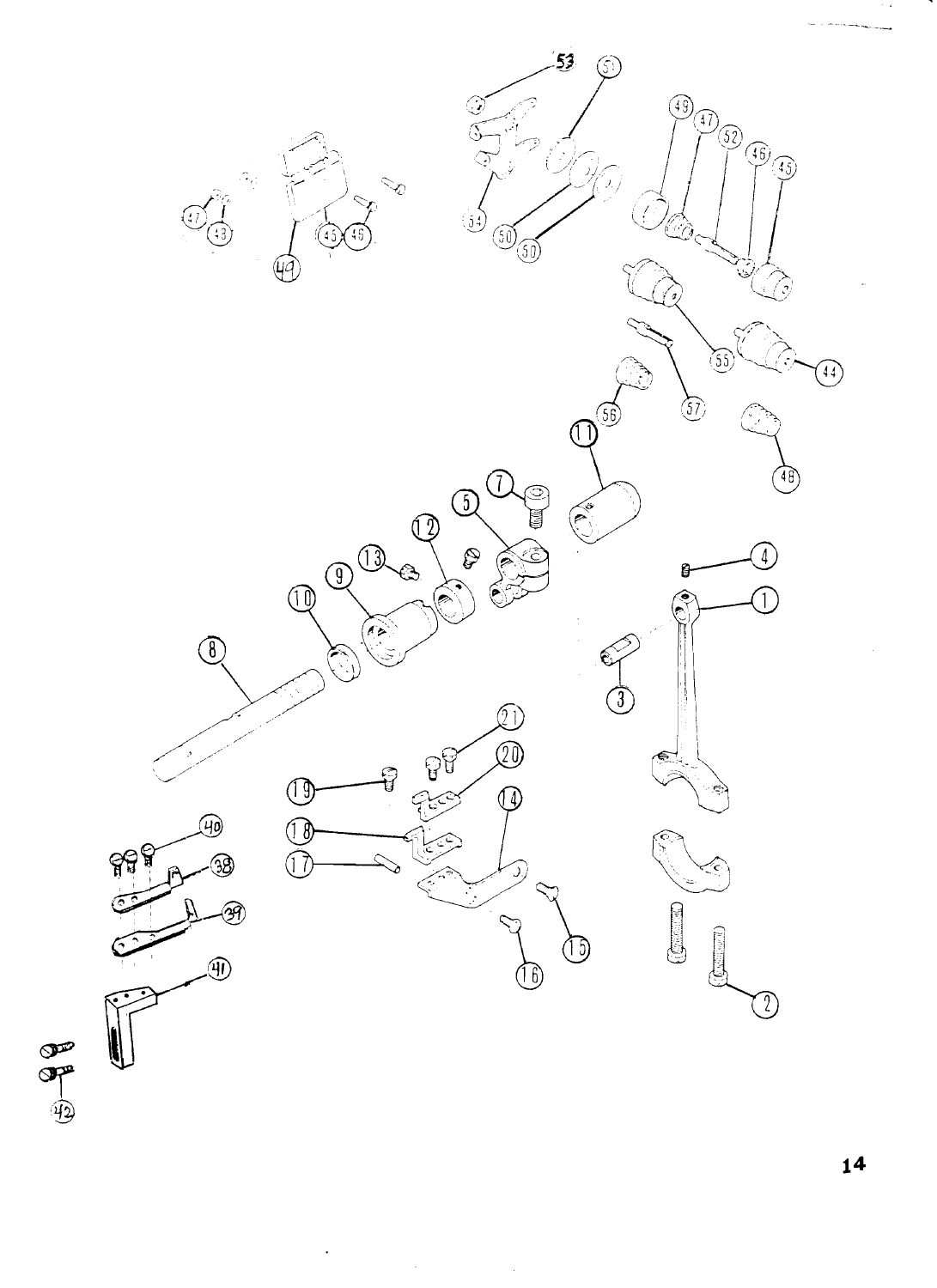NEEDLE DRIVE AND NEEDLE GUARD MECHANISM

 $\label{eq:2.1} \frac{\partial \mathcal{L}_{\text{max}}}{\partial \mathcal{L}_{\text{max}}}\left( \frac{\partial \mathcal{L}_{\text{max}}}{\partial \mathcal{L}_{\text{max}}}\right) \right) = \frac{1}{2} \sum_{i=1}^{N} \frac{\partial \mathcal{L}_{\text{max}}}{\partial \mathcal{L}_{\text{max}}}\left( \frac{\partial \mathcal{L}_{\text{max}}}{\partial \mathcal{L}_{\text{max}}}\right) \left( \frac{\partial \mathcal{L}_{\text{max}}}{\partial \mathcal{L}_{\text{max}}}\right) \left( \frac{\partial \mathcal{L}_{\text{max}}}{\partial \mathcal{L}_{$ 

 $\mathcal{L}$ 

 $\frac{1}{2}$ 

 $\frac{1}{\sqrt{2}}$ 

 $\sim$ 

 $\sim$ 

 $\sim$ 

|                                                                                                                      | REF. PART                                                                                                                                                                                         | NO. NUMBER DESCRIPTION                                                                                                                                                                                                                                                                                                                                                                                                                                                                                                                                                                | QTY.                                                                                                                                                                                                                                                                                     |
|----------------------------------------------------------------------------------------------------------------------|---------------------------------------------------------------------------------------------------------------------------------------------------------------------------------------------------|---------------------------------------------------------------------------------------------------------------------------------------------------------------------------------------------------------------------------------------------------------------------------------------------------------------------------------------------------------------------------------------------------------------------------------------------------------------------------------------------------------------------------------------------------------------------------------------|------------------------------------------------------------------------------------------------------------------------------------------------------------------------------------------------------------------------------------------------------------------------------------------|
| $\mathbf{1}$<br>14<br>18<br>23<br>24<br>25                                                                           | 612260<br>8 615400<br>9 615420<br>10 615460<br>11 615440<br>12 611220<br>13 618600<br>614240<br>15 618700<br>16 619120<br>17 613980<br>614200<br>19 618380<br>20 614220<br>21 618420<br>22 614800 | NEEDLE BAR DRIVE CONN.<br>CAP SCREW<br>PIN SCREW<br>NEEDLE BAR DRIVE CRANK<br>LEEDLE BAR DRIVE SHAFT<br>LEEDLE BAR DRIVE SHAFT<br>NEEDLE BAR DRIVE SHAFT<br>BUSHING (LEFT) OIL SEAL<br>BUSHING (LEFT) OIL SEAL<br>1<br>BUSHING (RIGHT) 1<br>THRUST C<br>RIGHT LOOPER THREAD TUBE<br>OVERLOCK NDL.GRD. (REAR)<br>SCREW<br>SCREW<br>NEEDLE GUARD (FRONT)<br>SCREW<br>614220<br>618420 SCREW<br>614800 EYE GUARD COMPLETE<br>614780 PLASTIC EYE GUARD ONLY<br>610120 SCREW<br>610400 WASHER<br>618320 NUT<br>1198 FRONT NEEDLE GUARD<br>1197 REAR NEEDLE GUARD<br>1197 REAR NEEDLE GUARD | $\,1\,$<br>$\mathbf 1$<br>$\frac{2}{1}$<br>$\overline{c}$<br>$\mathbf 1$<br>$\mathbf{1}$                                                                                                                                                                                                 |
| 26<br>38<br>39<br>40<br>41<br>42<br>44<br>45<br>46<br>47<br>48<br>49<br>50<br>51<br>52<br>53<br>54<br>55<br>56<br>57 | 611040<br>611120<br>616740<br>611460<br>616720<br>618880<br>618800<br>615880<br>616840<br>611040<br>618560                                                                                        | HHB10-32X.500 BOLT<br>616880 NDL.THREAD TENSION COMP.<br>616680 NUT<br>616700 SPRING BUSHING<br>SPRING (HEAVY)<br>SPRING (LIGHT)<br>SPRING<br>CUP<br>DISC.<br>CUSHION FELT<br>POST<br>POST LOCK NUT<br>GUIDE<br>NEEDLE<br>THRD. TENSION COMP.<br>SPRING<br>(HEAVY)<br>POST                                                                                                                                                                                                                                                                                                            | 2221131<br>$\overline{c}$<br>$\mathbf{1}$<br>$\mathbf 1$<br>$\mathbf 1$<br>$\mathbf 1$<br>$\mathbf 1$<br>$\mathbf 1$<br>$\overline{\mathbf{c}}$<br>$\mathbf 1$<br>$\mathbf{1}% \in\mathbb{R}^{d}\times\mathbb{R}^{d}$<br>$\mathbf{1}$<br>$\mathbf 1$<br>$\mathbf{1}$<br>$\mathbf 1$<br>1 |

 $\sim 10^7$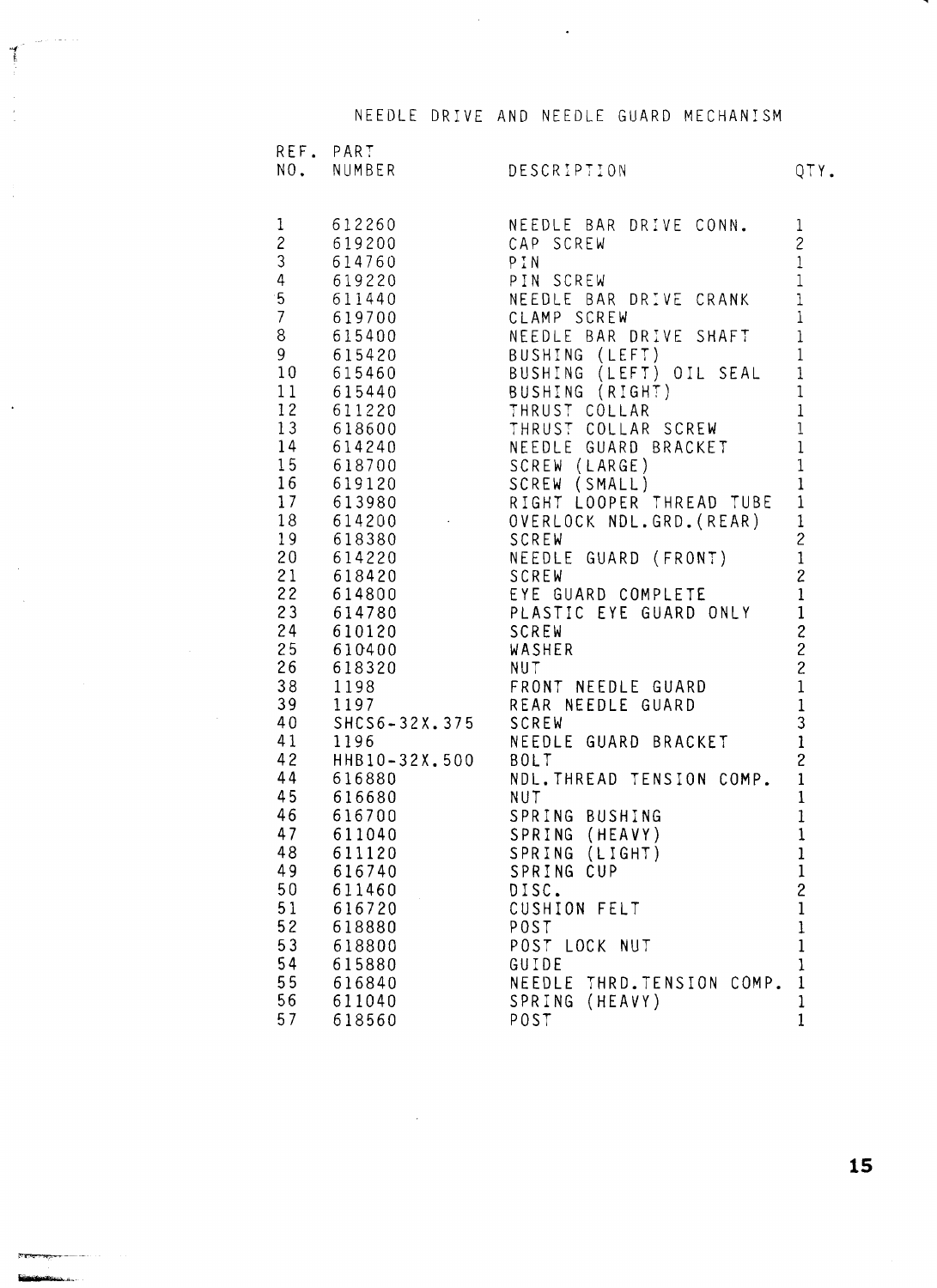

 $\boldsymbol{\beta}$ 

 $\hat{\mathcal{A}}$ 

16

— 1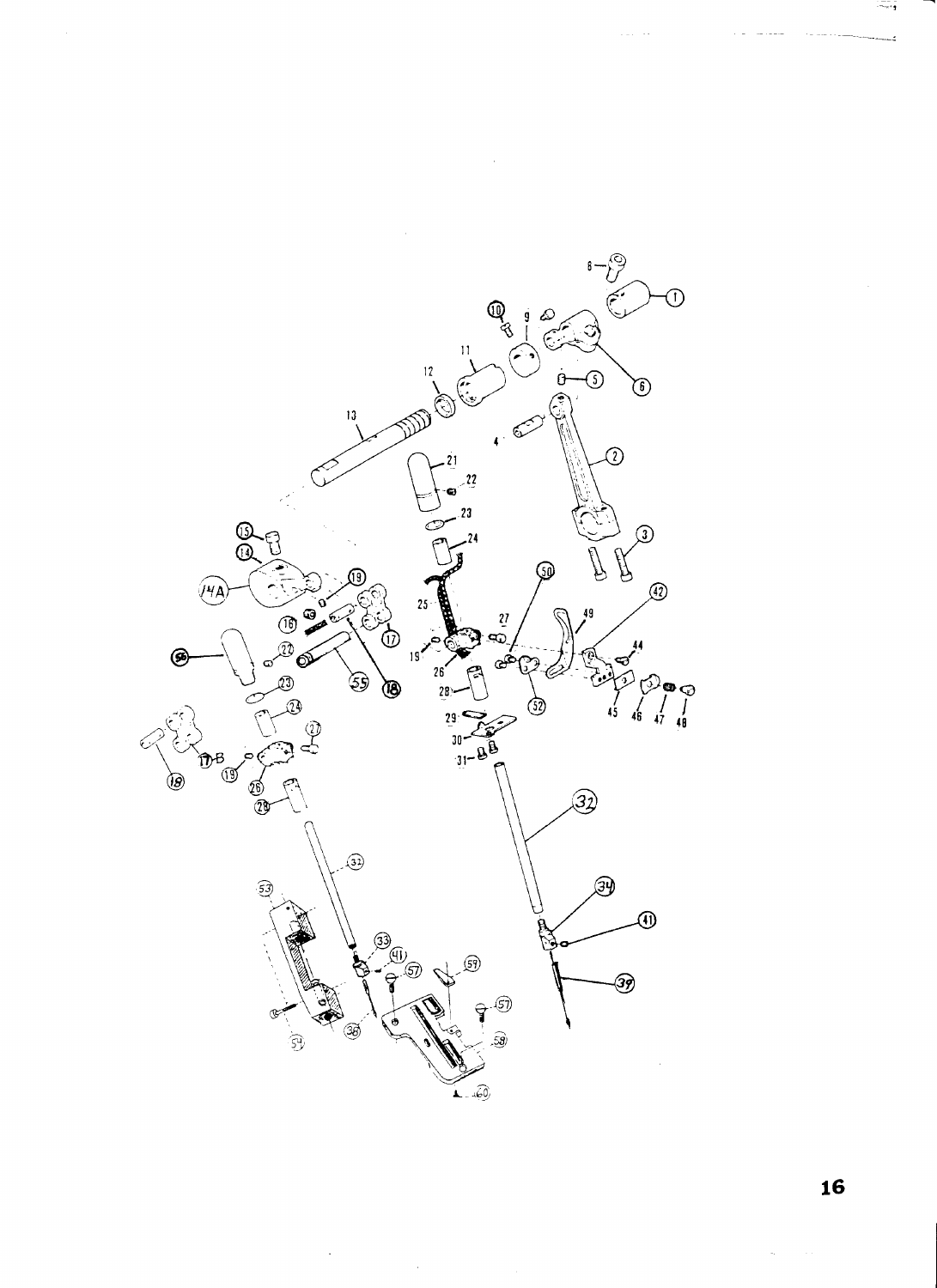$\mathcal{L}_{\mathbf{r}}$ 

 $\mathcal{L}^{\text{max}}_{\text{max}}$  , where  $\mathcal{L}^{\text{max}}_{\text{max}}$ 

\_\_\_\_\_\_\_\_

 $\hat{\phi}$  , which is a set of the set of the set of  $\hat{\phi}$ 

 $\sim$  .

 $\label{eq:3.1} \mathcal{L}(\mathbf{w},\mathbf{w}) = \mathcal{L}(\mathbf{w},\mathbf{w}) = \mathcal{L}(\mathbf{w},\mathbf{w}) = \mathcal{L}(\mathbf{w},\mathbf{w}) = \mathcal{L}(\mathbf{w},\mathbf{w}) = \mathcal{L}(\mathbf{w},\mathbf{w})$ 

 $\frac{1}{2} \frac{1}{2} \frac{1}{2} \frac{1}{2} \frac{1}{2} \frac{1}{2} \frac{1}{2} \frac{1}{2} \frac{1}{2} \frac{1}{2} \frac{1}{2} \frac{1}{2} \frac{1}{2} \frac{1}{2} \frac{1}{2} \frac{1}{2} \frac{1}{2} \frac{1}{2} \frac{1}{2} \frac{1}{2} \frac{1}{2} \frac{1}{2} \frac{1}{2} \frac{1}{2} \frac{1}{2} \frac{1}{2} \frac{1}{2} \frac{1}{2} \frac{1}{2} \frac{1}{2} \frac{1}{2} \frac{$ 

| REF. PART                                                                                                                                                                                                                                                                                                                         | NO. NUMBER                                                                                                                                                                                                                                                                                                                                                                                                                                                                                                                                                                                                                                              | DESCRIPTION                                                                                                                                                                                                                                                                                                                                                                                                                                                                                                                                                                                                                                                                                                                                                                                                                                     | QTY.                                                                                                                                                                                                                                                                                                                                                                                                                                                                                                                                                                    |
|-----------------------------------------------------------------------------------------------------------------------------------------------------------------------------------------------------------------------------------------------------------------------------------------------------------------------------------|---------------------------------------------------------------------------------------------------------------------------------------------------------------------------------------------------------------------------------------------------------------------------------------------------------------------------------------------------------------------------------------------------------------------------------------------------------------------------------------------------------------------------------------------------------------------------------------------------------------------------------------------------------|-------------------------------------------------------------------------------------------------------------------------------------------------------------------------------------------------------------------------------------------------------------------------------------------------------------------------------------------------------------------------------------------------------------------------------------------------------------------------------------------------------------------------------------------------------------------------------------------------------------------------------------------------------------------------------------------------------------------------------------------------------------------------------------------------------------------------------------------------|-------------------------------------------------------------------------------------------------------------------------------------------------------------------------------------------------------------------------------------------------------------------------------------------------------------------------------------------------------------------------------------------------------------------------------------------------------------------------------------------------------------------------------------------------------------------------|
| $\mathbf{1}$<br>$\frac{2}{3}$<br>4<br>5<br>$6\overline{6}$<br>$\overline{7}$<br>9<br>$1\,0$<br>11<br>14A<br>20 <sub>2</sub><br>22<br>23<br>24<br>25<br>26<br>27<br>28<br>29<br>30<br>31<br>32<br>33<br>34<br>38<br>39<br>41<br>42<br>44<br>45<br>46<br>47<br>48<br>49<br>50<br>52<br>53<br>54<br>55<br>56<br>57<br>58<br>59<br>60 | 615440<br>612260<br>619200<br>614760<br>619220<br>611440<br>619700<br>611220<br>619520<br>615420<br>$\begin{array}{cc} 12 & 615460 \\ 13 & 615400 \\ 13 & 615560 \end{array}$<br>14 616560<br>1738<br>15 611620<br>16 619420<br>17 616580<br>$17B$ $X-1001$<br>LINK<br>18 610960<br>19 619400<br>611600<br>21 617240<br>610420<br>610740<br>617420<br>616600<br>610060<br>613920<br>617220<br>617200<br>618440<br>617280<br>617300<br>617320<br>PSM-130<br>PSM-130<br>619400<br>614040<br>619640<br>611720<br>610760<br>617340<br>629860<br>611880<br>610135<br>614060<br>1253<br>SHCS8-32X1.125<br>1210<br>1160A<br>610560<br>1225<br>617400<br>619440 | BUSHING (RIGHT)<br>CONNECTION<br>SCREW<br>PIN<br>SCREW<br>CRANK (REAR)<br>SCREW<br>THRUST WASHER<br><b>SCREW</b><br>BUSHING (LEFT)<br>OIL SEAL<br>SHAFT<br>CRANK (FRONT) 516 ONLY<br>CRANK (FRONT) 516 ONLY<br>SCREW<br>SCREW<br>LINK<br>PIN<br>SCREW<br>OIL WICK<br>CAP<br>SCREW<br>'O' RING<br>613900. BUSHING UPPER<br>OIL WICK<br>NEEDLE BAR CLAMP<br>SCREW<br>BUSHING (LOWER)<br><b>OIL FELT</b><br>DUST SHIELD<br>SCREW<br>NEEDLE BAR<br>NEEDLE HOLDER<br>NEEDLE HOLDER<br>NEEDLE/CHAINSTITCH<br>NEEDLE/OVERLOCK<br><b>SCREW</b><br>RETAINER BRACKET<br><b>SCREW</b><br>GUIDE<br>GUIDE<br>SPRING<br><b>SCREW</b><br>TAKEUP<br><b>SCREW</b><br>THREAD GUIDE<br>NEEDLE BAR SUPPORT ASSY.<br>NEEDLE BAR SUPPORT SCREWS<br>CONNECTING LINK PIN<br>NEEDLE BAR CAP<br><b>SCREW</b><br>NEEDLE PLATE<br>NEEDLE PLATE CHAIN FINGER<br><b>SCREW</b> | $\,1$<br>$\mathbf 1$<br>$\overline{c}$<br>$\mathbf 1$<br>$\,1$<br>$\mathbf 1$<br>$\begin{array}{c} 1 \\ 1 \\ 2 \\ 1 \end{array}$<br>$\mathbf{l}$<br>$\mathbf{l}$<br>$\begin{array}{c} 1 \\ 1 \\ 1 \end{array}$<br>11122211221221122<br>T<br>1<br>$\mathbf{1}$<br>$\mathbf 1$<br>$\overline{c}$<br>$\mathfrak l$<br>$\mathbf{1}$<br>$\mathbf 1$<br>$\mathbf 1$<br>$\mathfrak l$<br>$\mathbf 1$<br>$\mathbf 1$<br>$\overline{c}$<br>$\mathbf 1$<br>$\mathbf 1$<br>$\overline{c}$<br>$\mathbf{1}$<br>$\,1$<br>$\overline{c}$<br>$\mathbf 1$<br>$\mathbf{1}$<br>$\mathbf 1$ |
|                                                                                                                                                                                                                                                                                                                                   |                                                                                                                                                                                                                                                                                                                                                                                                                                                                                                                                                                                                                                                         |                                                                                                                                                                                                                                                                                                                                                                                                                                                                                                                                                                                                                                                                                                                                                                                                                                                 |                                                                                                                                                                                                                                                                                                                                                                                                                                                                                                                                                                         |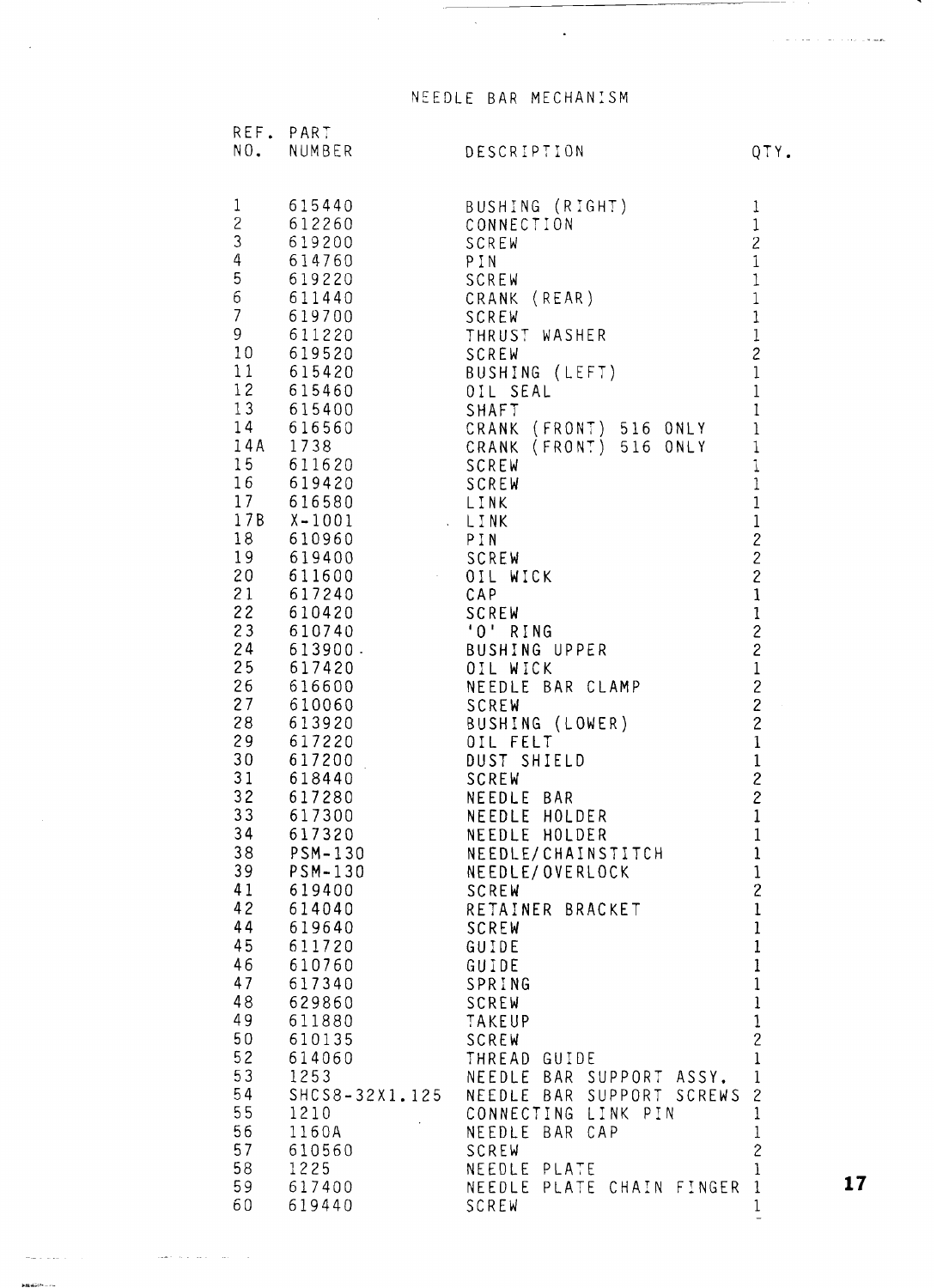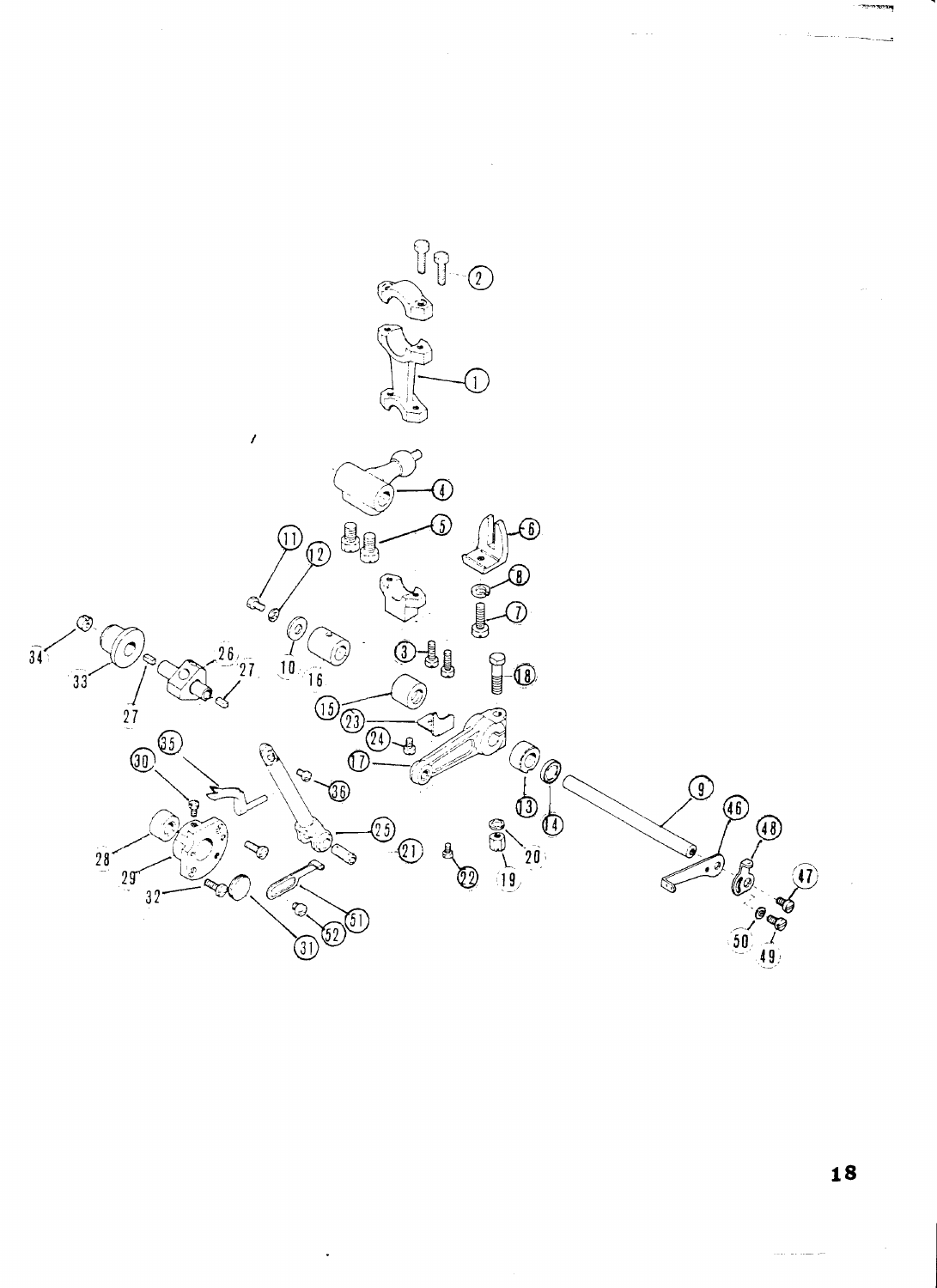# SPREADER DRIVE MECHANISM

 $\label{eq:2} \left\{ \gamma_{\text{max}}(\gamma_{\text{c}}), \gamma_{\text{c}}(\gamma_{\text{c}}) \text{ is a factor of } \gamma_{\text{c}}(\gamma_{\text{c}}) \text{ and } \gamma_{\text{c}}(\gamma_{\text{c}}) \text{ is a constant of } \gamma_{\text{c}}(\gamma_{\text{c}}) \text{ and } \gamma_{\text{c}}(\gamma_{\text{c}}) \text{ is a constant of } \gamma_{\text{c}}(\gamma_{\text{c}}) \text{ and } \gamma_{\text{c}}(\gamma_{\text{c}}) \text{ is a constant of } \gamma_{\text{c}}(\gamma_{\text{c}}) \text{ and } \gamma_{\$ 

 $\bar{\mathcal{A}}$ 

 $\hat{\mathcal{A}}$ 

 $\frac{1}{2}$  . The property of the  $\alpha$  -set  $\alpha$  ,  $\alpha$  ,  $\beta$  ,  $\beta$ 

**Constant Andrew** 

|                                             | REF. PART<br>NO. NUMBER | DESCRIPTION                                                                                                                  | QTY.                                          |
|---------------------------------------------|-------------------------|------------------------------------------------------------------------------------------------------------------------------|-----------------------------------------------|
|                                             |                         |                                                                                                                              |                                               |
|                                             | 616160                  | RIGHT LOOPER DRIVE CONN.                                                                                                     | $1221$<br>$211$<br>$1$                        |
|                                             | 617600                  |                                                                                                                              |                                               |
| $\frac{1}{2}$ $\frac{2}{3}$ $\frac{3}{4}$ 5 | 610040                  | CAP SCREW (LARGE)<br>CAP SCREW (SMALL)                                                                                       |                                               |
|                                             | 612280                  | CRANK                                                                                                                        |                                               |
|                                             | 611620                  | CRANK SCREW                                                                                                                  |                                               |
| $\boldsymbol{6}$                            | 611160                  | GUIDE                                                                                                                        |                                               |
| $\overline{7}$                              | 610020                  | GUIDE SCREW                                                                                                                  |                                               |
| 8                                           | 611640                  | GUIDE SCREW WASHER                                                                                                           | $\mathbf 1$                                   |
| 9                                           | 612400                  | RIGHT LOOPER DRIVE SHAFT                                                                                                     | $\mathbf 1$                                   |
|                                             | 10 612640               | THRUST WASHER                                                                                                                | $\mathbf 1$                                   |
|                                             | 11 617540               | THRUST WASHER SCREW                                                                                                          |                                               |
| 12 <sup>°</sup>                             | 611640                  | WASHER                                                                                                                       |                                               |
|                                             | 13 615760               |                                                                                                                              |                                               |
| 14                                          | 612300                  |                                                                                                                              |                                               |
| 15                                          | 612440                  |                                                                                                                              |                                               |
|                                             | 16 616620               |                                                                                                                              |                                               |
| 17 <sup>7</sup>                             | 612340                  | BUSHING (FRONT)<br>BUSHING (FRONT) OIL SEAL<br>BUSHING (CENTER)<br>BUSHING (REAR)<br>RIGHT LOOPER LEVER CRANK<br>CLAMP SOPEH |                                               |
| 18                                          | 619280                  | CLAMP SCREW                                                                                                                  |                                               |
| 19                                          | 619380                  | CLAMP SCREW NUT                                                                                                              | $\mathbf 1$                                   |
| 20 <sub>o</sub>                             | 611560                  | CLAMP SCREW NUT WASHER                                                                                                       | $\mathbf 1$                                   |
| 21                                          | 615480                  | PIN                                                                                                                          | $\mathbf 1$                                   |
| 22                                          | 618600                  | PIN SCREW                                                                                                                    | $1111$<br>$1121$<br>$21$                      |
| 23                                          | 615840                  | SET PLATE                                                                                                                    |                                               |
| 24                                          | 618940                  | SET PLATE SCREW                                                                                                              |                                               |
| 25                                          | 616000                  | RIGHT LOOPER LEVER                                                                                                           |                                               |
| 26                                          | 615100                  | GUIDE                                                                                                                        |                                               |
| 27<br>$\star$                               | 613600                  | OIL FELT<br>UIL FELI<br>ASSY., REF. # 28, 29, 30                                                                             |                                               |
|                                             | 614400                  |                                                                                                                              |                                               |
|                                             | 28 612380               | HOUSING                                                                                                                      |                                               |
| 29<br>30 <sub>o</sub>                       | 612360                  | BUSHING (FRONT)<br>BUSHING FRONT SCREW                                                                                       | $\begin{smallmatrix}1\\1\\1\end{smallmatrix}$ |
| 31                                          | 618600<br>615220        |                                                                                                                              | $\mathbf 1$                                   |
| 32                                          | 610100                  | HOUSING CAP<br>HOUSING CAP SCREW                                                                                             | $\overline{c}$                                |
| 33 <sup>2</sup>                             | 617080                  | BUSHING (REAR)                                                                                                               | $\overline{1}$                                |
| 34                                          | 617060                  | CAP                                                                                                                          | $\mathbf{1}$                                  |
| 35                                          | 614020                  | SPREADER                                                                                                                     | $\mathbf{1}$                                  |
| 36                                          | 610700                  | CLAMP SCREW                                                                                                                  |                                               |
| 46                                          | 616660                  | THREAD TAKEUP                                                                                                                | $\begin{array}{c} 1 \\ 1 \\ 1 \end{array}$    |
| 47                                          | 618120                  | <b>SCREW</b>                                                                                                                 |                                               |
| 48                                          | 614640                  | AUXILIARY                                                                                                                    | $\mathbf{1}$                                  |
| 49                                          | 618200                  | AUXILIARY SCREW                                                                                                              |                                               |
| 50                                          | 611960                  | AUXILIARY SCREW WASHER                                                                                                       | $\frac{1}{1}$                                 |
| 51                                          | 614660                  | <b>THREAD</b><br>GUIDE<br>WIRE                                                                                               | $\mathbf 1$                                   |
| 52                                          | 618140                  | <b>SCREW</b>                                                                                                                 | $\mathbf 1$                                   |
|                                             |                         |                                                                                                                              |                                               |

 $\sim 10$ 

 $\mathcal{L}_{\mathcal{A}}$  , where  $\mathcal{L}_{\mathcal{A}}$  is the contract of the contract of the contract of  $\mathcal{A}$ 

 $\hat{\mathcal{A}}$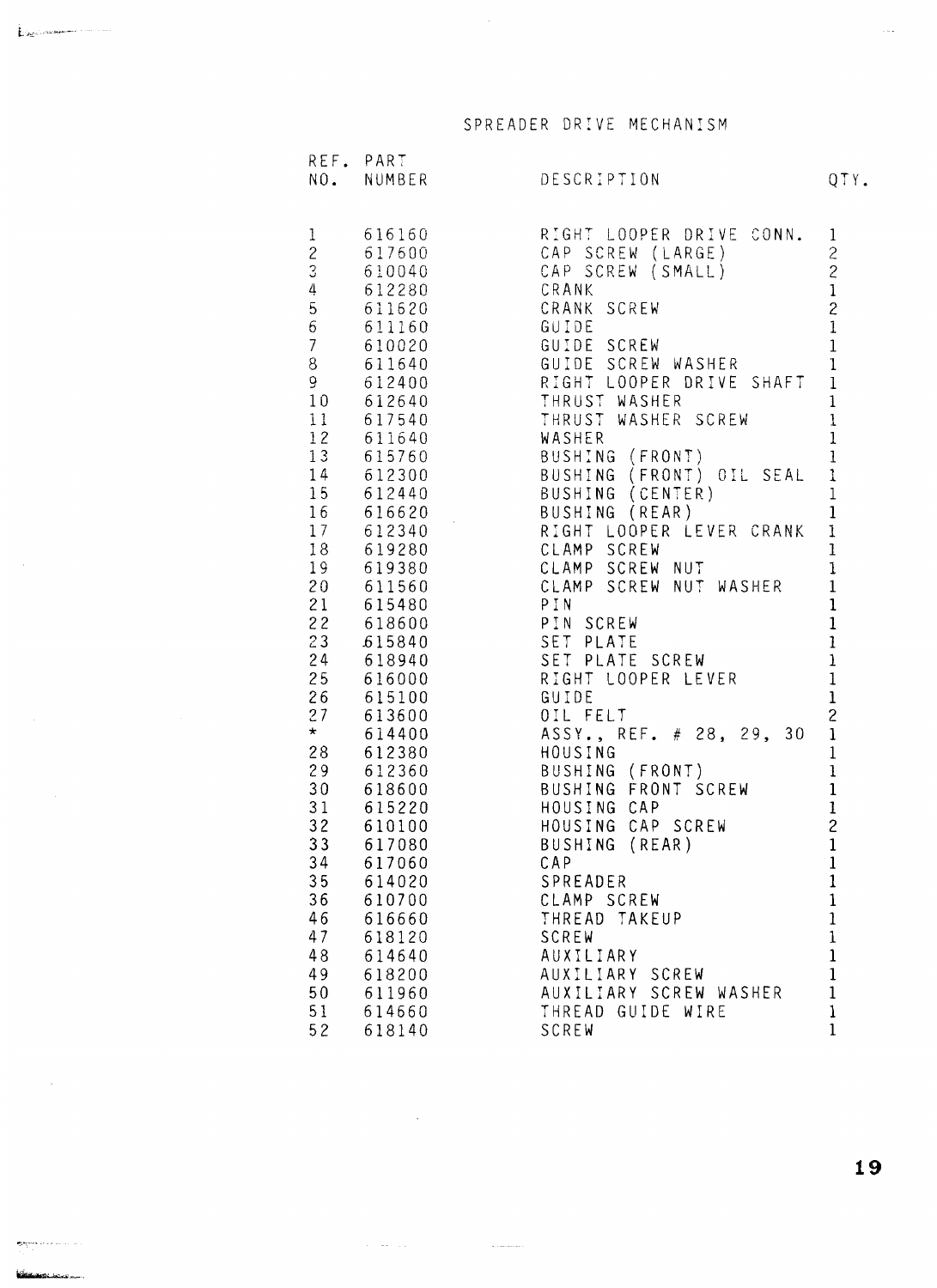

Ŷ,

 $\frac{1}{2}$ 

 $\hat{\mathcal{A}}$ 

 $\hat{\mathcal{A}}$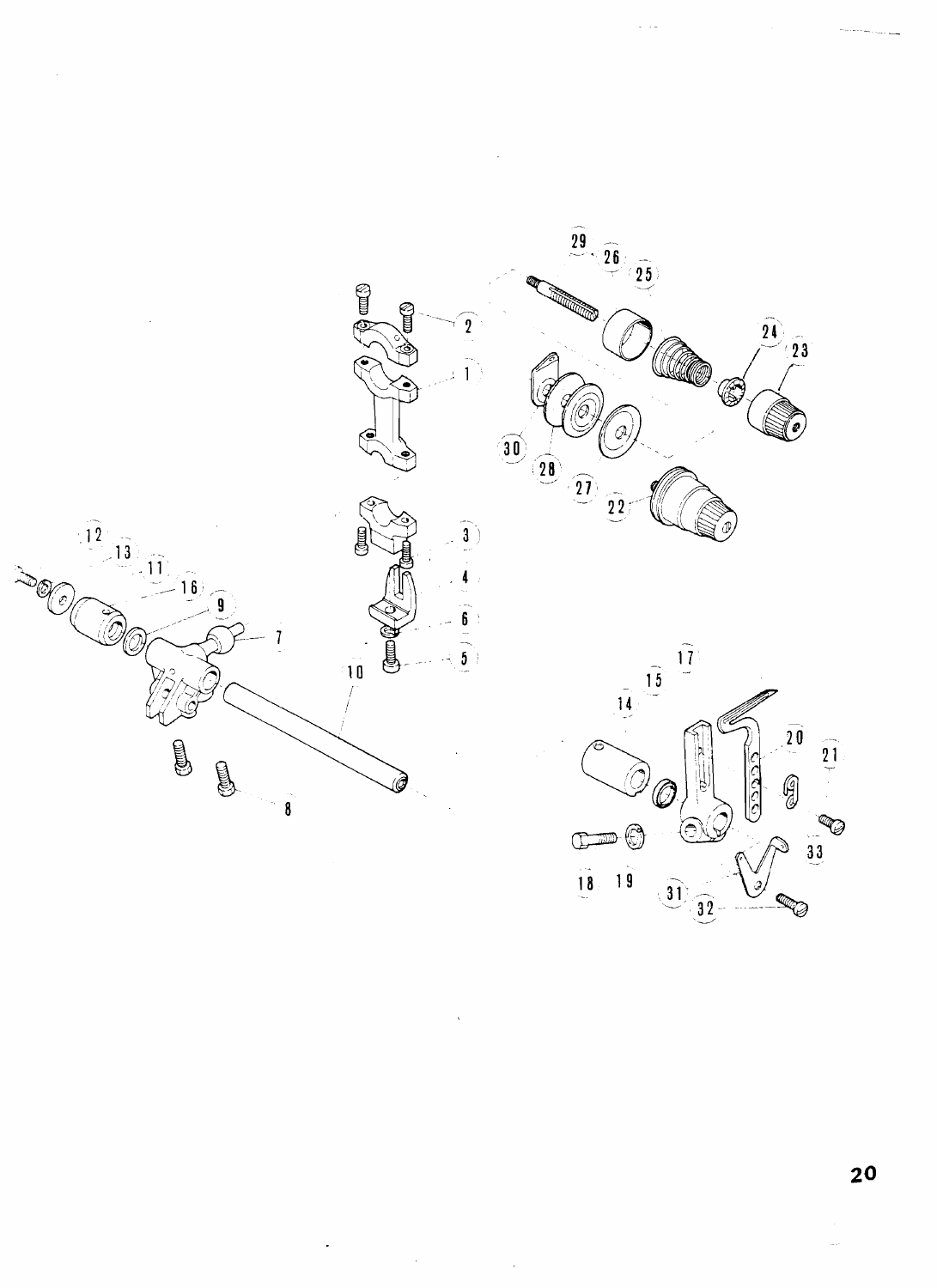$\frac{1}{2}$  .

 $\mathbf{r}^{\text{target}}$  . . . . . . .

**ENGLAND** 

|                       | REF. PART<br>NO. NUMBER | DESCRIPTION                                                       | QTY.                                            |
|-----------------------|-------------------------|-------------------------------------------------------------------|-------------------------------------------------|
| $\mathbf{1}$          | 616160                  | LEFT LOOPER DRIVE CONN.<br>CAP SCREW (LARGE)<br>CAP SCREW (SMALL) |                                                 |
| $\frac{2}{3}$         | 617600<br>610040        |                                                                   | $\begin{array}{c} 1 \\ 2 \\ 2 \\ 1 \end{array}$ |
|                       | 611160                  | GUIDE                                                             |                                                 |
| 4<br>5<br>6<br>7      | 610020                  | GUIDE SCREW                                                       |                                                 |
|                       | 611640                  | GUIDE SCREW WASHER<br>LEFT LOOPER DRIVE CRANK                     |                                                 |
|                       | 615240                  |                                                                   |                                                 |
| 8<br>9                | 611620<br>614260        | SCREW<br>THRUST WASHER                                            |                                                 |
| $1\,0$                | 612400                  | LEFT LOOPER LEVER SHAFT                                           |                                                 |
| 11                    | 613660                  | THRUST WASHER                                                     |                                                 |
| $1\,2$                | 617540                  | THRUST WASHER SCREW                                               |                                                 |
| $13$                  | 611640                  | WASHER                                                            |                                                 |
| 14                    | 615780                  | BUSHING (FRONT)                                                   |                                                 |
| 15<br>16              | 612300<br>612320        | BUSHING FRONT OIL SEAT                                            |                                                 |
| 17                    | 614000                  | BUSHING (REAR)<br>LEFT LOOPER LEVER                               |                                                 |
| $1\,8$                | 619360                  | CLAMP SCREW                                                       |                                                 |
| 19                    | 613640                  | CLAMP SCREW WASHER                                                |                                                 |
| 20                    | $X - 1002$              | LEFT LOOPER                                                       |                                                 |
| 21                    | 610120                  | SCREW                                                             |                                                 |
| 22<br>23              | 616860<br>616680        | THREAD TENSION COMPLETE<br>NUT                                    |                                                 |
| 24                    | 616700                  | SPRING BUSHING                                                    |                                                 |
| 25                    | 611180                  | SPRING (MIDDLE)                                                   |                                                 |
| 26                    | 616740 SPRING CUP       |                                                                   |                                                 |
| 27                    | 611460                  | DISC                                                              |                                                 |
| 28                    | 616720                  | CUSHION FELT                                                      |                                                 |
| 29<br>30 <sub>o</sub> | 618560<br>611920        | POST<br>GUIDE                                                     |                                                 |
| 31                    | 614620                  | LEFT LOOPER THREAD TAKEUP                                         |                                                 |
| 32                    | 618120                  | SCREW                                                             | $\mathbf{1}$                                    |
| 33                    | 610660                  | THREAD GUIDE WIRE                                                 | $\mathbf{1}$                                    |
|                       |                         |                                                                   |                                                 |

 $\label{eq:2.1} \frac{1}{2} \sum_{i=1}^n \frac{1}{2} \sum_{j=1}^n \frac{1}{2} \sum_{j=1}^n \frac{1}{2} \sum_{j=1}^n \frac{1}{2} \sum_{j=1}^n \frac{1}{2} \sum_{j=1}^n \frac{1}{2} \sum_{j=1}^n \frac{1}{2} \sum_{j=1}^n \frac{1}{2} \sum_{j=1}^n \frac{1}{2} \sum_{j=1}^n \frac{1}{2} \sum_{j=1}^n \frac{1}{2} \sum_{j=1}^n \frac{1}{2} \sum_{j=1}^n \frac{$ 

 $\sim$   $\sim$   $\sim$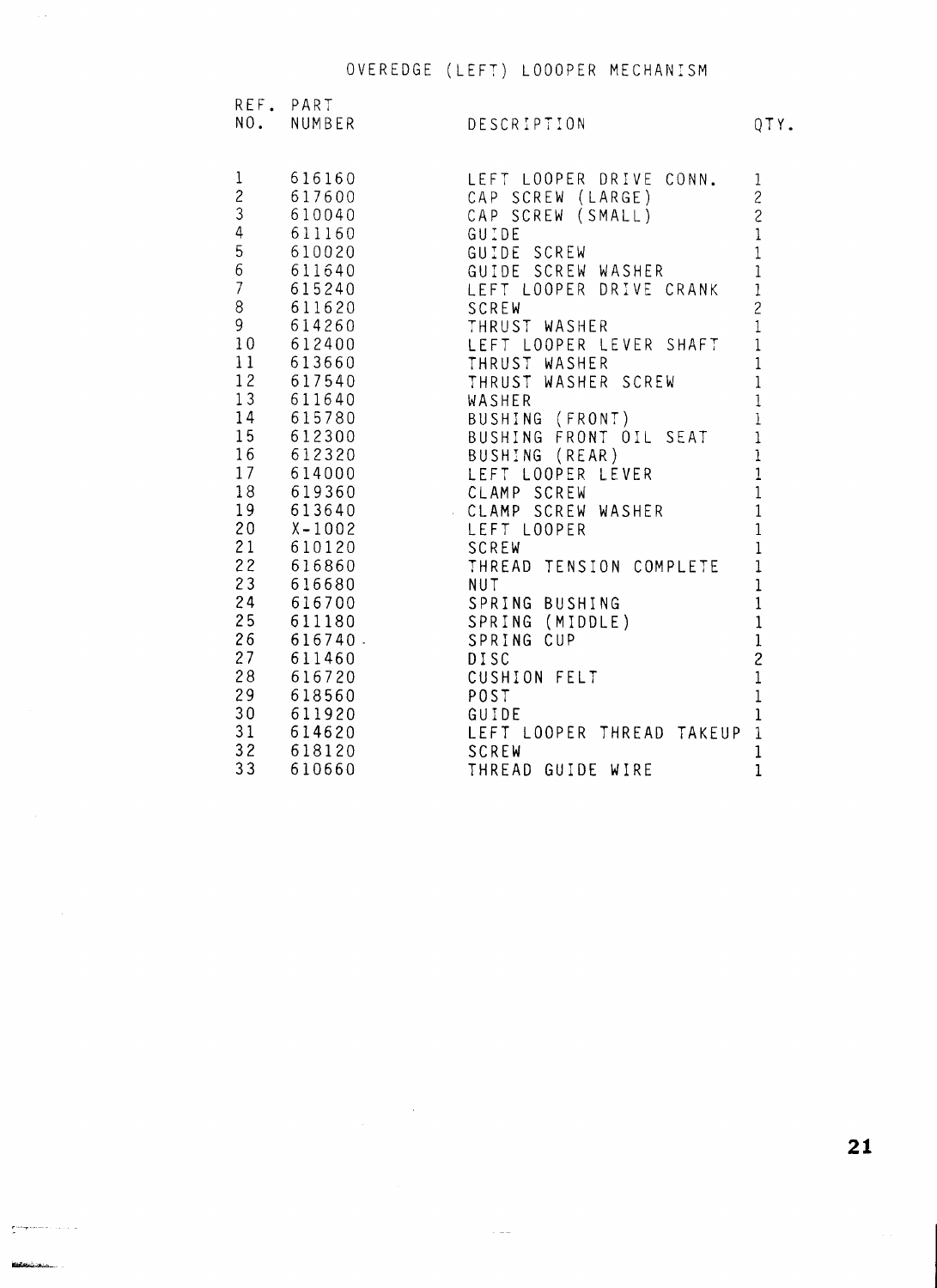

 $\mathcal{L}_{\mathcal{A}}$ 

 $\frac{1}{2}$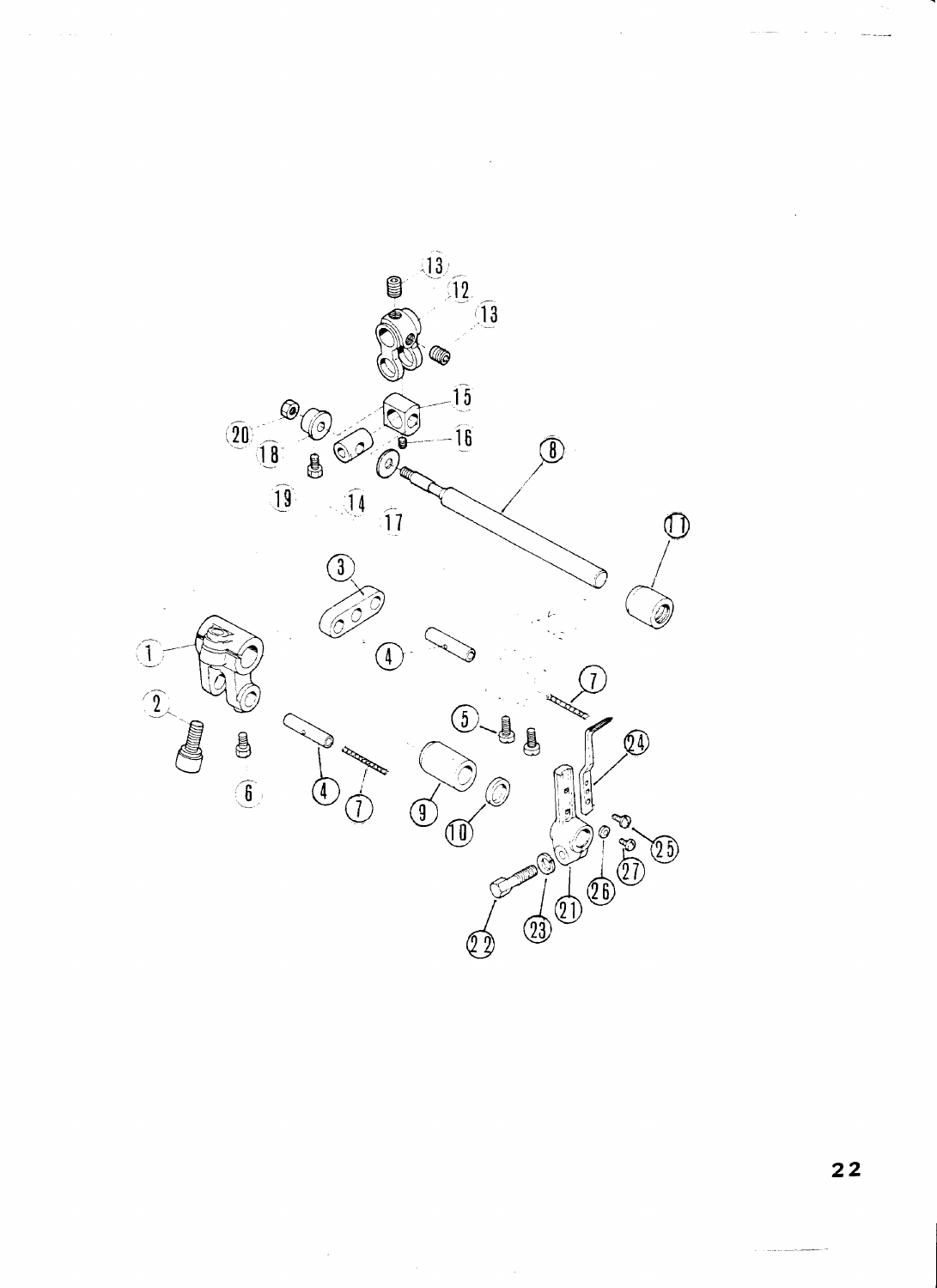# (1) CHAINSTITCH LOOPER MECHANISM

 $\mathcal{L}^{\text{max}}$  .

 $\sim 10^{-10}$ 

|                       | REF. PART<br>NO. NUMBER | DESCRIPTION                  | QTY.                                       |
|-----------------------|-------------------------|------------------------------|--------------------------------------------|
|                       |                         |                              |                                            |
| 1234567               | 615260                  | LOOPER DRIVE CRANK           | $\frac{1}{1}$                              |
|                       | 619700                  | CLAMP SCREW                  |                                            |
|                       | 615280                  | LINK                         |                                            |
|                       | 615300                  | LINK PIN                     |                                            |
|                       | 618780                  | LINK PIN SCREW               |                                            |
|                       | 618600                  | LINK PIN SCREW               |                                            |
|                       | 611600                  | OIL WICK                     |                                            |
| $\delta$<br>9         | 615320                  | LOOPER DRIVE SHAFT           |                                            |
|                       | 615820                  | BUSHING FRONT                | $122121$<br>$1111$                         |
| 10                    | 612300                  | BUSHING FRONT OIL SEAT       |                                            |
| 11                    | 612440                  | BUSHING REAR                 |                                            |
| 12 <sup>°</sup><br>13 | 614960<br>619720        | LOOPER AVOIDING LINK         |                                            |
| 14                    | 614980                  | SCREW                        |                                            |
| 15                    |                         | PIN                          |                                            |
|                       | 615000                  | <b>BLOCK</b>                 |                                            |
| 16                    | 619400                  | BLOCK SCREW                  |                                            |
| 17                    | 615020                  | THRUST WASHER                |                                            |
| 18                    | 615040                  | COLLAR                       |                                            |
| 19                    | 618600                  | COLLAR SCREW                 |                                            |
| 20                    | 619620                  | NUT                          |                                            |
| 21<br>22              | 612520                  | LOOPER LEVER                 |                                            |
| 23                    | 619360                  | CLAMP SCREW                  |                                            |
|                       | 613640                  | CLAMP SCREW WASHER<br>LOOPER |                                            |
| 24                    | 613760                  |                              |                                            |
| 25                    | 610140                  | <b>SCREW</b>                 | $\begin{array}{c} 1 \\ 1 \\ 2 \end{array}$ |
| 26                    | 613200 REGULATOR        |                              |                                            |
| 27                    | 610360                  | REGULATOR SCREW              |                                            |

 $\mathcal{L}^{\text{max}}_{\text{max}}$ 

 $\sim$   $\omega$  and  $\omega$ 

 $\sim 10^6$ 

 $\sim 10^7$ 

 $\sigma_{\rm c}$  gauge constraints are *Electional*  23

 $\Delta \sim 10^{11}$  m  $\lambda \sim$ 

 $\alpha\in\mathbb{R}^d$  ,  $\alpha\in\mathbb{R}^d$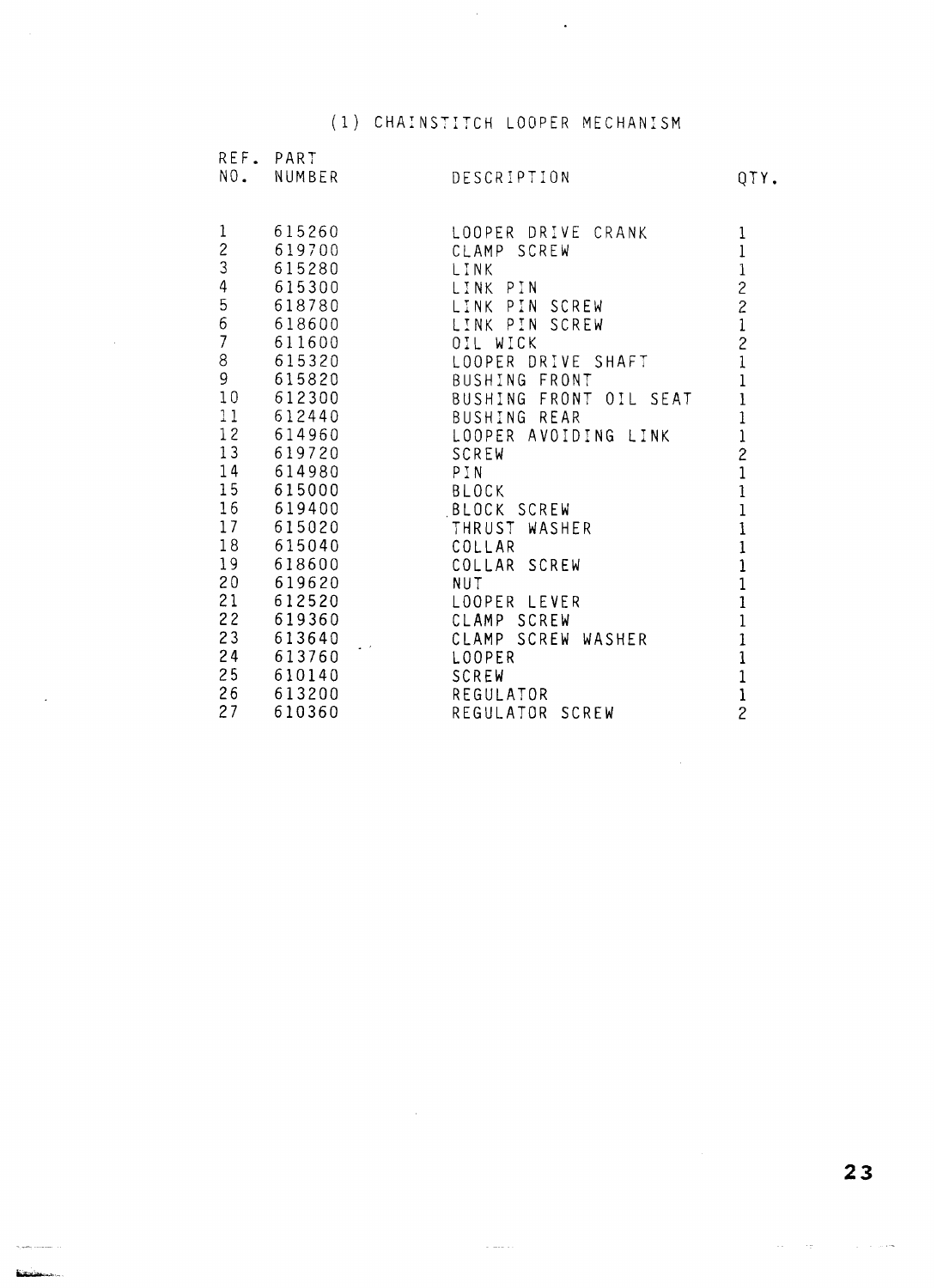

 $\hat{\mathcal{L}}$ 

 $\mathcal{F}_\mathrm{c}$ 



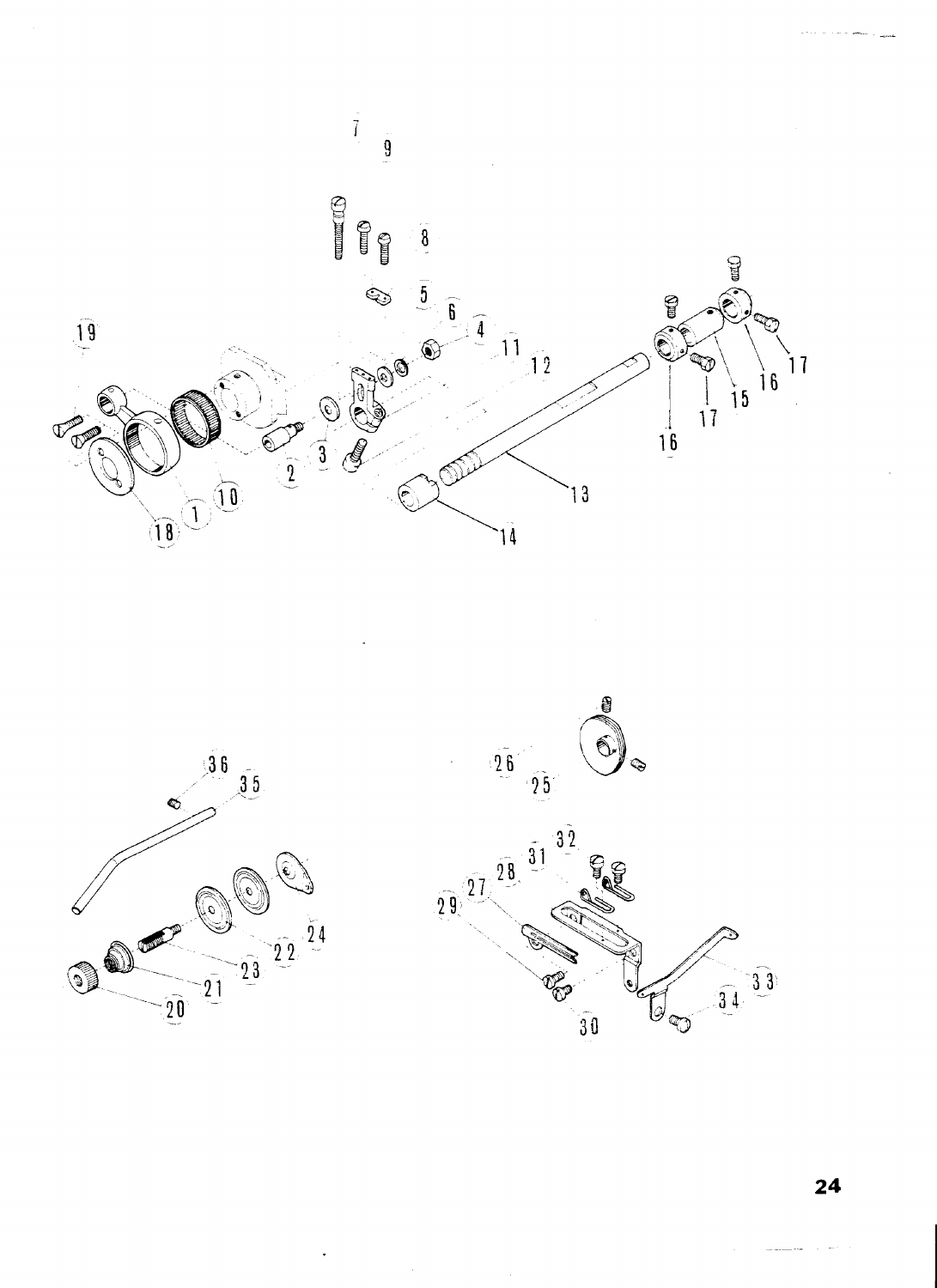# (2) CHAINSTITCH LOOPER MECHANISM

|    | NUMBER                                                                                                                                                                                              |                                                                                                                                                                                                                                                                                                                                        | QTY.                                                                                                                                                                                                                                                                                                                                                                                                                                                                                                                                                                                                                  |
|----|-----------------------------------------------------------------------------------------------------------------------------------------------------------------------------------------------------|----------------------------------------------------------------------------------------------------------------------------------------------------------------------------------------------------------------------------------------------------------------------------------------------------------------------------------------|-----------------------------------------------------------------------------------------------------------------------------------------------------------------------------------------------------------------------------------------------------------------------------------------------------------------------------------------------------------------------------------------------------------------------------------------------------------------------------------------------------------------------------------------------------------------------------------------------------------------------|
| 1  |                                                                                                                                                                                                     |                                                                                                                                                                                                                                                                                                                                        | 1                                                                                                                                                                                                                                                                                                                                                                                                                                                                                                                                                                                                                     |
|    |                                                                                                                                                                                                     |                                                                                                                                                                                                                                                                                                                                        | $\mathbf{1}$                                                                                                                                                                                                                                                                                                                                                                                                                                                                                                                                                                                                          |
|    |                                                                                                                                                                                                     |                                                                                                                                                                                                                                                                                                                                        | $\mathbf{1}$                                                                                                                                                                                                                                                                                                                                                                                                                                                                                                                                                                                                          |
|    |                                                                                                                                                                                                     |                                                                                                                                                                                                                                                                                                                                        | $\mathbf 1$                                                                                                                                                                                                                                                                                                                                                                                                                                                                                                                                                                                                           |
|    |                                                                                                                                                                                                     |                                                                                                                                                                                                                                                                                                                                        | $\,1$                                                                                                                                                                                                                                                                                                                                                                                                                                                                                                                                                                                                                 |
|    |                                                                                                                                                                                                     |                                                                                                                                                                                                                                                                                                                                        | $\mathbf 1$                                                                                                                                                                                                                                                                                                                                                                                                                                                                                                                                                                                                           |
|    |                                                                                                                                                                                                     |                                                                                                                                                                                                                                                                                                                                        | $\mathbf{1}$                                                                                                                                                                                                                                                                                                                                                                                                                                                                                                                                                                                                          |
|    |                                                                                                                                                                                                     |                                                                                                                                                                                                                                                                                                                                        | $\mathbf{1}$                                                                                                                                                                                                                                                                                                                                                                                                                                                                                                                                                                                                          |
|    |                                                                                                                                                                                                     |                                                                                                                                                                                                                                                                                                                                        | $\overline{c}$<br>$\mathbf{1}$                                                                                                                                                                                                                                                                                                                                                                                                                                                                                                                                                                                        |
|    |                                                                                                                                                                                                     |                                                                                                                                                                                                                                                                                                                                        | $\mathbf{1}$                                                                                                                                                                                                                                                                                                                                                                                                                                                                                                                                                                                                          |
|    |                                                                                                                                                                                                     |                                                                                                                                                                                                                                                                                                                                        | $\mathbf{1}$                                                                                                                                                                                                                                                                                                                                                                                                                                                                                                                                                                                                          |
|    |                                                                                                                                                                                                     |                                                                                                                                                                                                                                                                                                                                        | $\mathbf 1$                                                                                                                                                                                                                                                                                                                                                                                                                                                                                                                                                                                                           |
|    |                                                                                                                                                                                                     |                                                                                                                                                                                                                                                                                                                                        | $\mathbf 1$                                                                                                                                                                                                                                                                                                                                                                                                                                                                                                                                                                                                           |
|    |                                                                                                                                                                                                     |                                                                                                                                                                                                                                                                                                                                        | $\mathbf 1$                                                                                                                                                                                                                                                                                                                                                                                                                                                                                                                                                                                                           |
|    |                                                                                                                                                                                                     |                                                                                                                                                                                                                                                                                                                                        | $\overline{c}$                                                                                                                                                                                                                                                                                                                                                                                                                                                                                                                                                                                                        |
| 17 |                                                                                                                                                                                                     |                                                                                                                                                                                                                                                                                                                                        | 4                                                                                                                                                                                                                                                                                                                                                                                                                                                                                                                                                                                                                     |
| 18 |                                                                                                                                                                                                     |                                                                                                                                                                                                                                                                                                                                        | $\overline{1}$                                                                                                                                                                                                                                                                                                                                                                                                                                                                                                                                                                                                        |
|    |                                                                                                                                                                                                     |                                                                                                                                                                                                                                                                                                                                        | $\overline{c}$                                                                                                                                                                                                                                                                                                                                                                                                                                                                                                                                                                                                        |
|    |                                                                                                                                                                                                     |                                                                                                                                                                                                                                                                                                                                        | $\mathbf{1}$                                                                                                                                                                                                                                                                                                                                                                                                                                                                                                                                                                                                          |
|    |                                                                                                                                                                                                     |                                                                                                                                                                                                                                                                                                                                        | $\mathbf 1$                                                                                                                                                                                                                                                                                                                                                                                                                                                                                                                                                                                                           |
|    |                                                                                                                                                                                                     |                                                                                                                                                                                                                                                                                                                                        | $\overline{c}$                                                                                                                                                                                                                                                                                                                                                                                                                                                                                                                                                                                                        |
|    |                                                                                                                                                                                                     |                                                                                                                                                                                                                                                                                                                                        | $\mathbf{1}$                                                                                                                                                                                                                                                                                                                                                                                                                                                                                                                                                                                                          |
|    |                                                                                                                                                                                                     |                                                                                                                                                                                                                                                                                                                                        | $\mathbf{1}$                                                                                                                                                                                                                                                                                                                                                                                                                                                                                                                                                                                                          |
|    |                                                                                                                                                                                                     |                                                                                                                                                                                                                                                                                                                                        | $\mathbf{1}$<br>$\overline{c}$                                                                                                                                                                                                                                                                                                                                                                                                                                                                                                                                                                                        |
|    |                                                                                                                                                                                                     |                                                                                                                                                                                                                                                                                                                                        | $\mathbf{1}$                                                                                                                                                                                                                                                                                                                                                                                                                                                                                                                                                                                                          |
|    |                                                                                                                                                                                                     |                                                                                                                                                                                                                                                                                                                                        | $\mathbf 1$                                                                                                                                                                                                                                                                                                                                                                                                                                                                                                                                                                                                           |
|    |                                                                                                                                                                                                     |                                                                                                                                                                                                                                                                                                                                        | $\mathbf 1$                                                                                                                                                                                                                                                                                                                                                                                                                                                                                                                                                                                                           |
| 30 | 618720                                                                                                                                                                                              |                                                                                                                                                                                                                                                                                                                                        |                                                                                                                                                                                                                                                                                                                                                                                                                                                                                                                                                                                                                       |
| 31 | 613700                                                                                                                                                                                              |                                                                                                                                                                                                                                                                                                                                        |                                                                                                                                                                                                                                                                                                                                                                                                                                                                                                                                                                                                                       |
| 32 | 618480                                                                                                                                                                                              |                                                                                                                                                                                                                                                                                                                                        | $\begin{array}{c}\n1 \\ 2 \\ 2 \\ 1\n\end{array}$                                                                                                                                                                                                                                                                                                                                                                                                                                                                                                                                                                     |
|    | 616220                                                                                                                                                                                              |                                                                                                                                                                                                                                                                                                                                        |                                                                                                                                                                                                                                                                                                                                                                                                                                                                                                                                                                                                                       |
| 34 |                                                                                                                                                                                                     | <b>SCREW</b>                                                                                                                                                                                                                                                                                                                           | $\overline{1}$                                                                                                                                                                                                                                                                                                                                                                                                                                                                                                                                                                                                        |
|    | 612600                                                                                                                                                                                              | LOOPER THREAD TUBE                                                                                                                                                                                                                                                                                                                     | $\mathbf{1}$                                                                                                                                                                                                                                                                                                                                                                                                                                                                                                                                                                                                          |
|    |                                                                                                                                                                                                     | <b>SCREW</b>                                                                                                                                                                                                                                                                                                                           | $\mathbf{1}$                                                                                                                                                                                                                                                                                                                                                                                                                                                                                                                                                                                                          |
|    | $\frac{2}{3}$<br>4<br>5<br>$\frac{6}{7}$<br>8<br>9 <sub>1</sub><br>$1\,0$<br>11<br>12<br>13<br>$14$<br>15<br>16<br>19<br>20<br>21<br>22<br>23<br>24<br>25<br>26<br>27<br>28<br>29<br>33<br>35<br>36 | REF. PART<br>NO.<br>612460<br>615080<br>613840<br>618680<br>611700<br>613640<br>619560<br>613820<br>618220<br>612480<br>613800<br>619700<br>614540<br>614560<br>612500<br>611100<br>618600<br>616480<br>619780<br>618300<br>610520<br>611460<br>610500<br>611920<br>612540<br>619400<br>612560<br>612580<br>618340<br>618720<br>610420 | DESCRIPTION<br>LOOPER AVOIDING ACTION<br>PIN<br>PIN WASHER<br>PIN NUT<br>PIN NUT WASHER<br>PIN NUT SPRING WASHER<br>REGULATING SCREW<br>PLATE<br>PLATE SCREW<br>NEEDLE BEARING<br>LOOPER AVOIDING CRANK<br>CLAMP SCREW<br>LOOPER AVOIDING SHAFT<br>BUSHING (LEFT)<br>BUSHING (RIGHT)<br>THRUST COLLAR<br>THRUST COLLAR SCREW<br>ECCENTRIC COLLAR<br>SCREW<br>LOOPER THREAD TENSION NUT<br>SPRING<br>SPRING<br>DISC<br><b>POST</b><br>GUIDE<br>LOOPER<br>THREAD TAKEUP<br><b>SCREW</b><br>GUIDE<br>GUIDE<br>LOOPER THREAD GUIDE BRKT.<br>SCREW LONG)<br>SCREW (SHORT)<br>TAKEUP EYELET<br>SCREW<br>LOOPER THREAD GUIDE |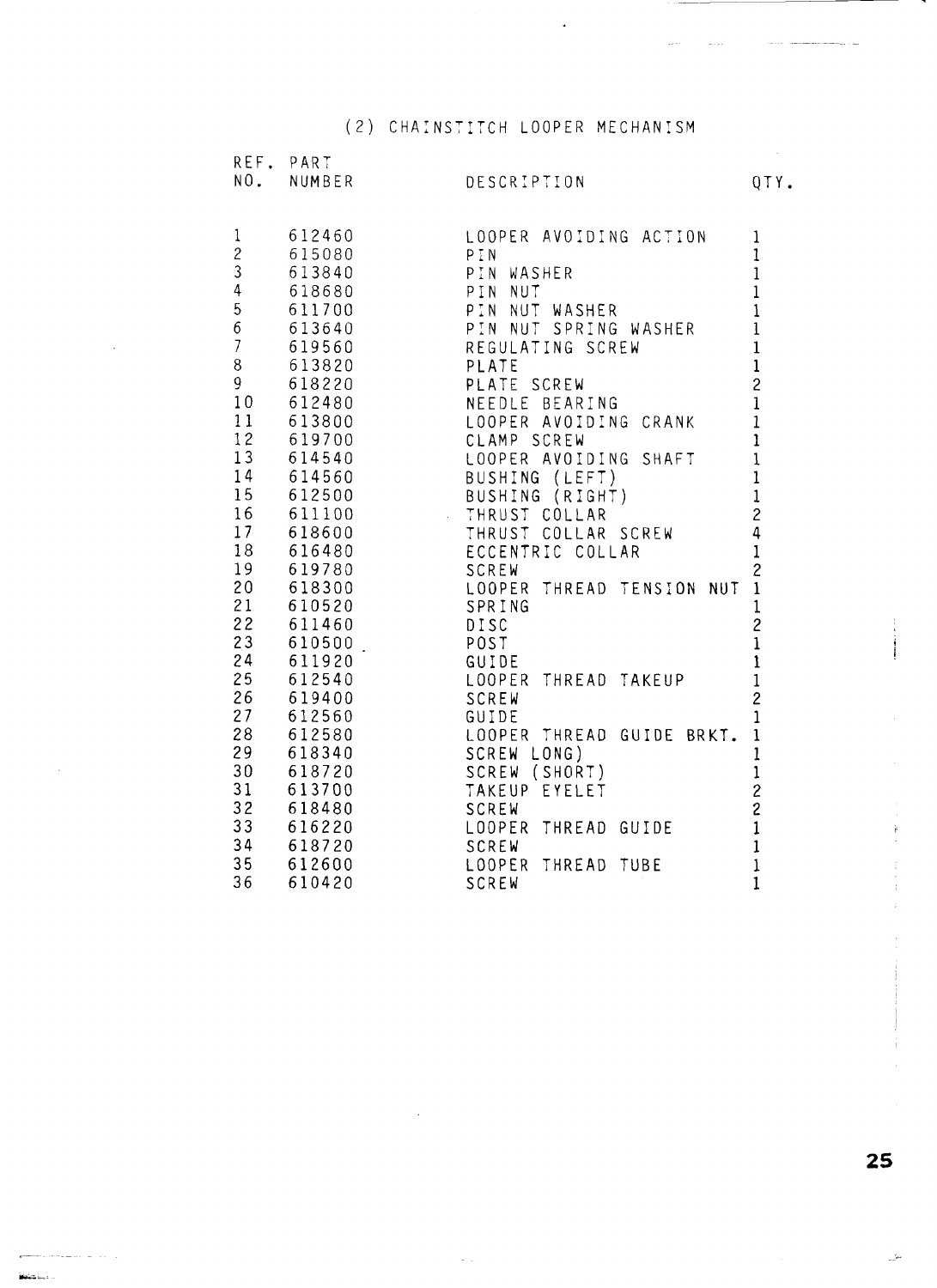

26

 $\cdot$ 

 $\overline{\phantom{a}}$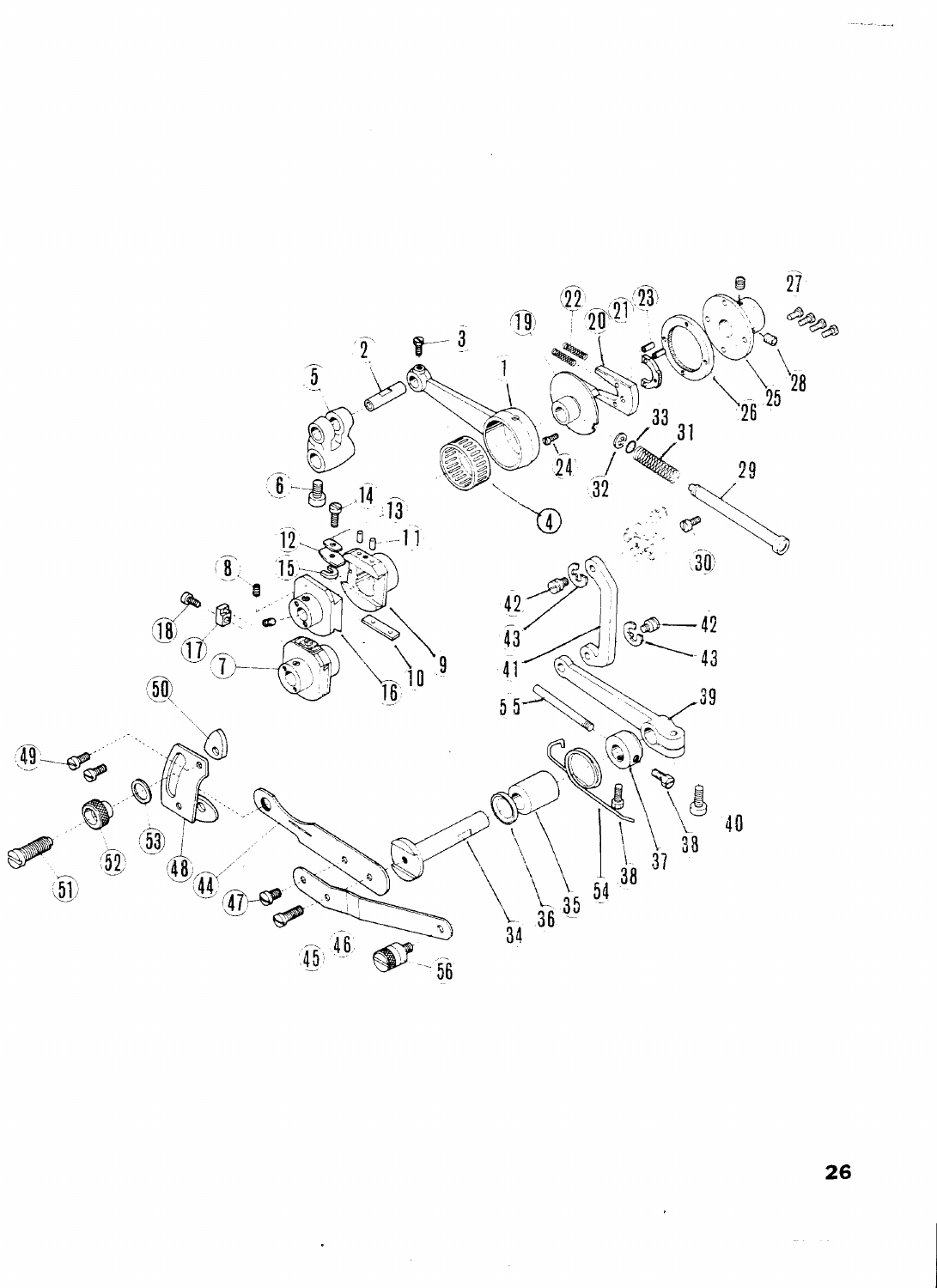$\sim$ 

 $\mathcal{L}^{\prime}$ 

|                                                                                | REF. PART<br>NO. NUMBER                                                                                              | DESCRIPTION                                                                                                                                                                                                | QTY.                                                                                                                              |
|--------------------------------------------------------------------------------|----------------------------------------------------------------------------------------------------------------------|------------------------------------------------------------------------------------------------------------------------------------------------------------------------------------------------------------|-----------------------------------------------------------------------------------------------------------------------------------|
| 1                                                                              | 612620                                                                                                               | FEED DRIVE CONNECTION                                                                                                                                                                                      | $\overline{\phantom{0}}$                                                                                                          |
| $\overline{c}$                                                                 | 614760                                                                                                               | PIN                                                                                                                                                                                                        | $\,1$                                                                                                                             |
| 3                                                                              | 618600                                                                                                               | PIN SCREW                                                                                                                                                                                                  | $\mathbf 1$                                                                                                                       |
| 4                                                                              | 612480                                                                                                               | NEEDLE BEARING                                                                                                                                                                                             | $\mathbf 1$                                                                                                                       |
| 5                                                                              | 1231                                                                                                                 | STITCH LENGTH                                                                                                                                                                                              | $\mathbf 1$                                                                                                                       |
| 6                                                                              | 619700                                                                                                               | CLAMP SCREW                                                                                                                                                                                                | $\,1$                                                                                                                             |
| $\overline{7}$                                                                 | 615640                                                                                                               | FEED & LOOPER ECC.COMP.                                                                                                                                                                                    | $\rm \hat{1}$                                                                                                                     |
| 8                                                                              | 619420                                                                                                               | SCREW                                                                                                                                                                                                      | $\overline{c}$                                                                                                                    |
| 9                                                                              | 615680                                                                                                               | FEED ECCENTRIC                                                                                                                                                                                             | $\,1\,$                                                                                                                           |
| 10                                                                             | 615340                                                                                                               | FEED ECCENTRIC LINER                                                                                                                                                                                       | $\,1$                                                                                                                             |
| 11                                                                             | 613740                                                                                                               | FEED ECCENTRIC PIN                                                                                                                                                                                         | $\overline{c}$                                                                                                                    |
| 12                                                                             | 615360                                                                                                               | SPRING PLATE (LARGE)                                                                                                                                                                                       | $\!1$                                                                                                                             |
| 13                                                                             | 615380                                                                                                               | SPRING PLATE (SMALL)                                                                                                                                                                                       | $\mathbf 1$                                                                                                                       |
| 14                                                                             | 610160                                                                                                               | SPRING PLATE SCREW                                                                                                                                                                                         | $\,1$                                                                                                                             |
| 15                                                                             | 616300                                                                                                               | SPRING PLATE SCR. WASHER                                                                                                                                                                                   | $\,1$                                                                                                                             |
| 16                                                                             | 615660                                                                                                               | LOOPER ECCENTRIC                                                                                                                                                                                           | $\bf{l}$                                                                                                                          |
| 17                                                                             | 616040                                                                                                               | FEED ECCENTRIC STOPPER                                                                                                                                                                                     | $\mathbf{l}$                                                                                                                      |
| 18                                                                             | 610120                                                                                                               | STOPPER SCREW                                                                                                                                                                                              | $\mathbf 1$                                                                                                                       |
| 19                                                                             | 616320                                                                                                               | FEED ECCENTRIC REGULATOR                                                                                                                                                                                   | $\mathbf 1$                                                                                                                       |
| $\star$<br>20<br>21<br>22<br>23<br>24<br>$\star$<br>25<br>26<br>27<br>28<br>29 | 616340<br>616380<br>616360<br>616400<br>616760<br>619580<br>616420<br>616460<br>616440<br>619680<br>619420<br>616500 | ASSY. REF. NOS. 20-24<br>POSITION GEAR BRACKET<br>POSITION GEAR<br>SPRING<br>PIN<br>SCREW<br>ASSY. REF. NOS. 25,26,27<br>INTERNAL GEAR BRACKET<br>INTERNAL GEAR<br><b>SCREW</b><br>SCREW<br>FEED ECCENTRIC | 1<br>$\mathbf{1}$<br>$\mathbf{1}$<br>$\frac{2}{2}$<br>$\mathbf{1}$<br>$\mathbf{1}$<br>$\mathbf{1}$<br>$\,1$<br>4<br>$\frac{2}{1}$ |
| 30                                                                             | 619760                                                                                                               | SCREW                                                                                                                                                                                                      | $\mathbf 1$                                                                                                                       |
| 31                                                                             | 616520                                                                                                               | SPRING                                                                                                                                                                                                     | $\mathbf{1}$                                                                                                                      |
| 32                                                                             | 616900                                                                                                               | RETAINING RING                                                                                                                                                                                             | $\bf{l}$                                                                                                                          |
| 33                                                                             | 613320                                                                                                               | 'O'RING                                                                                                                                                                                                    | 1                                                                                                                                 |
| 34                                                                             | 614100                                                                                                               | DIFFERENTIAL FEED SHAFT                                                                                                                                                                                    | $\mathbf{1}$                                                                                                                      |
| 35                                                                             | 615800                                                                                                               | BUSHING                                                                                                                                                                                                    | 1                                                                                                                                 |
| 36                                                                             | 612300                                                                                                               | OIL SEAL                                                                                                                                                                                                   | 1                                                                                                                                 |
| 37                                                                             | 614120                                                                                                               | THRUST COLLAR                                                                                                                                                                                              | $\,1$                                                                                                                             |
| 38                                                                             | 618600                                                                                                               | THRUST COLLAR SCREW                                                                                                                                                                                        | $\overline{c}$                                                                                                                    |
| 39                                                                             | 612800                                                                                                               | FEED SHAFT ARM                                                                                                                                                                                             | $\mathbf 1$                                                                                                                       |
| 40                                                                             | 619700                                                                                                               | CLAMP SCREW                                                                                                                                                                                                | $\,1$                                                                                                                             |
| 41                                                                             | 612820                                                                                                               | DIFFERENTIAL FEED LINK                                                                                                                                                                                     | $\mathbf 1$                                                                                                                       |
| 42                                                                             | 619460                                                                                                               | SCREW, SET WITH 611740                                                                                                                                                                                     | $\overline{c}$                                                                                                                    |
| 43                                                                             | 611740                                                                                                               | SCREW RETAINING RING                                                                                                                                                                                       | $\overline{c}$                                                                                                                    |
| 44                                                                             | 614140                                                                                                               | REGULATING LEVER (REAR)                                                                                                                                                                                    | $\mathbf 1$                                                                                                                       |
| 45                                                                             | 618760                                                                                                               | <b>SCREW</b>                                                                                                                                                                                               | 1                                                                                                                                 |
| 46                                                                             | 614600                                                                                                               | LEVER (FRONT)                                                                                                                                                                                              | 1                                                                                                                                 |
| 47                                                                             | 610200                                                                                                               | LEVER (FRONT) SCREW                                                                                                                                                                                        | $\mathbf 1$                                                                                                                       |
| 48                                                                             | 612840                                                                                                               | LEVER                                                                                                                                                                                                      | $\mathbf 1$                                                                                                                       |
| 49                                                                             | 618760                                                                                                               | GUIDE                                                                                                                                                                                                      | $\overline{c}$                                                                                                                    |
| 50                                                                             | 612860                                                                                                               | <b>SCREW</b>                                                                                                                                                                                               | $\overline{c}$                                                                                                                    |
| 51<br>52<br>53<br>54<br>55<br>56                                               | 619500<br>614480<br>611940<br>614160<br>614180<br>614460                                                             | LEVER LIFT GUIDE<br>LEVER ADJUST SCREW<br>LEVER ADJUST NUT<br>LEVER ADJUST NUT WASHER<br>REGULATING SPRING<br>LATCH SCREW<br>CHAIN HOOK LATCH SCREW                                                        | $\,1$<br>$\mathbf 1$<br>$\mathbf{1}$<br>$\mathbf 1$<br>$\mathbf 1$<br>l                                                           |

 $\mathcal{L}$ 

 $\mathcal{A}^{\mathcal{A}}$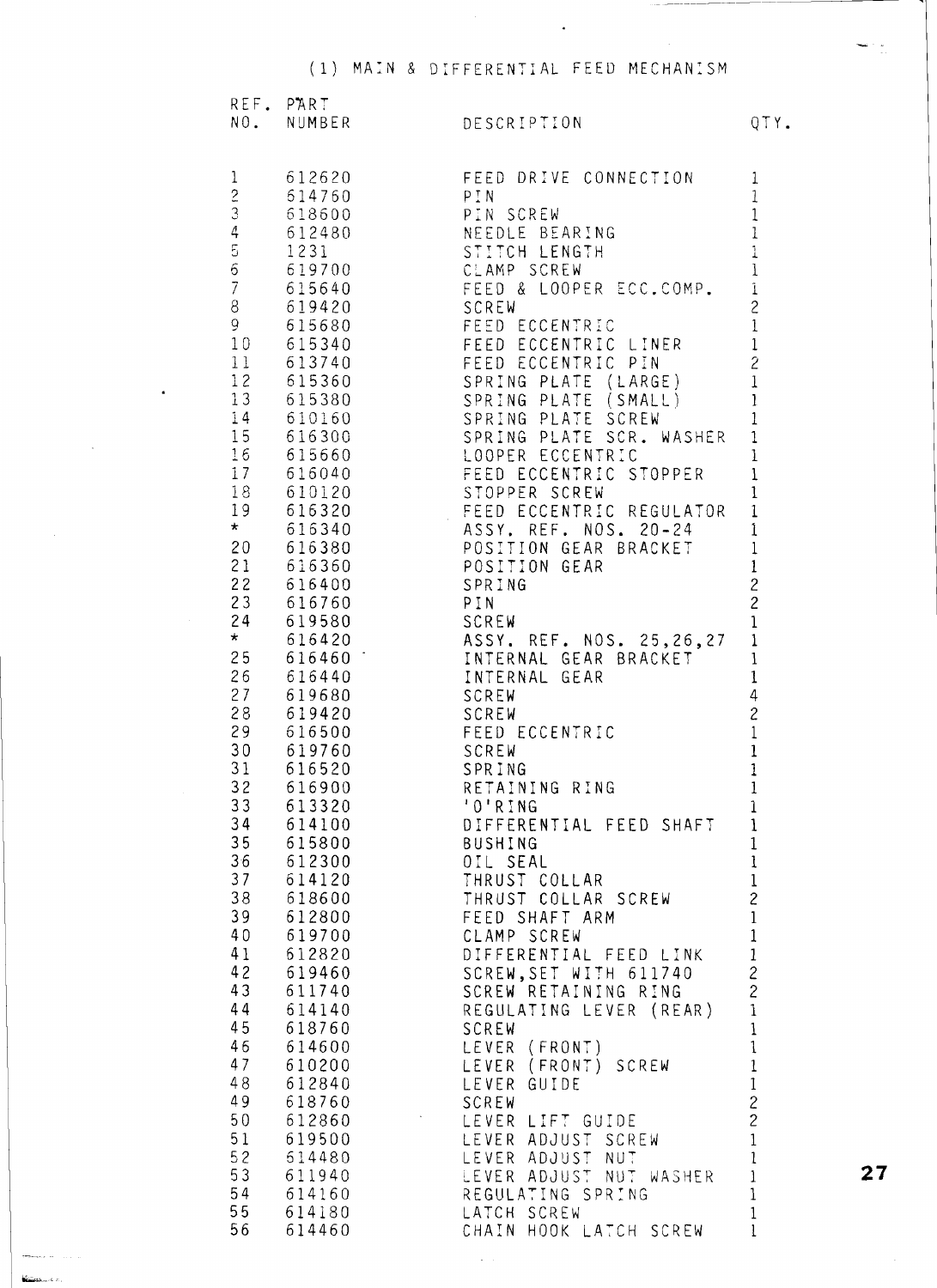

 $\ddot{\phantom{a}}$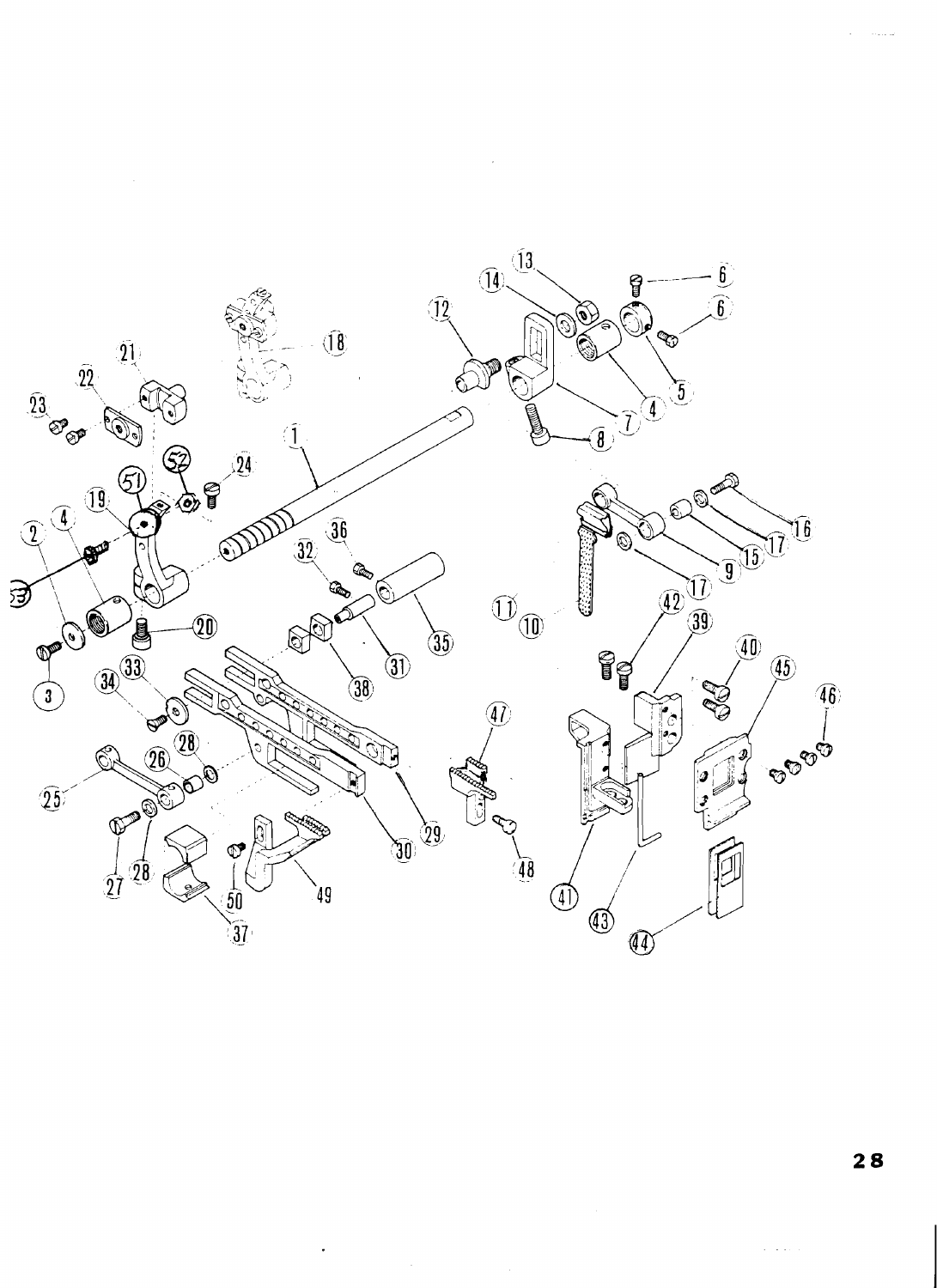" (2) MAIN & DIFFERENTIAL FEED MECHANISM

 $\hat{\mathcal{A}}$ 

|                                                                                                                                                    | REF. PART<br>NO. NUMBER                                                                                                                                                          | DESCRIPTION                                                                                                                                                                                                                                                                                                                      | QTY.                                                                                                                                                                                                                                                   |
|----------------------------------------------------------------------------------------------------------------------------------------------------|----------------------------------------------------------------------------------------------------------------------------------------------------------------------------------|----------------------------------------------------------------------------------------------------------------------------------------------------------------------------------------------------------------------------------------------------------------------------------------------------------------------------------|--------------------------------------------------------------------------------------------------------------------------------------------------------------------------------------------------------------------------------------------------------|
| $\frac{1}{2}$ $\frac{2}{3}$ $\frac{3}{4}$ $\frac{5}{5}$ $\frac{6}{7}$<br>8 <sup>1</sup><br>9<br>10<br>11<br>12<br>13<br>14<br>15<br>16<br>17<br>18 | 614080<br>612640<br>618340<br>612320<br>611100<br>618600<br>615700<br>619700<br>612560<br>613180<br>613860<br>615720<br>619740<br>615740<br>612680<br>619140<br>612700<br>615560 | FEED BAR SHIFT<br>THRUST WASHER<br>THRUST WASHER SCREW<br>BUSHING<br>THRUST COLLAR<br>THRUST COLLAR SCREW<br>REGULATING CRANK<br>CLAMP SCREW<br>MAIN FEED CONN. LINK<br>OIL FELT<br>OIL FELT RETAINER<br>PIN<br>PIN NUT<br>PIN NUT WASHER<br><b>BUSHING</b><br>BUSHING SCREW<br>BUSHING SCREW WASHER<br>DIFF.FEED REG.(COMPLETE) | 1<br>$\mathfrak 1$<br>$\begin{array}{c}\n1 \\ 2 \\ 1\n\end{array}$<br>$\mathbf 1$<br>$\mathbf{1}$<br>$\mathbf 1$<br>$\mathbf{1}$<br>$\,1$<br>$\,1$<br>$\,1$<br>$\mathbf 1$<br>$\mathbf 1$<br>$\mathbf 1$<br>$\overline{c}$<br>$\,1$                    |
| 19<br>20<br>21<br>22<br>23<br>24<br>25<br>26<br>27<br>28<br>29<br>30<br>31<br>32<br>$33 -$                                                         | 615580<br>619700<br>615600<br>615620<br>618420<br>618860<br>612720<br>612680<br>619140<br>612700<br>2885<br>612740<br>612760<br>618600<br>613780                                 | SEGMENT<br>SEGMENT CLAMP SCREW<br><b>BLOCK</b><br>BLOCK COVER<br>BLOCK COVER SCREW<br>BLOCK STOP SCREW<br>CONNECTING LINK<br><b>BUSHING</b><br>BUSHING SCREW<br>BUSHING SCREW WASHER<br>FEED BAR<br>DIFFERENTIAL FEED BAR<br>FEED BAR HINGE PIN<br><b>SCREW</b><br>WASHER                                                        | $\mathbf 1$<br>$\mathfrak l$<br>$\mathbf 1$<br>$\mathbf 1$<br>$\overline{\mathbf{c}}$<br>$\mathbf{1}$<br>$\mathbf 1$<br>$\boldsymbol{1}$<br>$\mathbf 1$<br>$\overline{c}$<br>$\mathbf{1}$<br>$\mathbf{1}$<br>$\mathbf 1$<br>$\mathbf 1$<br>$\mathbf 1$ |
| 34<br>35<br>36<br>37<br>38<br>39<br>40<br>41<br>42<br>43                                                                                           | 619480<br>612780<br>617440<br>614320<br>611200<br>615140<br>619080<br>615120<br>619080<br>615200                                                                                 | WASHER SCREW<br>FEED BAR GUIDE BUSHING<br><b>SCREW</b><br>LIFT BLOCK (SPLIT)<br>FEED BAR GUIDE BLOCK<br>FEED BAR GUIDE (RIGHT)<br><b>SCREW</b><br>FEED BAR GUIDE<br><b>SCREW</b><br>GASKET                                                                                                                                       | 1<br>$\mathbf 1$<br>$\mathbf{1}$<br>$\begin{array}{c}\n1 \\ 2 \\ 1\n\end{array}$<br>$\frac{1}{2}$<br>$\mathbf{1}$                                                                                                                                      |
| 44<br>45<br>46<br>47<br>48<br>49<br>50<br>51<br>52<br>53                                                                                           | 615160<br>615180<br>619600<br>1224<br>610100<br>1173<br>610120<br>1175<br>$HLN3-32$<br>SHCS6-32X.500 SCREW                                                                       | FEED BAR OIL SPLASH GUARD<br>INSERT PLATE<br><b>SCREW</b><br>MAIN FEED DOG<br><b>SCREW</b><br>DIFFERENTIAL FEED DOG<br><b>SCREW</b><br>DIFFERENTIAL FEED STOP<br>NUT.                                                                                                                                                            | $\mathbf 1$<br>$\mathbf 1$<br>4<br>$\mathbf 1$<br>$\mathbf 1$<br>$\mathbf{1}$<br>$\mathbf 1$<br>$\mathbf 1$<br>$\mathbf{1}$<br>$\mathbf{1}$                                                                                                            |

 $\ddot{\phantom{1}}$ 

e a como d

 $\sim 10^{-1}$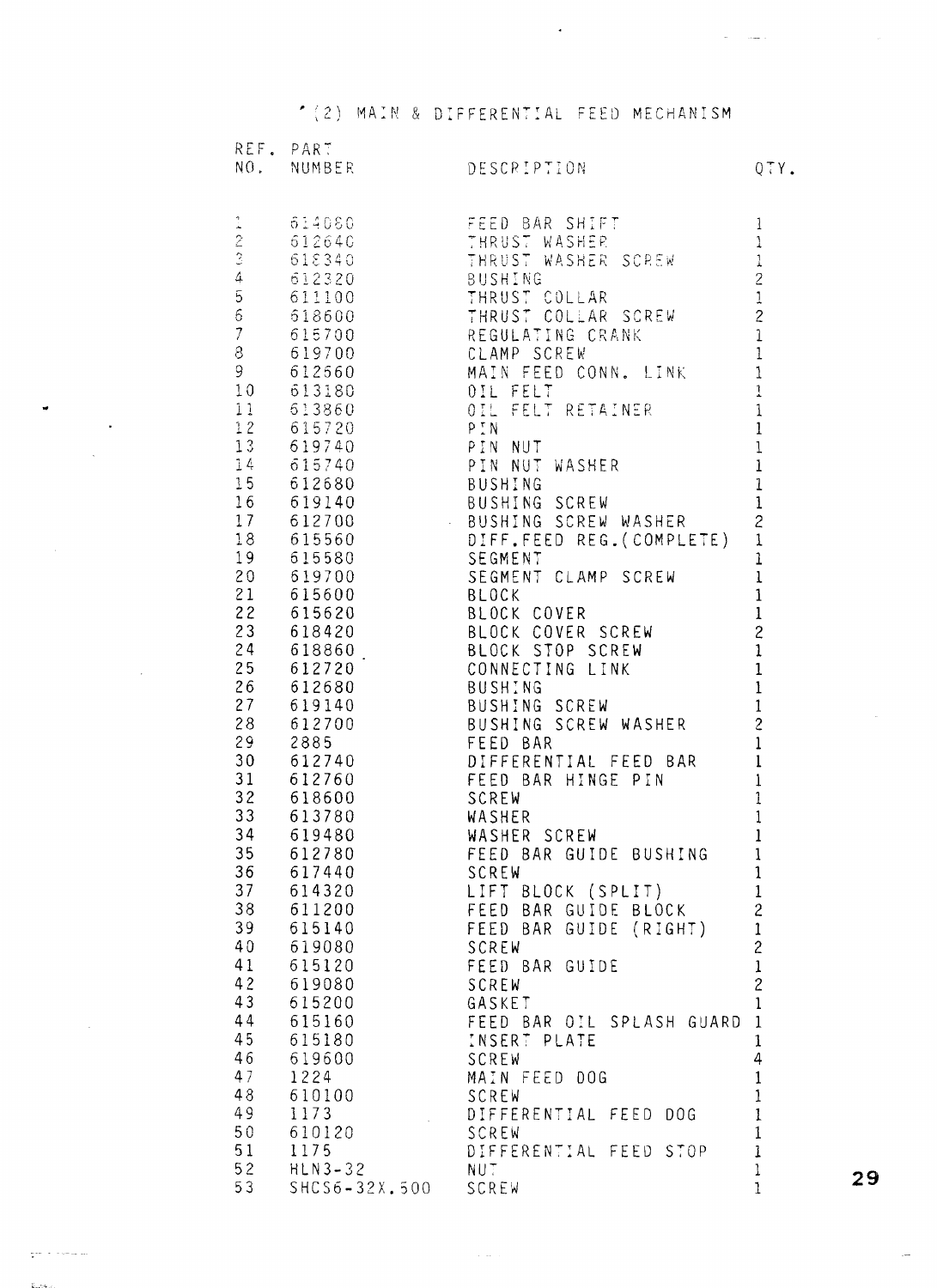

 $\frac{1}{2}$ 

 $\frac{1}{2}$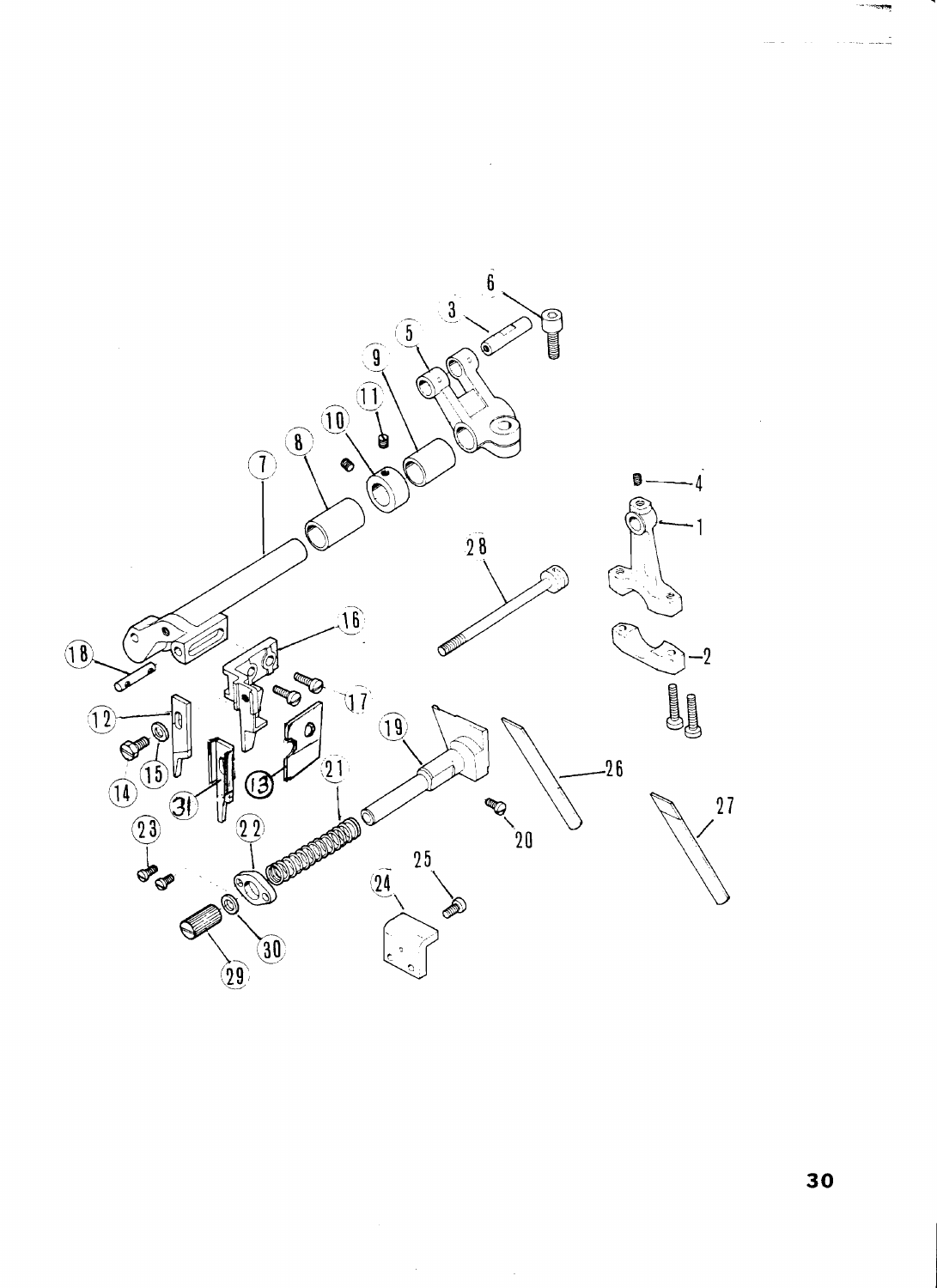U?PER & LOWER KNIFE MECHANlSM

 $\mathcal{L}^{\text{max}}_{\text{max}}$  and  $\mathcal{L}^{\text{max}}_{\text{max}}$ 

|                                                        | REF. PART<br>NO. NUMBER DESCRIPTION |                                                                                             | QTY.                                            |
|--------------------------------------------------------|-------------------------------------|---------------------------------------------------------------------------------------------|-------------------------------------------------|
| $\mathbf{I}$                                           | 612880                              | UPPER KNIFE DRIVE CONN.                                                                     | $\mathbf 1$                                     |
| $\begin{array}{c}\n2 \\ 3 \\ 4 \\ 5 \\ 6\n\end{array}$ | 619200<br>612900                    | CAP SCREW<br>PIN                                                                            | $\overline{c}$                                  |
|                                                        | 610440                              | PIN SCREW                                                                                   |                                                 |
|                                                        | 613000                              | UPPER KNIFE DRIVE CRANK                                                                     |                                                 |
|                                                        | 619700                              |                                                                                             |                                                 |
| 7 <sup>7</sup>                                         | 617260                              | CLAMP SCREW<br>UPPER KNIFE<br>UPPER KNIFE LEV.-515 ONLY                                     | $\frac{1}{1}$<br>$\frac{1}{1}$<br>$\frac{1}{1}$ |
| 7A                                                     | 1833                                | UPPER KNIFE LEV. - 516 ONLY                                                                 |                                                 |
| 8                                                      | 613020                              | BUSHING (LEFT)                                                                              |                                                 |
| 9                                                      | 613040                              | BUSHING (RIGHT)                                                                             |                                                 |
| 10                                                     | 611500                              | THRUST COLLAR                                                                               | $1112$<br>$211$                                 |
| 11<br>12                                               |                                     |                                                                                             |                                                 |
| 13                                                     |                                     | 618460<br>618460 THRUST COLLAR SCREW<br>611240 UPPER KNIFE-CARB. TIPPED<br>1170 TRIM SHEILD |                                                 |
| 14                                                     | 618620                              | SCREW                                                                                       |                                                 |
| 15                                                     | 610480                              | SCREW WASHER                                                                                |                                                 |
| 16                                                     | 616260                              | UPPER KNIFE CLAMP                                                                           |                                                 |
| 17                                                     | 610100                              | <b>SCREW</b>                                                                                |                                                 |
| 18                                                     | 613060                              | PIN                                                                                         |                                                 |
| 19                                                     | 616280                              | LOWER KNIFE HOLDER                                                                          |                                                 |
| 20                                                     | 618340.                             | SCREW                                                                                       |                                                 |
| 21                                                     | 613080                              | SPRING                                                                                      |                                                 |
| 22                                                     | 613100                              | SPRING SEAT                                                                                 |                                                 |
| 23<br>24                                               | 618740<br>613120                    | SPRING SEAT SCREW<br>GUIDE                                                                  |                                                 |
| 25                                                     | 610100                              | GUIDE SCREW                                                                                 |                                                 |
| 26                                                     | 613140                              | LOWER KNIFE                                                                                 |                                                 |
| 27                                                     | 613720                              | LOWER KNIFE, CARB. TIPPED                                                                   |                                                 |
| 28                                                     | 613160                              | CLAMP STUD                                                                                  |                                                 |
| 29                                                     | 619320                              | CLAMP STUD NUT                                                                              | $\mathbf 1$                                     |
| 30                                                     | 610780                              | CLAMP STUD NUT WASHER                                                                       | $\mathbf{1}$                                    |
| 31                                                     | 1799                                | UP. KNIFE SPACER-516 ONLY                                                                   | $\mathbf{1}$                                    |

 $\mathcal{L}^{\text{max}}_{\text{max}}$  and  $\mathcal{L}^{\text{max}}_{\text{max}}$ 

 $\mathbf{S}^{(n)}$  and  $\mathbf{S}^{(n)}$ 

 $\mathcal{L}_{\text{max}}$  .

 $\label{eq:2} \frac{1}{2} \sum_{i=1}^n \frac{1}{2} \sum_{j=1}^n \frac{1}{2} \sum_{j=1}^n \frac{1}{2} \sum_{j=1}^n \frac{1}{2} \sum_{j=1}^n \frac{1}{2} \sum_{j=1}^n \frac{1}{2} \sum_{j=1}^n \frac{1}{2} \sum_{j=1}^n \frac{1}{2} \sum_{j=1}^n \frac{1}{2} \sum_{j=1}^n \frac{1}{2} \sum_{j=1}^n \frac{1}{2} \sum_{j=1}^n \frac{1}{2} \sum_{j=1}^n \frac{1}{$ 

 $\label{eq:1} \frac{\partial \mathcal{L}_{\mathcal{A}}}{\partial \mathcal{L}_{\mathcal{A}}}\frac{\partial \mathcal{L}_{\mathcal{A}}}{\partial \mathcal{L}_{\mathcal{A}}}\frac{\partial \mathcal{L}_{\mathcal{A}}}{\partial \mathcal{L}_{\mathcal{A}}}\frac{\partial \mathcal{L}_{\mathcal{A}}}{\partial \mathcal{L}_{\mathcal{A}}}\frac{\partial \mathcal{L}_{\mathcal{A}}}{\partial \mathcal{L}_{\mathcal{A}}}\frac{\partial \mathcal{L}_{\mathcal{A}}}{\partial \mathcal{L}_{\mathcal{A}}}\frac{\partial \mathcal{L}_{\mathcal{A}}}{\partial \mathcal{L}_{\math$ 

والمنقب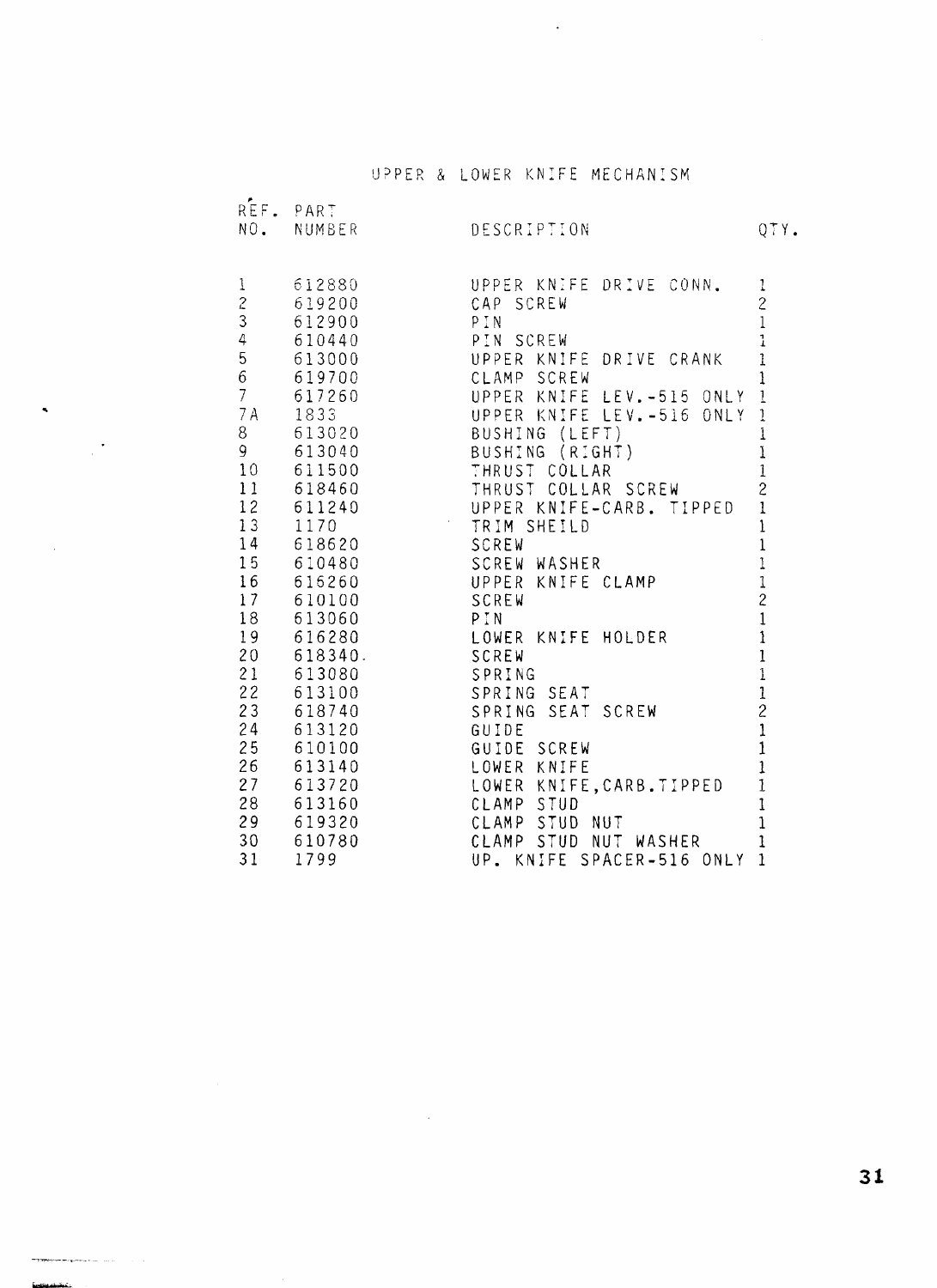

 $\hat{\boldsymbol{\beta}}$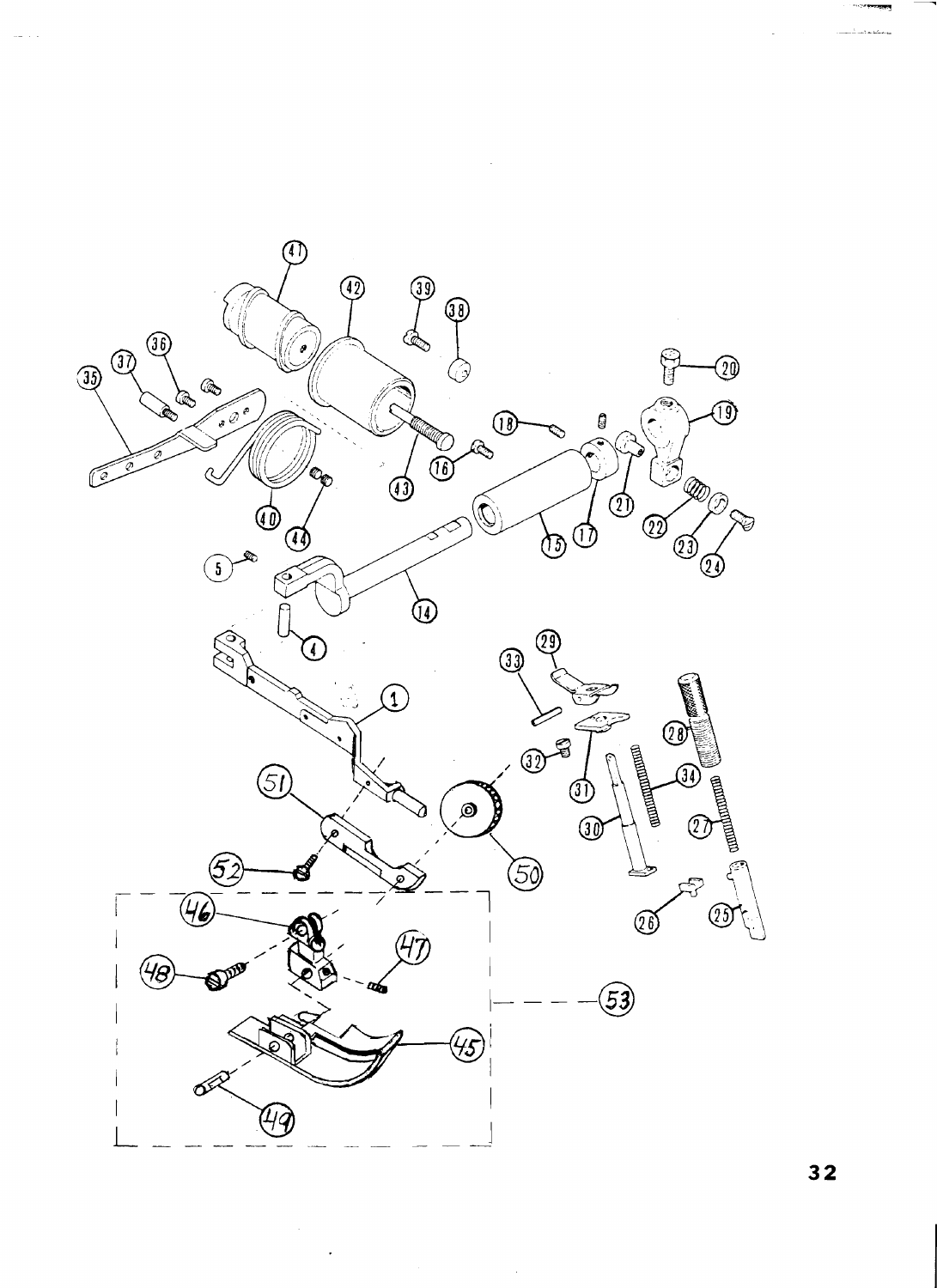#### PFM 515 "ONLY" PRESSER FOOT & LIFT MECHANISM

 $\mu_{\rm{max}}$  are masses as a section of

 $\mathbf{z}$ 

 $\frac{1}{\sqrt{2}}\sum_{i=1}^{n} \frac{1}{\sqrt{2}}\sum_{i=1}^{n} \frac{1}{\sqrt{2}}\sum_{i=1}^{n} \frac{1}{\sqrt{2}}\sum_{i=1}^{n} \frac{1}{\sqrt{2}}\sum_{i=1}^{n} \frac{1}{\sqrt{2}}\sum_{i=1}^{n} \frac{1}{\sqrt{2}}\sum_{i=1}^{n} \frac{1}{\sqrt{2}}\sum_{i=1}^{n} \frac{1}{\sqrt{2}}\sum_{i=1}^{n} \frac{1}{\sqrt{2}}\sum_{i=1}^{n} \frac{1}{\sqrt{2}}\sum_{i=1}^{n}$ 

**ستعص**د ب

 $\frac{1}{\sqrt{2}}$  .

|                                                                                   | REF. PART<br>NO. NUMBER DESCRIPTION                                                            |                                                                                                                                                             | QTY.                                                                                                                  |
|-----------------------------------------------------------------------------------|------------------------------------------------------------------------------------------------|-------------------------------------------------------------------------------------------------------------------------------------------------------------|-----------------------------------------------------------------------------------------------------------------------|
| $\mathbf{1}$<br>$4 -$<br>5 <sup>1</sup><br>14<br>15<br>16<br>17<br>18<br>19<br>20 | 1151<br>617040<br>619020<br>616960<br>616980<br>617440<br>611100<br>610420<br>615900<br>611620 | PRESSER FOOT ARM<br>HINGE PIN<br>HINGE PIN SCREW<br>FOOT LIFT LEVER SHAFT<br>BUSHING, COMPLETE<br>BUSHING SCREW<br>COLLAR<br>COLLAR SCREW<br>LEVER<br>SCREW | $\mathbf{1}$<br>$\mathbf 1$<br>$\,1$<br>$\,1\,$<br>$\,1$<br>$\begin{array}{c} 1 \\ 2 \\ 1 \end{array}$<br>$\mathbf 1$ |
| 21<br>22<br>23<br>24                                                              | 615920<br>615940<br>611900<br>619480                                                           | PIN<br>PIN SPRING<br>PIN WASHER<br>. PIN SCREW                                                                                                              | $\mathbf 1$<br>$\bf{l}$<br>$\,1$<br>$\mathbf 1$                                                                       |
| 25<br>26<br>27<br>28                                                              | 617000<br>616780<br>617020<br>617180                                                           | PRESSER BAR, COMP.<br>GUIDE<br>PRESSER BAR GUIDE<br>THUMB SCREW                                                                                             | $\mathbf 1$<br>$\mathbf 1$<br>$\,1\,$<br>$\bf{1}$                                                                     |
| 29<br>30<br>31<br>32                                                              | 617100<br>611780<br>617120<br>618420                                                           | HAND LIFT LEVER<br>SPRING PLUNGER<br>SPRING PLUNGER BUSHING<br>BUSHING SCREW                                                                                | $\mathbf 1$<br>$\boldsymbol{1}$<br>$\mathbf 1$<br>$\mathbf 1$                                                         |
| 33<br>34<br>35<br>36                                                              | 611800<br>611420<br>613220<br>610180                                                           | HINGE PIN<br>SPRING<br>FOOT LIFT LEVER<br>SCREW                                                                                                             | $\,1\,$<br>$\mathbf{1}$<br>$\,1$<br>$\overline{c}$                                                                    |
| 37<br>$-38$<br>39                                                                 | 619180<br>611840<br>618760                                                                     | STOP SCREW<br>REGULATOR<br>REGULATOR SCREW                                                                                                                  | $\,1$<br>$\boldsymbol{1}$<br>$\mathbf 1$                                                                              |
| 40<br>41<br>42<br>43                                                              | 613240<br>614680<br>614700<br>615960                                                           | SPRING<br>FOOT LIFT CAM<br>BUSHING<br>REGULATING SCREW STUD                                                                                                 | $\mathbf 1$<br>$\mathbf 1$<br>$\mathbf 1$<br>$\mathbf{1}$                                                             |
| 44<br>45<br>46<br>47                                                              | 618160<br>1161<br>616920<br>619100                                                             | STOP SCREW<br>PRESSER<br>FOOT<br>PRESSER<br>F00T<br><b>SHANK</b><br>PRESSER<br>F00T<br>PIN SCREW                                                            | $\overline{\mathcal{L}}$<br>$\mathbf{l}$<br>$\mathbf 1$<br>$\mathbf 1$                                                |
| 48<br>49<br>50<br>51                                                              | 618780<br>616940<br>906<br>1150                                                                | PRESSER<br>F00T<br>PIN<br><b>SCREW</b><br>PRESSER<br>F00T<br>PIN<br>PRESSER<br>F00T<br>ROLLER<br>PRESSER<br>F00T                                            | 1<br>1<br>1                                                                                                           |
| 52<br>53                                                                          | 619120<br>1161A                                                                                | ROLLER<br>BRKT.<br><b>SCREW</b><br>PRESSER FOOT<br>ASSEMBLY                                                                                                 | 1<br>1<br>1                                                                                                           |

 $\mathcal{L}(\mathcal{L}^{\text{max}}_{\mathcal{L}}(\mathcal{L}^{\text{max}}_{\mathcal{L}}))$  and

 $\label{eq:3.1} \mathcal{L}(\mathbf{a},\mathbf{b}) = \mathcal{L}(\mathbf{a},\mathbf{b}) = \mathcal{L}(\mathbf{a},\mathbf{b})$ 

 $33$ 

 $\sim$   $\sim$ 

 $\sim 100$ 

 $\sim 10^{-10}$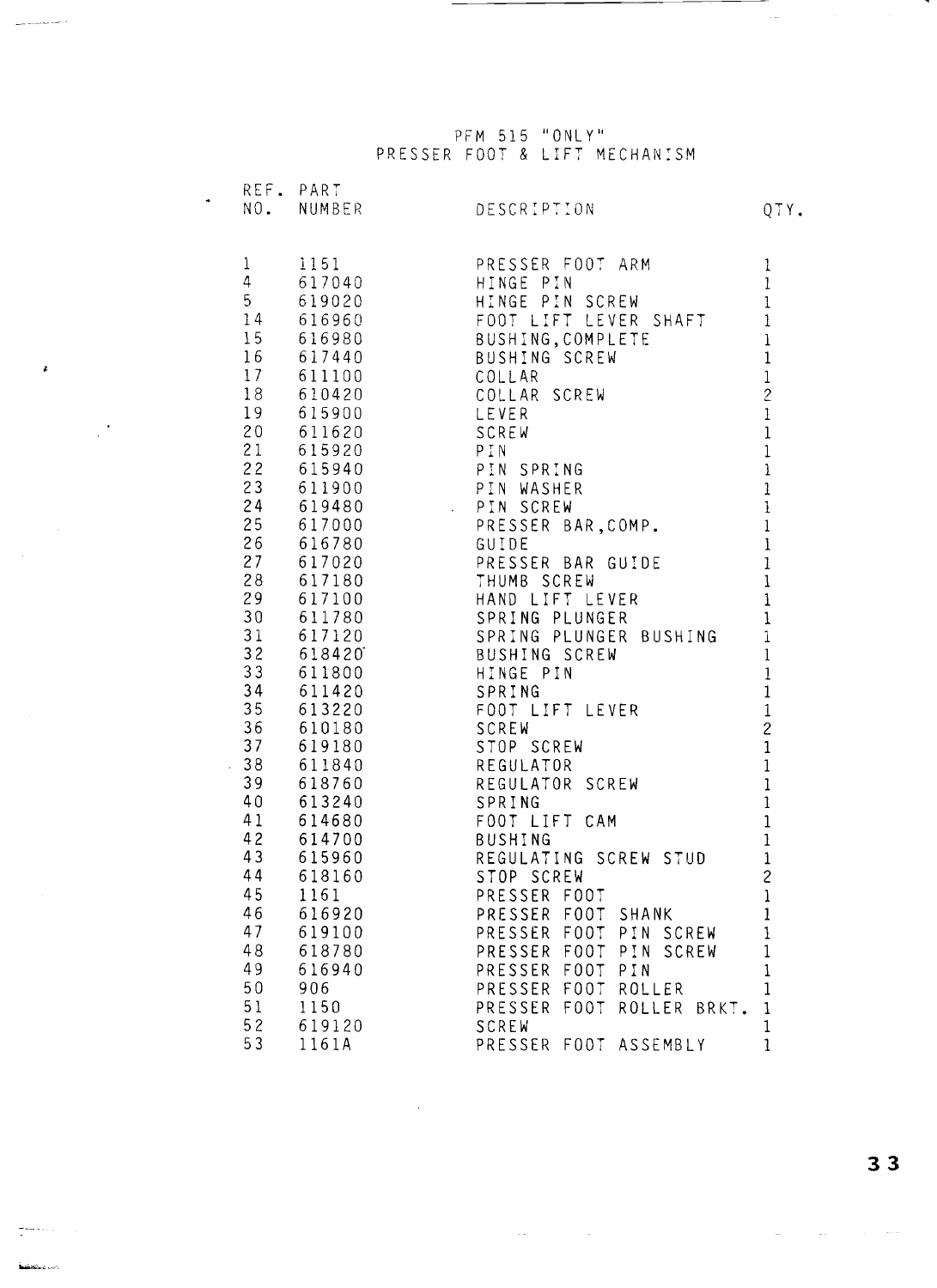

 $\ddot{\phantom{0}}$ 

 $\sim$   $\sim$  $\bar{\mathcal{L}}$ 

 $34$ 

 $\sim$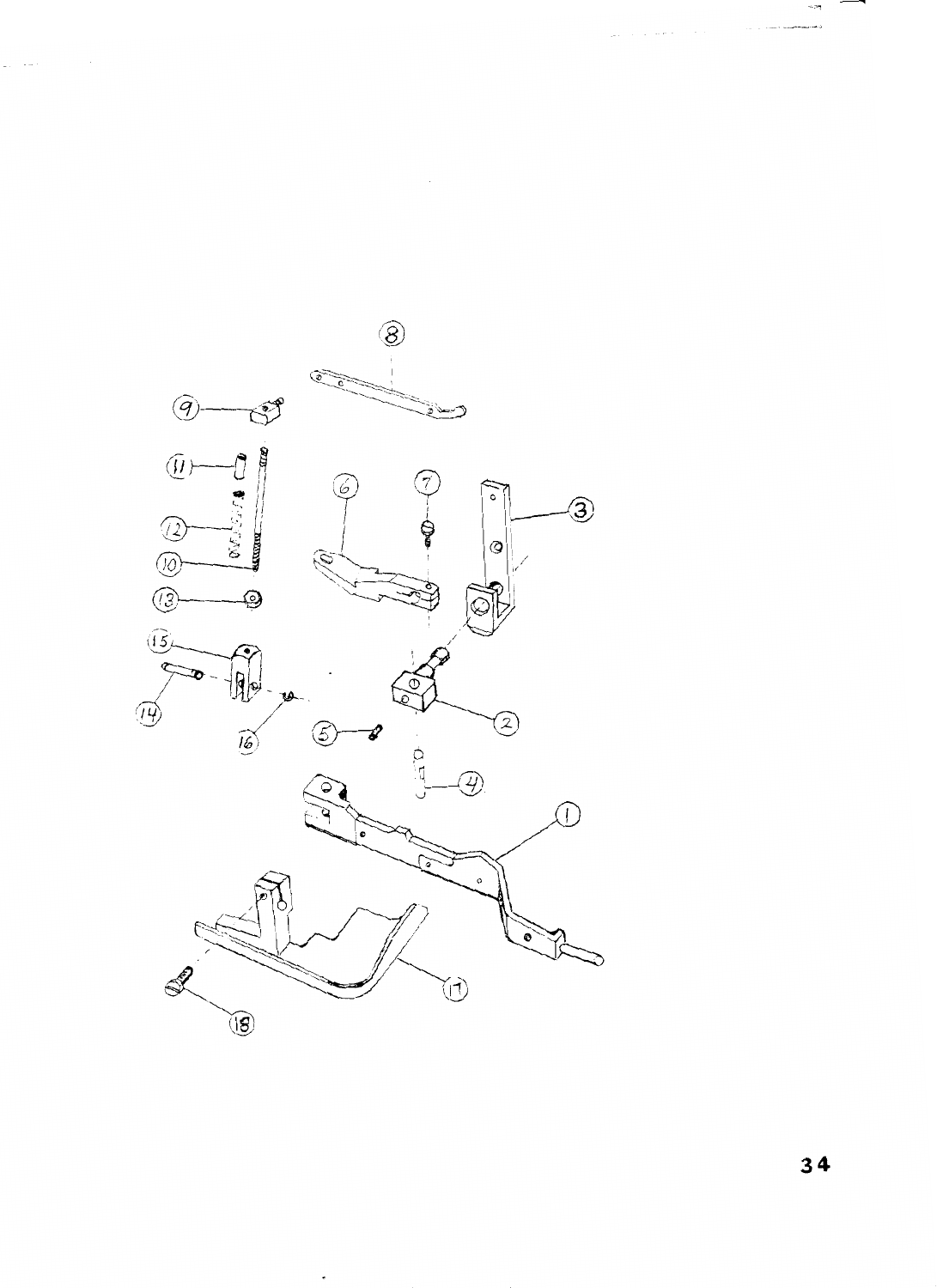### PFM 516 "ONLY" PRESSER FOOT & LIFT MECHANISM

ر<br>۱۳۶<del>۰ - محمد عمر</del>ی

 $\mathbf{r}$ 

 $\mathcal{L}$ 

 $\epsilon$ 

 $\mathcal{L}^{\text{max}}_{\text{max}}$  and  $\mathcal{L}^{\text{max}}_{\text{max}}$ 

 $\ddot{\phantom{a}}$ 

| NO. NUMBER<br>DESCRIPTION                                                                                                                                                                                                                                                                                                                                                                                                                   | QTY. |
|---------------------------------------------------------------------------------------------------------------------------------------------------------------------------------------------------------------------------------------------------------------------------------------------------------------------------------------------------------------------------------------------------------------------------------------------|------|
| 1151<br>PRESSER ARM<br>$\frac{2}{3}$<br>2058<br>PRESSER FOOT PIVOT STUD<br>2059<br>PRESSER FOOT PIVOT BRKT.<br>$\frac{4}{5}$<br>617040<br>HINGE PIN<br>619020<br><b>SCREW</b><br>$\begin{array}{c} 6 \\ 7 \end{array}$<br>2057<br>LIFT CRANK ARM<br>SCHS10-32X.500 SCREW<br>8<br>2368<br>AUX. LIFTER ARM<br>9<br>2130<br>PIVOT BLOCK<br>10 2128<br>PULL ROD<br>11 2129<br>SPRING GUIDE<br>12 LC-030-D16<br>SPRING<br>13<br>$HN10-32$<br>NUT |      |
| 14<br>PIN ONLY, FOR D850<br>D850-PIN                                                                                                                                                                                                                                                                                                                                                                                                        |      |
| 15<br>D850<br>CLEVIS<br>16 5133-18<br>RETAINER                                                                                                                                                                                                                                                                                                                                                                                              |      |
| 17<br>2061<br>AUX. PRESSER FOOT<br>18<br>SHCS5-40X.500<br><b>SCREW</b>                                                                                                                                                                                                                                                                                                                                                                      |      |

 $\sim$ 

 $\mathcal{L}_{\text{max}}$  and  $\mathcal{L}_{\text{max}}$ 

, which is a second constraint of the second constraint  $\mathcal{L}_{\mathcal{A}}$  , where  $\mathcal{L}_{\mathcal{A}}$ 

 $35$ 

 $\sim 10^{-1}$ 

 $\sim 10$ 

 $\sim 10^{11}$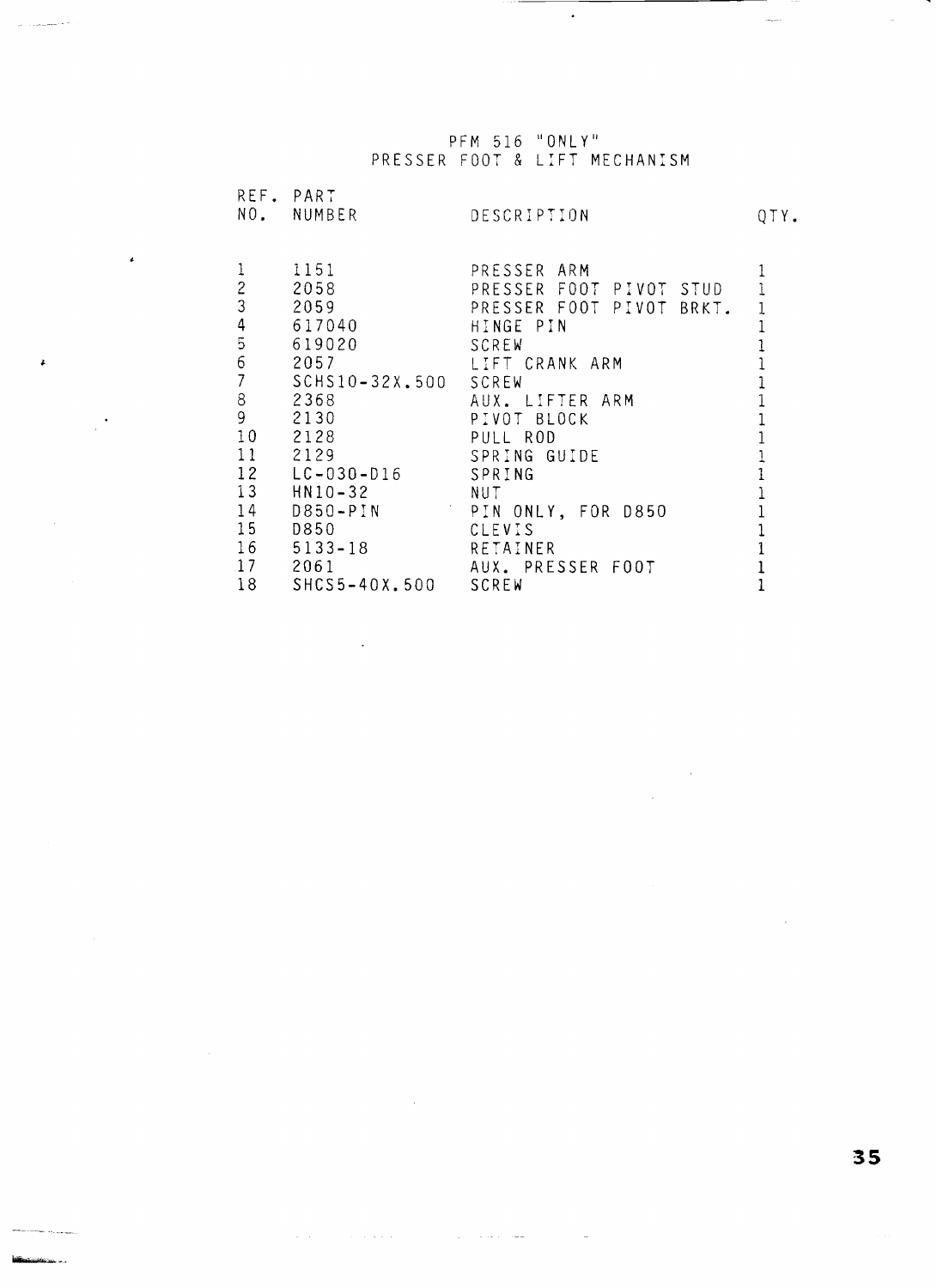

 $\ddot{\phantom{a}}$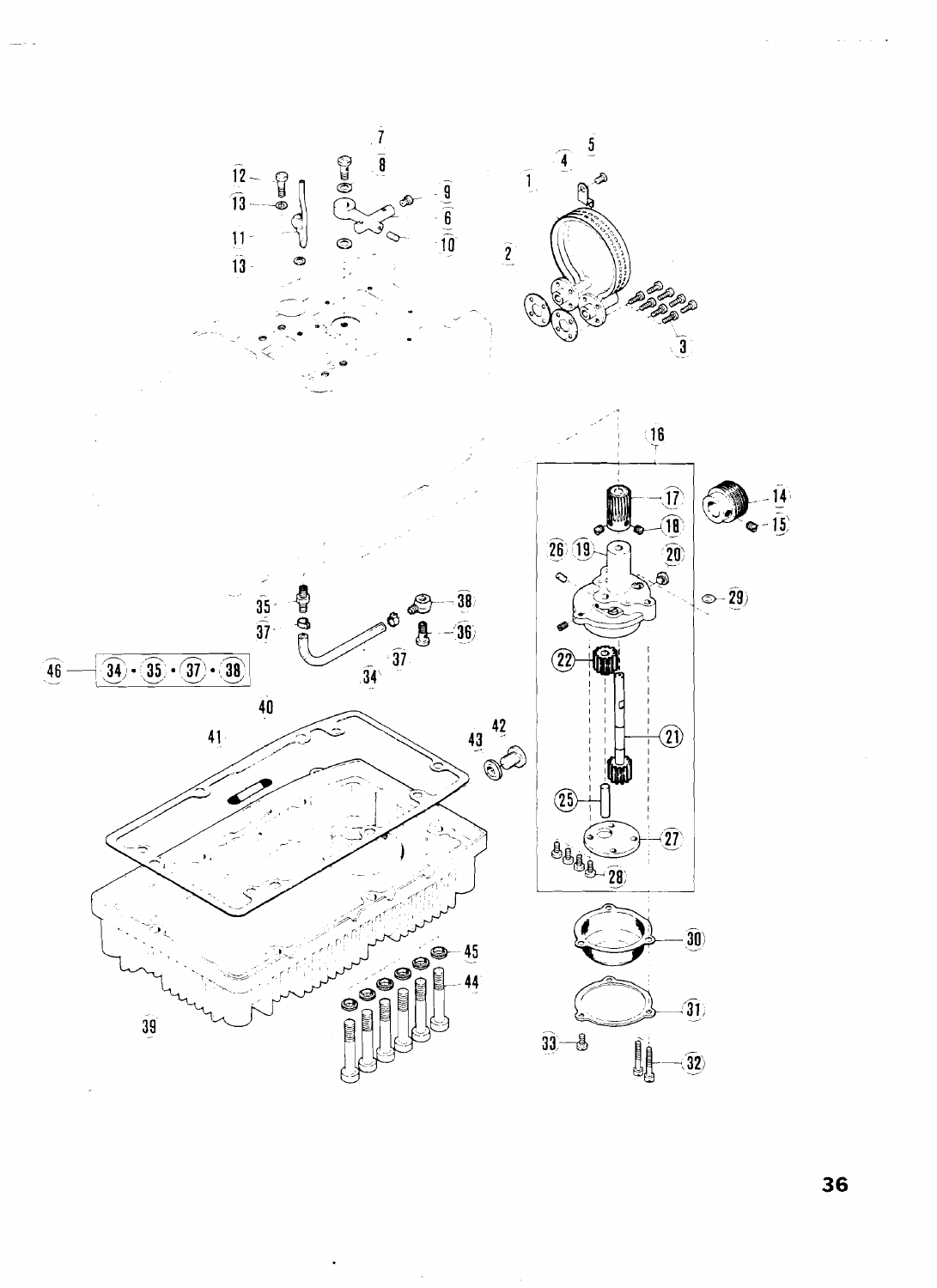## LUBRICATING MECHANISM

وأوجدتم المواجهة

 $\mathcal{L}^{\mathcal{L}}$ 

 $\hat{r}$ 

 $\hat{L}$ 

 $\frac{1}{2}$  . The set of  $\mathcal{L}_{\mathcal{A}}$  and  $\mathcal{L}_{\mathcal{A}}$  and  $\mathcal{L}_{\mathcal{A}}$ 

 $\label{eq:reduced} \frac{\sum_{i=1}^{n} \sum_{i=1}^{n} \sum_{j=1}^{n} \sum_{j=1}^{n} \sum_{j=1}^{n} \sum_{j=1}^{n} \sum_{j=1}^{n} \sum_{j=1}^{n} \sum_{j=1}^{n} \sum_{j=1}^{n} \sum_{j=1}^{n} \sum_{j=1}^{n} \sum_{j=1}^{n} \sum_{j=1}^{n} \sum_{j=1}^{n} \sum_{j=1}^{n} \sum_{j=1}^{n} \sum_{j=1}^{n} \sum_{j=1}^{n} \sum_{j=1}^{n} \sum_{j=1}^{n}$ 

 $\sim$   $\sim$ 

| REF. PART<br>NO. NUMBER                                                     |                                                          | DESCRIPTION                                                              | QTY.                                                                     |
|-----------------------------------------------------------------------------|----------------------------------------------------------|--------------------------------------------------------------------------|--------------------------------------------------------------------------|
| $\mathbf{1}$<br>$\frac{2}{3}$<br>$\begin{array}{c} 4 \\ 5 \\ 6 \end{array}$ | 613380<br>613420<br>610100<br>613400<br>618260<br>613440 | COOLER ASSEMBLY<br>GASKET<br>SCREW<br>CLAMP<br>SCREW<br>DISTRIBUTOR      | $\mathbf 1$<br>$\overline{c}$<br>$8111121$                               |
| $\overline{7}$<br>8<br>$\overline{9}$<br>10 <sub>o</sub>                    | 610860<br>610820<br>611360<br>611980                     | OIL SPLASH SCREW<br>WASHER<br>SCREW<br>PLUG                              |                                                                          |
| 11<br>12<br>13<br>14<br>15                                                  | 613460<br>611520<br>611540<br>613340<br>611616           | OIL SPLASH PIPE COMPLETE<br>OIL SPLASH SCREW<br>WASHER<br>WORM<br>SCREW  | $\mathbf 1$<br>$\begin{array}{c} 1 \\ 2 \\ 1 \end{array}$<br>$\,1$       |
| 16<br>17<br>18<br>19                                                        | 613880<br>613360<br>618460<br>613260                     | GEAR PUMP COMPLETE<br>WORM WHEEL<br>SCREW<br>CASING COMPLETE             | $\mathbf 1$<br>$\mathbf{1}$<br>$\overline{\mathbf{c}}$<br>$\mathbf{1}$   |
| 20<br>21<br>22<br>25                                                        | 618900<br>617265<br>611320<br>613300                     | SCREW<br>PUMP GEAR (RIGHT)<br>PUMP GEAR (LEFT)<br>PUMP GEAR SHAFT        | $\mathbf 1$<br>$\mathbf{1}$<br>$\mathbf{1}$                              |
| 26<br>27<br>28<br>29                                                        | 610440<br>611280<br>618740<br>613320                     | SCREW<br>PLATE<br>SCREW<br>$\overline{N}$ 0" RING                        | $\begin{array}{c} 1 \\ 2 \\ 1 \end{array}$<br>$\mathbf 1$<br>$\mathbf 1$ |
| 30<br>31<br>32<br>33                                                        | 611380<br>611400<br>618660<br>618740                     | FILTER COMPLETE<br>FRAME/FILTER<br><b>SCREW</b><br>SCREW                 | $\mathbf{1}$<br>$\mathbf 1$<br>$\overline{c}$<br>$\mathbf{1}$            |
| 34<br>35<br>36<br>37<br>38                                                  | 614810<br>613480<br>610860<br>611615<br>610800           | OIL TUBE<br>OIL SPLASH JOINT<br>OIL SPLASH SCREW<br>TUBE CLAMP<br>NIPPLE | $\mathbf{1}$<br>$\mathbf{1}$<br>$\mathbf 1$<br>$\frac{2}{1}$             |
| 39<br>40<br>41<br>42                                                        | 615500<br>615980<br>611465<br>618840                     | OIL RESERVOIR<br>GASKET<br>OIL PAN<br><b>SCREEN</b><br><b>SCREW</b>      | $\mathbf 1$<br>$\mathbf 1$<br>$\mathbf{1}$<br>$\mathbf 1$                |
| 43<br>44<br>45<br>46                                                        | 611660<br>618960<br>614300<br>617350                     | WASHER<br><b>BOLT</b><br>WASHER<br>TUBE COMPLETE                         | $\mathbf 1$<br>6<br>6<br>$\mathbf{1}$                                    |

 $\sim 10^6$ 

 $\mathcal{L}(\mathbf{z},\mathbf{z})$  and  $\mathcal{L}(\mathbf{z},\mathbf{z})$  are the set of the set of  $\mathcal{L}(\mathbf{z},\mathbf{z})$ 

 $37$ 

 $\mathcal{L}^{\text{max}}_{\text{max}}$ 

 $\label{eq:1} \omega_{\rm{max}}(\omega_{\rm{max}}) = \omega_{\rm{max}}(\omega_{\rm{max}})$ 

 $\bar{\psi}$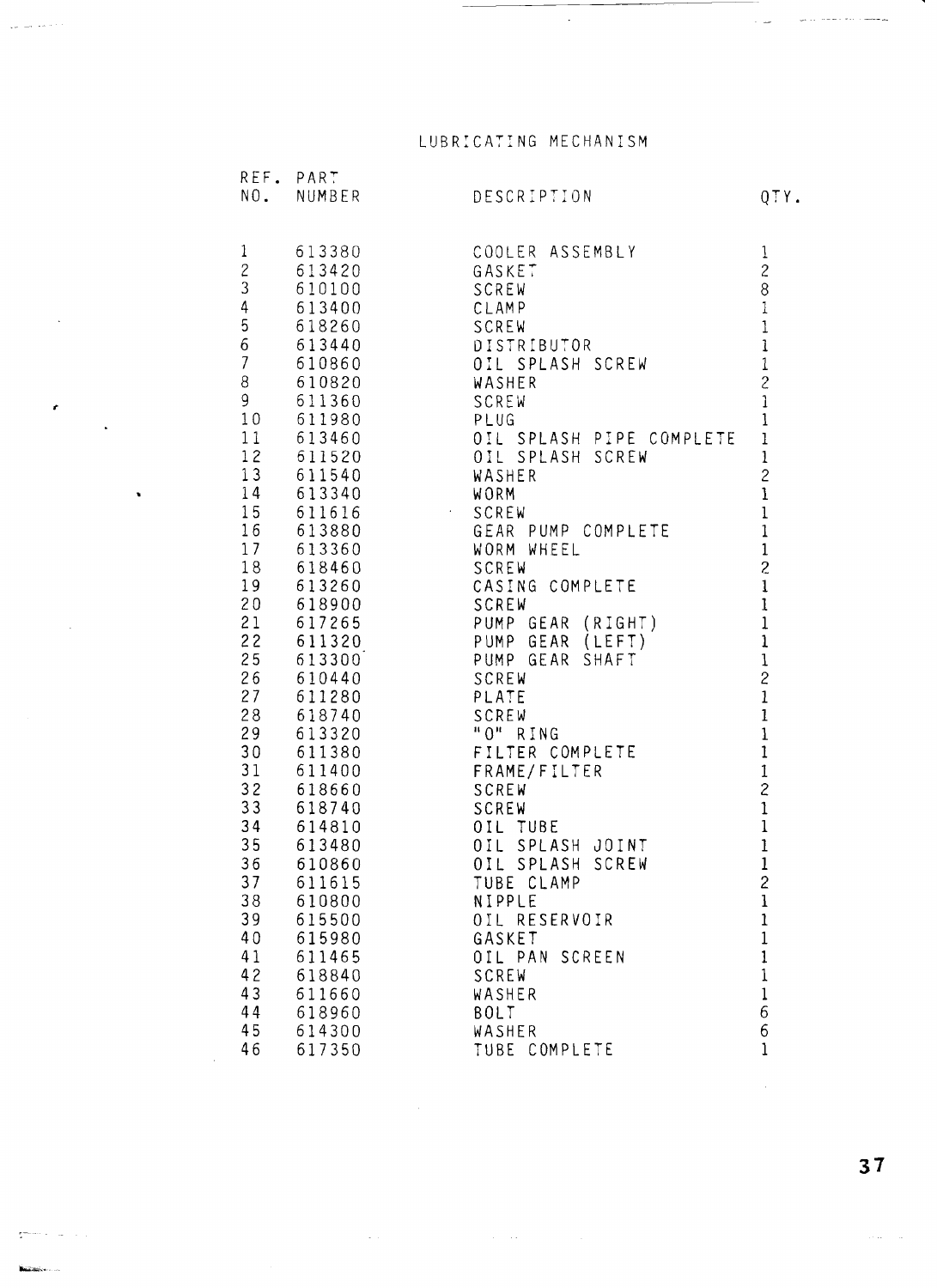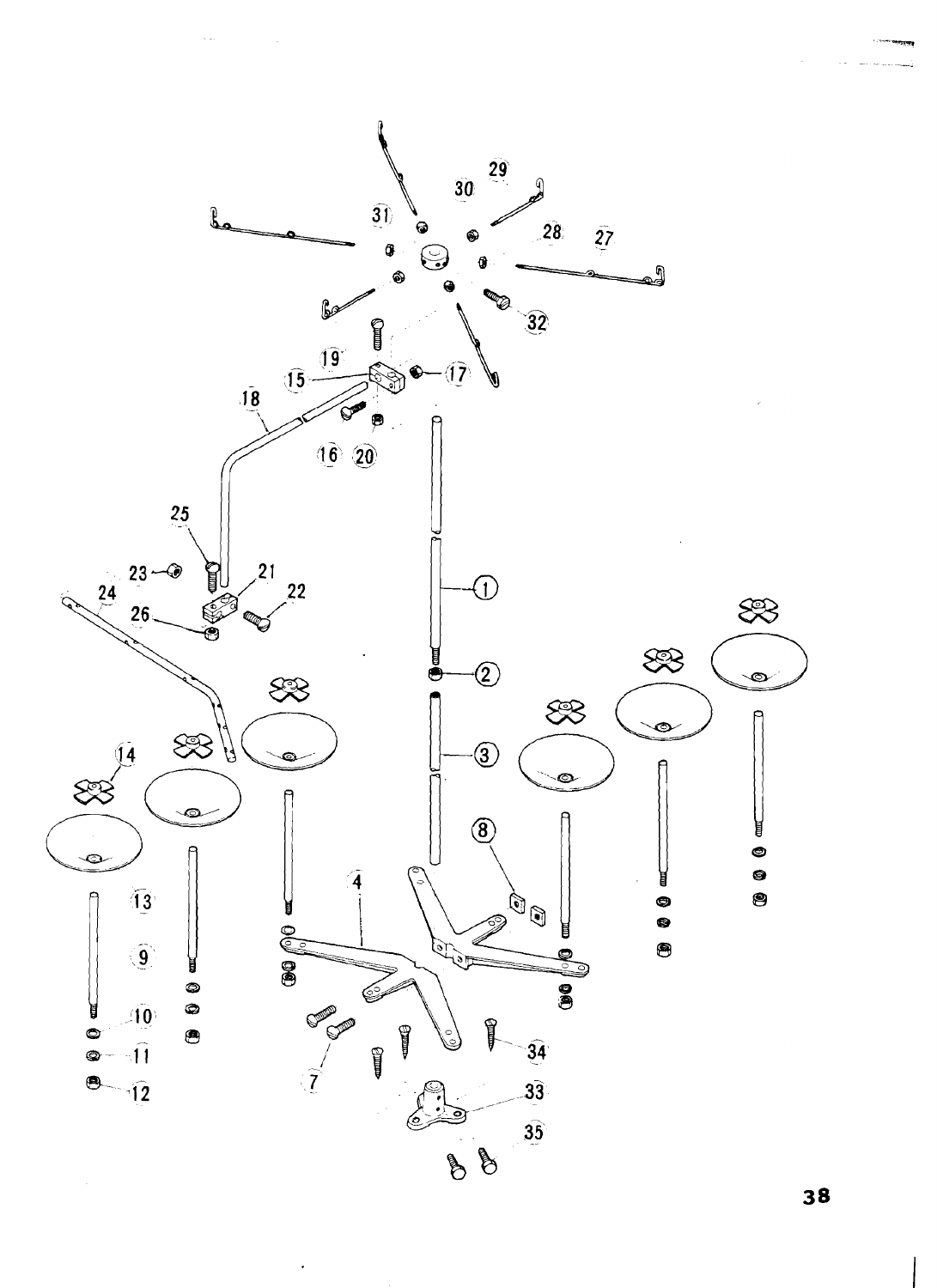THREAD STAND

 $\epsilon$ 

 $\ddot{\phantom{1}}$ 

 $\bar{a}$ 

 $\hat{\mathcal{A}}$ 

 $\mathbf{r}$ 

 $\mathcal{L}$ 

| REF. PART<br>NO <sub>z</sub> | NUMBER DESCRIPTION                                         |                                                                                                     | QTY.                                                             |
|------------------------------|------------------------------------------------------------|-----------------------------------------------------------------------------------------------------|------------------------------------------------------------------|
| $\mathbf{1}$                 | 617460                                                     | THREAD STAND UPPER ROD<br>NUT                                                                       | $\mathbf{1}$                                                     |
| $\frac{2}{3}$                | 617480                                                     | NUT                                                                                                 | $\,1$                                                            |
|                              | 617500                                                     | THREAD STAND LOWER ROD                                                                              |                                                                  |
| 4                            | 617520                                                     | SPOOL PIN BRACKET                                                                                   |                                                                  |
| $\sqrt{6}$                   | 617560                                                     | SPOOL PIN BRACKET                                                                                   | $\frac{1}{2}$<br>$\frac{2}{2}$<br>$\frac{2}{6}$<br>$\frac{6}{6}$ |
| $\overline{7}$               | 617580                                                     | CLAMP SCREW                                                                                         |                                                                  |
| 8                            | 617620                                                     | CLAMP SCREW NUT                                                                                     |                                                                  |
| 9                            | 617640                                                     | SPOOL PIN                                                                                           |                                                                  |
| $1\,0$                       | 617660                                                     | WASHER                                                                                              |                                                                  |
| $1\,1$                       | 617680                                                     |                                                                                                     | $6\overline{6}$                                                  |
| 12                           | 617700                                                     |                                                                                                     | $6\,$                                                            |
|                              |                                                            |                                                                                                     | $\overline{6}$                                                   |
|                              | $\begin{array}{cc} 13 & 617720 \\ 14 & 617740 \end{array}$ | NUT SPRING WASHER<br>NUT<br>SPOOL TRAY<br>SPOOL RETAINING FIN<br>ROD BRACKET<br>SPOOL RETAINING FIN | $\overline{6}$                                                   |
|                              | $\frac{1}{15}$ 617760                                      |                                                                                                     | $\,1$                                                            |
| 16                           | 617780                                                     | CLAMP SCREW                                                                                         | $\mathbf 1$                                                      |
|                              | 17 617800                                                  | CLAMP SCREW NUT                                                                                     | $\begin{array}{c} 1 \\ 1 \\ 1 \end{array}$                       |
| 18                           | 618180                                                     | THREAD GUIDE BAR ROD                                                                                |                                                                  |
|                              | 19 617780                                                  | <b>SCREW</b>                                                                                        |                                                                  |
| 20                           | 617800                                                     | SCREW NUT                                                                                           | $\frac{1}{1}$                                                    |
| 21                           | 617820                                                     | RETAINING BLOCK                                                                                     |                                                                  |
| 22                           | 617780                                                     | CLAMP SCREW<br>CLAMP SCREW NUT<br>THREAD GUIDE BAR                                                  | $\mathbf 1$                                                      |
| 23                           | 617800                                                     |                                                                                                     |                                                                  |
| 24                           | 618240                                                     |                                                                                                     | $\begin{array}{c} 1 \\ 1 \\ 1 \end{array}$                       |
| 25                           | 617780                                                     | CLAMP SCREW                                                                                         |                                                                  |
| 26                           | 617800                                                     | CLAMP SCREW NUT                                                                                     | $\mathbf 1$                                                      |
| 27                           | 617840                                                     | THREAD GUIDE WIRE (LONG)                                                                            | 4                                                                |
| 28                           | 617860                                                     | LOCK NUT                                                                                            | 4                                                                |
| 29                           | 617880                                                     | THREAD GUIDE WIRE (SHORT)                                                                           | $\overline{c}$                                                   |
| 30                           | 617860                                                     | LOCK NUT                                                                                            | $\overline{c}$                                                   |
| 31                           | 617900                                                     | WIRE HOLDER                                                                                         |                                                                  |
| 32                           | 617900                                                     | THREAD STAND BASE<br>WOOD SCREW<br>ROD SCREW<br>THPEAD SC                                           | $\begin{array}{c} 1 \\ 1 \\ 3 \end{array}$                       |
| 33<br>34                     | 617920                                                     |                                                                                                     |                                                                  |
| 35                           | 617940                                                     |                                                                                                     | $\overline{c}$                                                   |
|                              | 617960                                                     |                                                                                                     |                                                                  |
| 36                           | 618100                                                     | THREAD STD COMPLETE                                                                                 | $\overline{1}$                                                   |

 $\overline{\phantom{a}}$ 

39

المتوازع والمحامل والمتحدث

 $\omega_{\rm{in}}$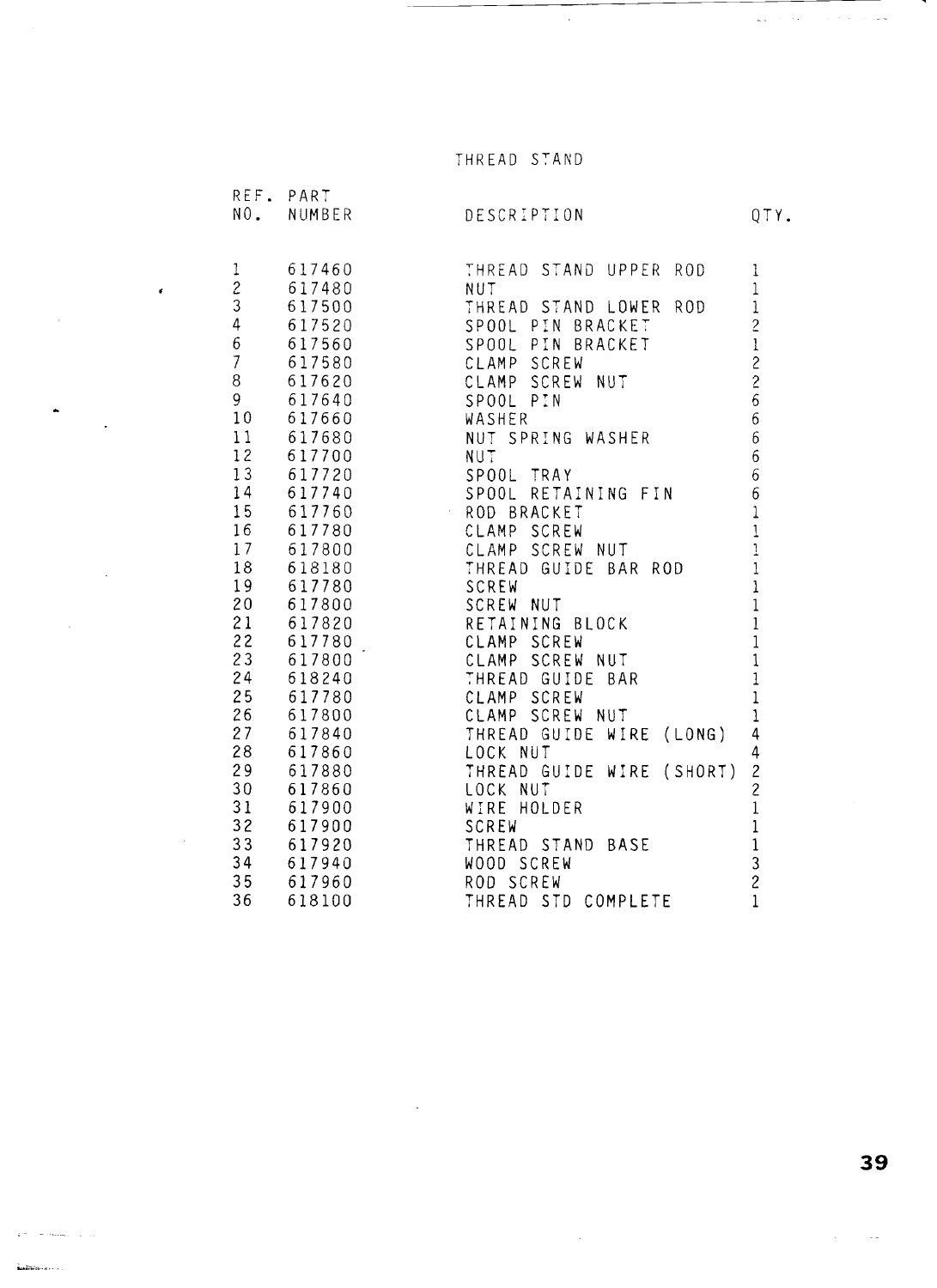

 $\mathcal{L}_{\mathcal{L}}$